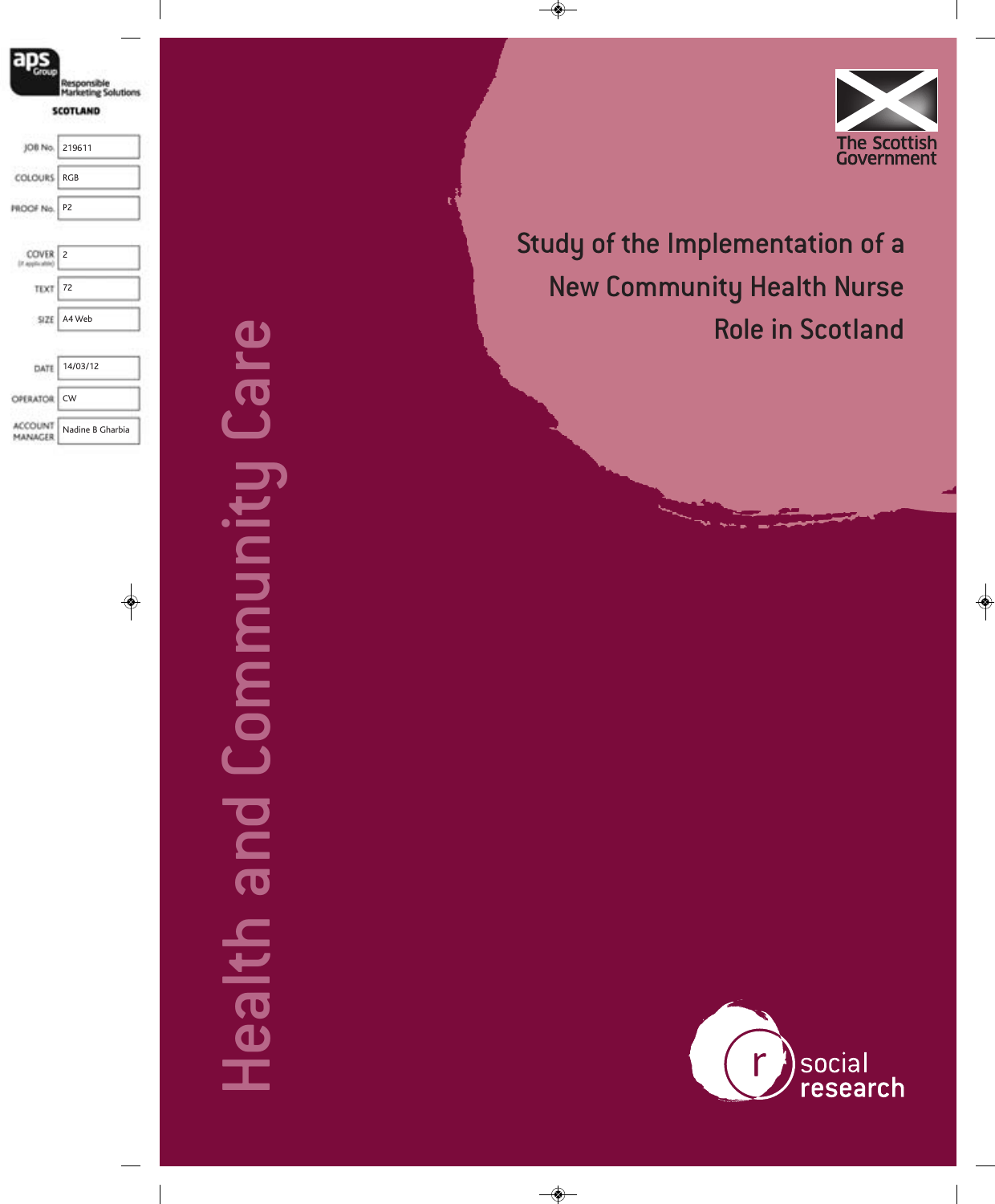# **STUDY OF THE IMPLEMENTATION OF A NEW COMMUNITY HEALTH NURSE ROLE IN SCOTLAND**

Professor Lawrie Elliott Edinburgh Napier University

Professor Catriona Kennedy Edinburgh Napier University

> Andrew Rome Figure 8 Consultancy

Dr Shona Cameron Queen Margaret University

Dr Margaret Currie Centre for Rural Health UHI Millennium Institute

Dr Janette Pow Research Fellow Edinburgh Napier University

Maheshika Mackenzie-Baker Figure 8 Consultancy

Scottish Government Social Research 2012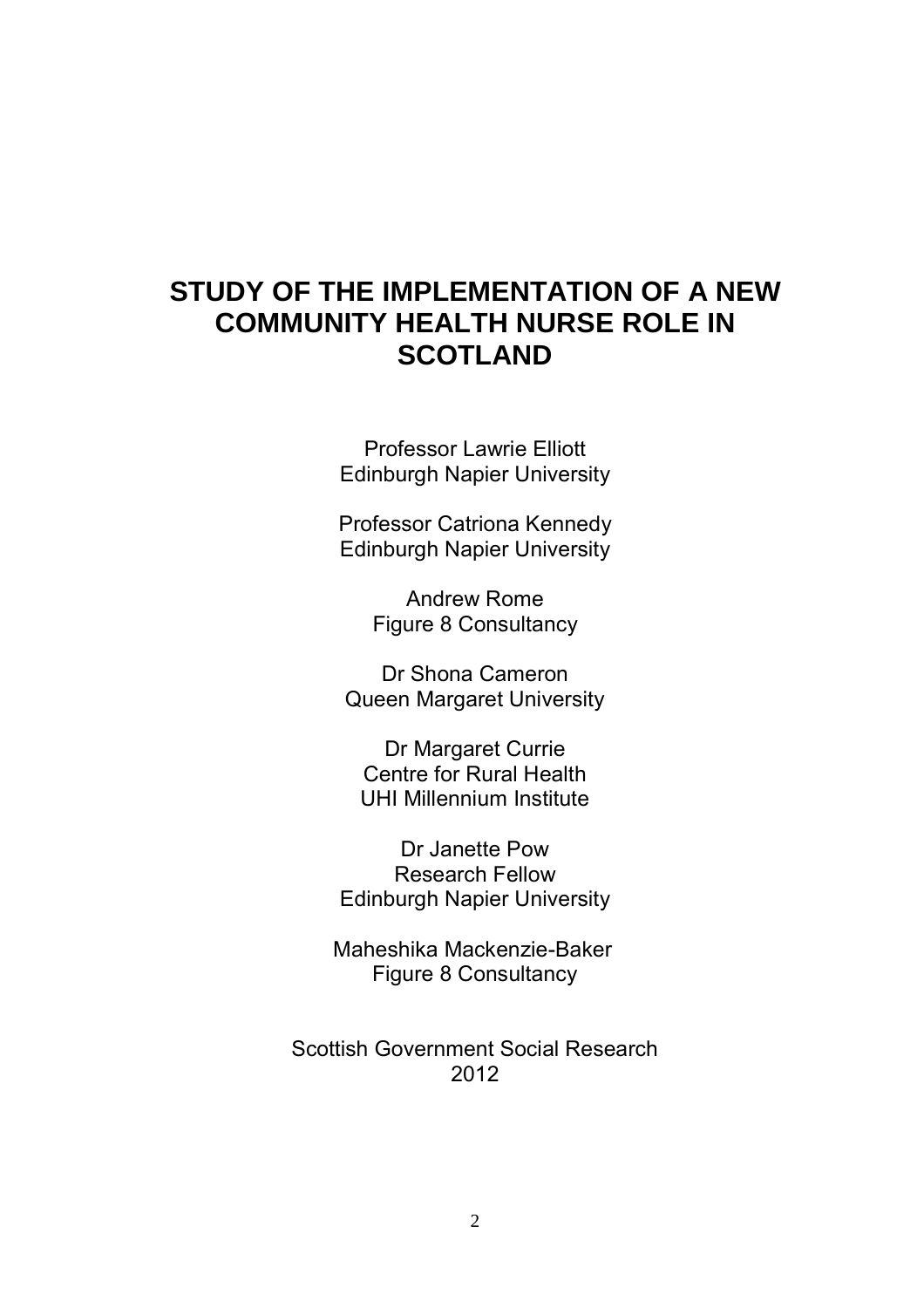This report is available on the Scottish Government Social Research website only [www.scotland.gov.uk/socialresearch.](http://www.scotland.gov.uk/socialresearch)

#### **The views expressed in this report are those of the researcher and do not necessarily represent those of the Scottish Government or Scottish Ministers.**

© Crown Copyright 2012 Limited extracts from the text may be produced provided the source is acknowledged. For more extensive reproduction, please contact the Queens Printers of Scotland, Admail, ADM 4058, Edinburgh EH1 1NG. Email: [licensing@oqps.gov.uk](mailto:licensing@oqps.gov.uk)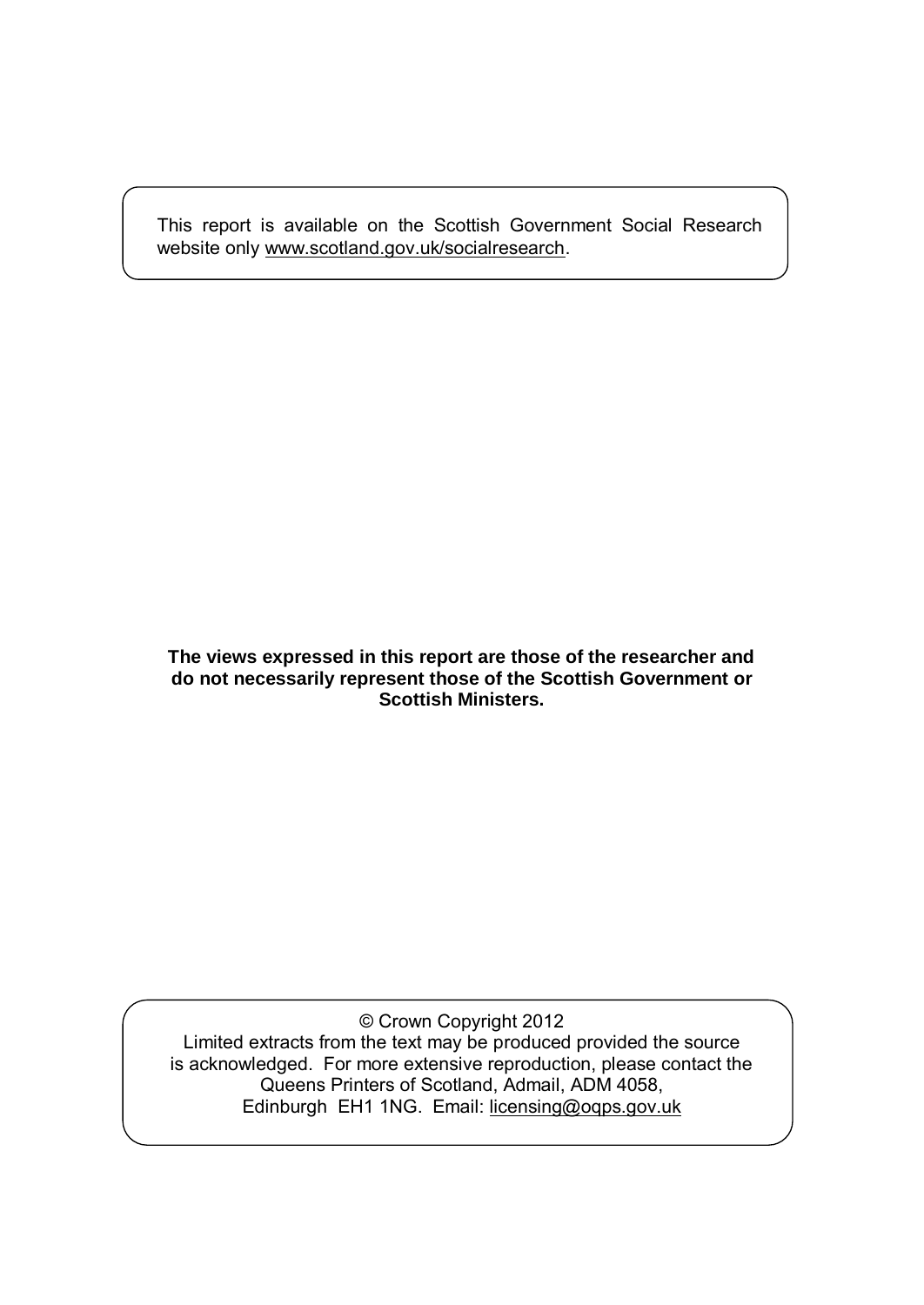# **TABLE OF CONTENTS**

#### **LIST OF FIGURES AND TABLES ACKNOWLEDGEMENTS ABBREVIATIONS**

| <b>1 EXECUTIVE SUMMARY</b>                                                                                                                                                                                                                    | 5                    |
|-----------------------------------------------------------------------------------------------------------------------------------------------------------------------------------------------------------------------------------------------|----------------------|
| <b>2 INTRODUCTION</b>                                                                                                                                                                                                                         | 11                   |
| Background                                                                                                                                                                                                                                    | 11                   |
| This report                                                                                                                                                                                                                                   | 14                   |
| <b>3 AIMS AND OBJECTIVES</b>                                                                                                                                                                                                                  | 15                   |
| Original aims                                                                                                                                                                                                                                 | 15                   |
| <b>Revised Aims</b>                                                                                                                                                                                                                           | 16                   |
| <b>4 DESIGN AND METHODS</b>                                                                                                                                                                                                                   | 17                   |
| <b>Research Phases</b>                                                                                                                                                                                                                        | 17                   |
| Methods                                                                                                                                                                                                                                       | 18                   |
| Fieldwork                                                                                                                                                                                                                                     | 18                   |
| Recruitment                                                                                                                                                                                                                                   | 18                   |
| Data Collection and Analysis                                                                                                                                                                                                                  | 19                   |
| <b>5 FINDINGS</b>                                                                                                                                                                                                                             | 21                   |
| <b>Strategic Vision</b>                                                                                                                                                                                                                       | 21                   |
| Changing Professional Boundaries                                                                                                                                                                                                              | 23                   |
| Structure and Organisation                                                                                                                                                                                                                    | 24                   |
| <b>Staff Nurses Working as Generalists</b>                                                                                                                                                                                                    | 26                   |
| Impact on Knowledge, Awareness and Working Practice                                                                                                                                                                                           | 27                   |
| The Future                                                                                                                                                                                                                                    | 29                   |
| <b>6 CONCLUSIONS</b>                                                                                                                                                                                                                          | 34                   |
| Summary of findings                                                                                                                                                                                                                           | 34                   |
| Making Sense of the Findings                                                                                                                                                                                                                  | 35                   |
| Recommendations                                                                                                                                                                                                                               | 37                   |
| <b>REFERENCES</b>                                                                                                                                                                                                                             | 39                   |
| ANNEX A NUMBER OF NURSES TRANSITIONING AND THOSE INVOLVED IN<br>THE EVALUATION<br><b>ANNEX B GLOSSARY OF TERMS</b><br><b>ANNEX C LITERATURE REVIEW</b><br>ANNEX D INDICATIVE TOPIC GUIDE FOR FOCUS GROUPS AND INDIVIDUAL<br><b>INTERVIEWS</b> | 41<br>42<br>44<br>70 |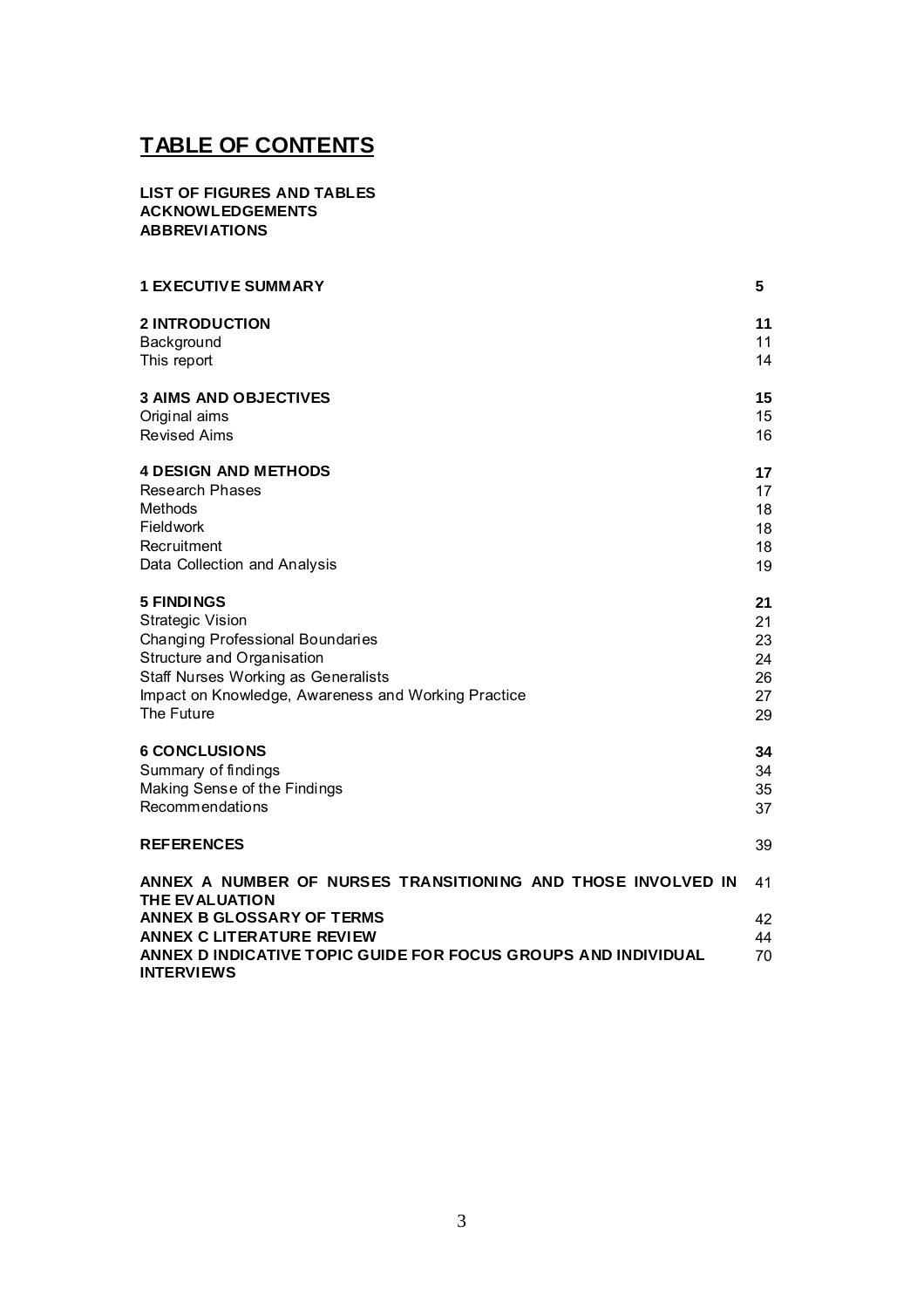# **LIST OF FIGURES AND TABLES**

| Figure 1.1 New Community Nurse Model                 | Page 12 |
|------------------------------------------------------|---------|
| Figure 4.1 Evaluation Design                         | Page 17 |
| Table 2.1 Number of Nurses Completing the Transition | Page 13 |
| Education                                            |         |
| Table 4.1 Focus Groups and Interviews                | Page 18 |
| Table 4.2 Professional Disciplines                   | Page 18 |

# **ACKNOWLEDGEMENTS**

The researchers would like to record their thanks to everyone who was involved in helping to organise this study in each of the three National Health Service pilot sites; in particular the Directors of Nursing, the Lead Nurses and administrative staff who were extremely supportive. We would also like to thank all the community nurses and their managers who so readily shared their experiences and views with us. Finally, we are indebted to colleagues on the Research Advisory Group for their support and guidance throughout.

# **ABBREVIATIONS**

.

| <b>RONIC</b> | Review of Nursing in the Community in Scotland known fully<br>as "Visible, Accessible and Integrated Care: Report of the<br>Review of Nursing in the Community in Scotland. Scottish<br>Executive November 2006. |
|--------------|------------------------------------------------------------------------------------------------------------------------------------------------------------------------------------------------------------------|
| <b>SEHD</b>  | Scottish Executive Health Department. Now known as The<br>Scottish Government Health and Social Care Directorates.                                                                                               |
| <b>CHN</b>   | Community Health Nurse. The new role which is the subject<br>of this study                                                                                                                                       |
| <b>NHS</b>   | <b>National Health Service</b>                                                                                                                                                                                   |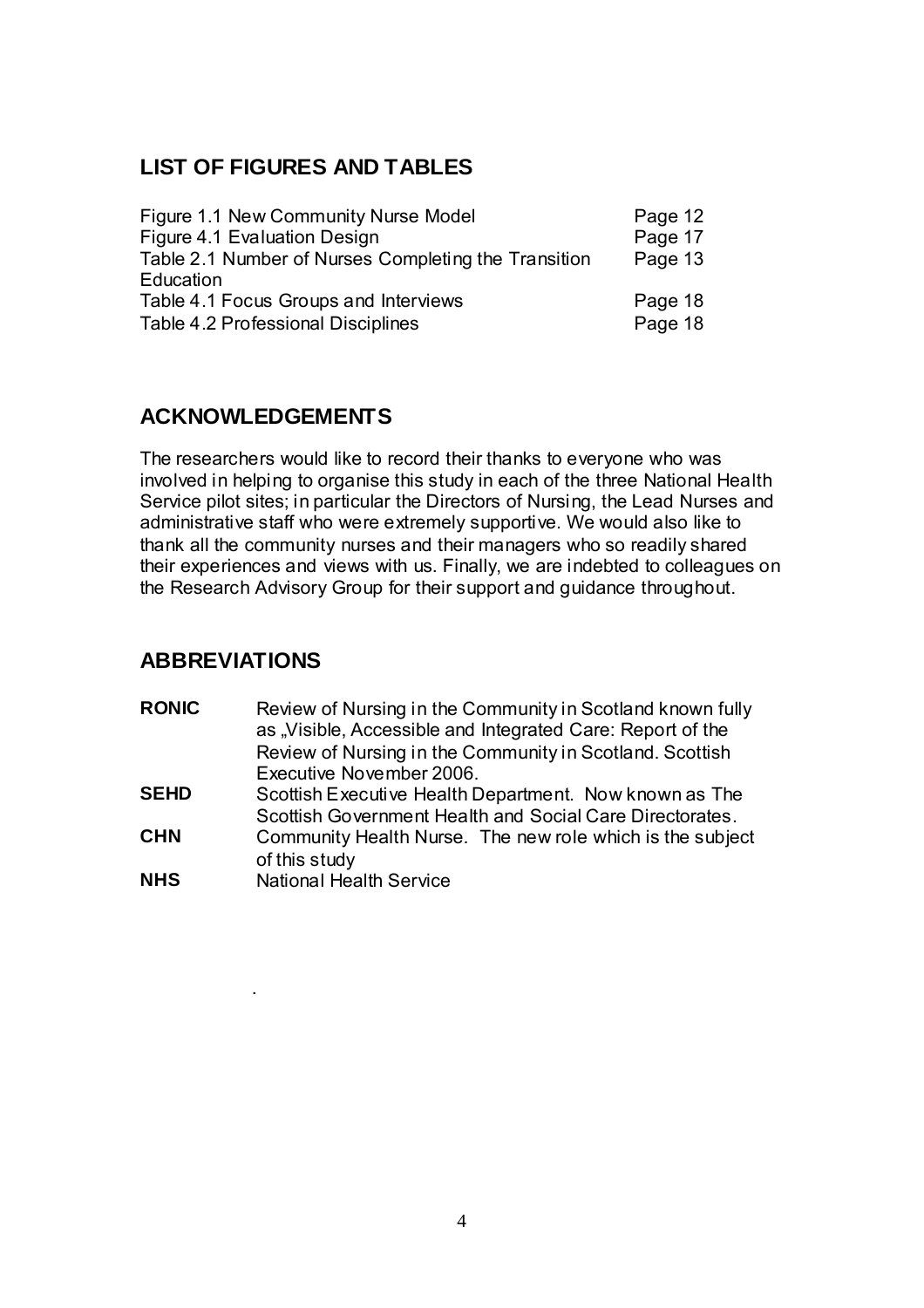# **1 EXECUTIVE SUMMARY**

#### **Introduction**

1.1 In 2006 the Scottish Executive, as part of the modernisation of the National Health Service (NHS), began a radical and far reaching review of nursing in the community. The Review of Nursing in the Community (RONIC) proposed the absorption of district nursing, health visiting, school nursing and family health nursing into a single community health nurse (CHN) role (Scottish Executive 2006). The new role was piloted in three Health Boards across Scotland namely Highland, Borders and Tayside. The following seven core elements identified by the Review of Nursing in the Community formed the basis of the new role:

- Working directly with individuals and their carers
- Adopting public health approaches
- Co-ordinating services  $\bullet$
- Supporting self-care
- Multi-disciplinary and multi-agency team working
- Meeting health needs of communities
- Supporting anticipatory care

1.2 In 2010, the Scottish Government commissioned the research team to conduct an evaluation of the new role and an updated literature review (published as an annex to this report). This was the third study commissioned by the Scottish Government on this particular topic. The first was a literature review conducted by Kennedy et al (2008) which identified the contribution made by nurses in the community. The second was a baseline study and literature review which was conducted by Kennedy et al (2009).

#### **Aims**

1.3 The original aims of the study were to:

- Evaluate the impact of the new model of practice on both staff and patients (including carers),
- Provide evidence to inform a future decision on the use of the CHN in Scotland.

1.4 Early indications from our field work suggested a strong sense of inertia around the new model of practice. There was a strongly held view among nurses that in many instances it was not implemented and in the few places where it had been implemented the effect had dissipated. A decision was made by the commissioners to focus on the implementation of the new role and this resulted in a change to the first aim.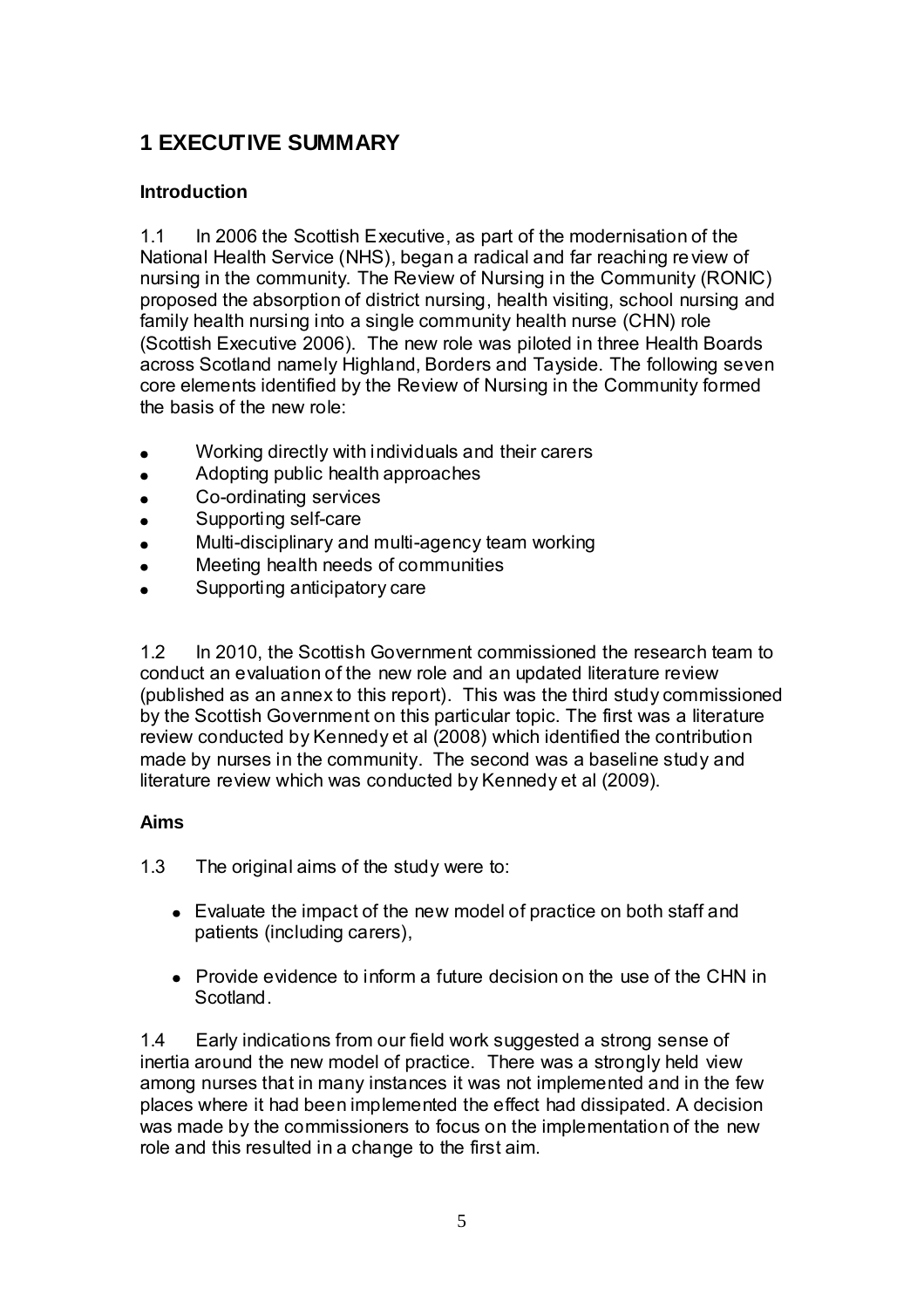Revised aims:

- Provide insight into the structural and other issues which affect the uptake and implementation of the Community Health Nurse role
- Provide evidence to inform a future decision on the use of the CHN in Scotland.

#### **Method**

1.5 The evaluation comprised focus groups and interviews in the three pilot areas with nurses who completed the transition education for the new role (known as transitioned nurses) and nurses who did not transition. The nurses" managers were also included. Those transitioned were mainly Health Visitors, District Nurses and Public Health Nurses. Staff nurses were included in the study because indications from data collected early in the evaluation suggested that nurses thought staff nurses would have been more suited to the new CHN role. A total of 75 respondents took part in the research: 20 nurse managers and 55 nurses.

#### **Findings**

1.6 Nurses and their managers participating in the study questioned the strategic vision of the new Community Health Nurse role or to be more precise the model of nursing upon which the role was based. For many it represented a return to a previous model which in their view had "failed" i.e., double and triple duty nurses. Furthermore it was strongly associated with the extended family which was thought to be outdated and no longer fitted modern family structures. The CHN role challenged more traditional nurse boundaries which formed strong professional identities and were highly valued. Some concerns were raised regarding the effectiveness of transition education in helping nurses change their identity and sustain their new role. Another important issue was that of critical mass. Many nurses returned to their original teams after the transition education and experienced opposition to the new role. In some instances they also lacked managerial support.

1.7 There were, however, some favourable reports. The transition education helped heighten nurses" awareness and re-engagement in the wider aspects of health and social care. This was particularly so in public health, including community health profiling and health promotion. It also helped them to reflect upon their role and led some to change their practice. Notable examples included district nurses, public health nurses and health visitors conducting immunisation programmes; health visitors taking on district nurse duties such as taking bloods and changing dressings; and health visitors and public health nurses visiting schools. However these were often viewed as opportunistic rather than systemic changes and there was little discernible impact on patient experience. There was support for the notion that the new role could be more easily accommodated in nursing teams that already worked with a range of health professions and other disciplines.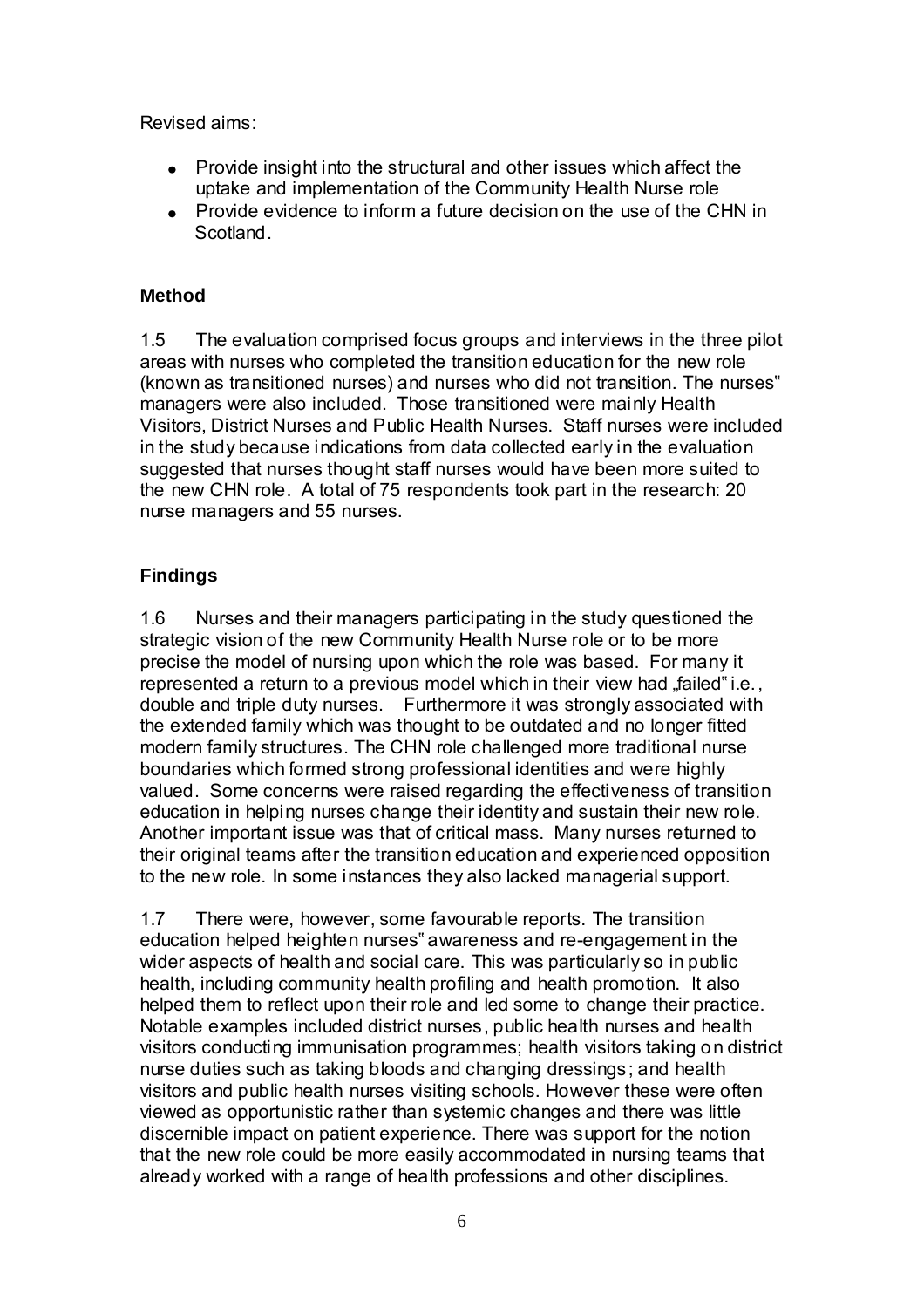1.8 There was little doubt that the introduction of the CHN gave rise to extensive debate within the nursing professions in Scotland. There was broad support for the core elements such as promoting self-care, adopting a public health approach to nursing, developing community profiles, and preventing unnecessary hospital admissions. However nurses thought that, rather than focussing on changing nurse roles, more should be done to improve interagency working and foster better collaboration among the existing nursing disciplines. Some examples were offered including identifying a single point of access to health and social care, greater liaison with nursing colleagues to improve patient management, and multidisciplinary team meetings to improve communication. There was a strong sense that the new role was introduced from the top and had not fully considered the views of nurses to which it was directed. Thus, many felt the need for greater consultation before new policies were introduced.

#### **Key conclusions**

#### *Education*

1.9 Whist nurses in the current study valued the education they received there were some concerns about its effectiveness in helping them change and sustain their new role. The main issue was around the depth and scope of education required to meet the diversity of the role. The resulting tension between specialisation and breadth is not easily reconciled. Recent research indicates that improvement in knowledge and also competence is necessary to help change nursing roles in the community. The issue of competence links well to the educational programme which was designed for the Family Nurse Role in Scotland where students highly valued the skills based parts of the course specifically those which focussed on communication, assessment and health promotion (Scottish Executive 2003).

#### *Managing change*

1.10 Changing existing roles is difficult and there were three areas which we think proved extremely problematic in doing so: critical mass, the strategic vision of the new role and ownership of the new role.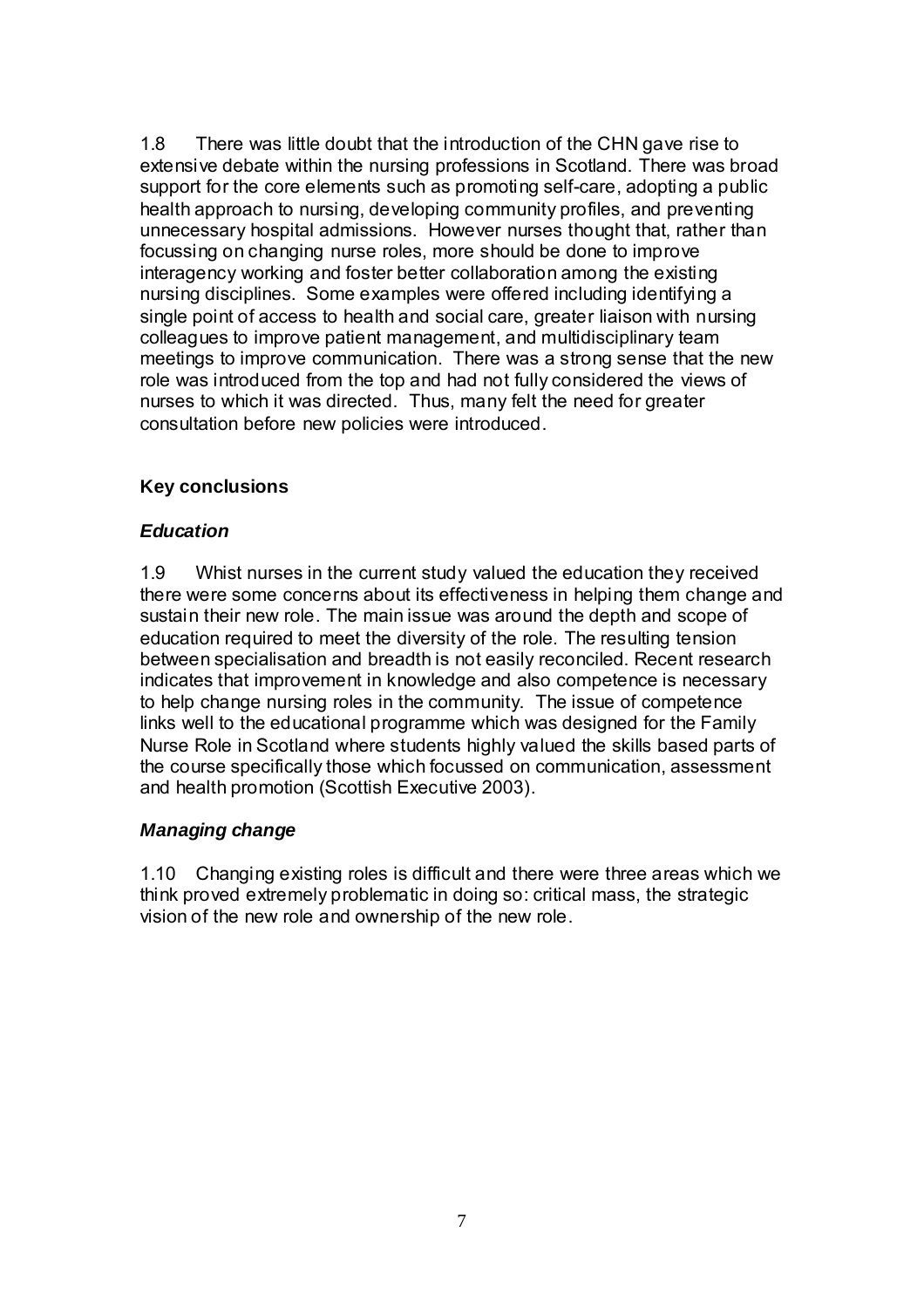### *Critical mass*

1.11 We noted in the baseline study that approximately one-third of nurses supported the new community nurse role (Kennedy et al 2009). It is probably reasonable to conclude that the lack of widespread support for the new role continued after the baseline. For instance, many nurses returned to their original teams after the transition education and experienced opposition to the new role. In some instances they also lacked managerial support. Therefore support did not reach a level necessary for its implementation. Building critical mass was also recognised as important for the future development of the Family Health Nurse role in Scotland (Scottish Executive 2003).

### *Strategic vision*

1.12 There was uncertainty around the strategic vision of the new role which, as we have demonstrated, was framed in terms of an older approach to community nursing that was thought to have "failed" i.e. double and triple duty nursing. This failure was linked to the breadth and depth of knowledge and skills required to carry it out. Critically, the diverse nature of the new model also represented a challenge to the existing professional boundaries. We think success depends on a shared vision of the new role and an understanding of how it works within the health care setting.

# *Ownership*

1.13 We think our findings fit very well with a more macro theory of role development as described by Aranda and Jones (2008). They explain how new nursing roles are essentially socially and politically constructed. Critical to this theory of development is the mechanism by which new roles are adopted (or rejected) by nurses. Here, nurses are viewed as being actively involved in the process of re-constructing boundaries, identities and social relations in healthcare".

# *Leadership and organisational support*

1.14 It would be misleading to suggest that there was a total lack of support for the new role. There was clearly a strategic commitment to the policy by the Scottish Government and from the health boards which piloted the new community nurse role. Some local managers and the nurses who took part in the programme were also supportive of it.

1.15 Nurses also thought they should take a stronger lead in developing their public health role, encouraging anticipatory care and self care. They envisaged adopting extremely proactive roles in working alongside services users to help them improve their health, avoid unnecessary use of more intensive healthcare and live independent lives. Key to these developments however is the working dynamic of the nursing team (including managers) and other health professionals. It was noted that nurses who undertook the transition education were better supported by teams with a history of multidisciplinary working across nursing professions and other health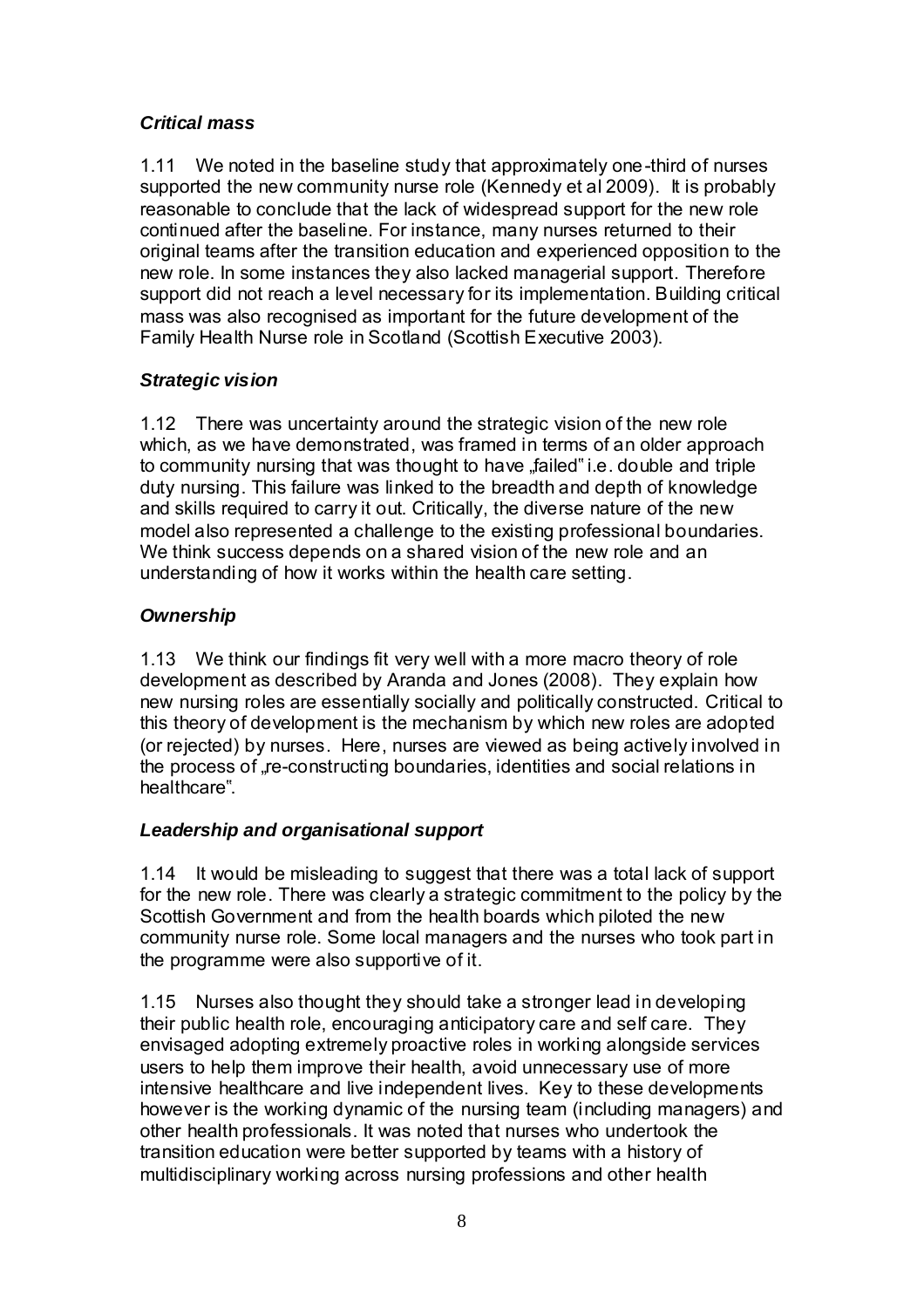professions. This connects well with the notion of critical mass which needs to be developed before a new role can be successfully embedded into a team (Scottish Executive 2003).

#### **Research**

1.16 There are methodological limitations to the research which appears in this report. First, the views outlined in this report represent nurses and their direct managers and not strategic managers and policy makers. Second, it represents the views of those who volunteered to take part in the transition education and those who did not undertake the education from the three pilot areas, which means the views of those from the remaining Health Boards in Scotland are not considered. Third, there were nurses who declined to participate in the research and it is possible that the voices of those who held contrasting views were missed.

1.17 There are also strengths of the research. Every effort was made to include nurses from a range of disciplines which were affected by the Review of Nursing in the Community in Scotland. We also, after a preliminary analysis of our data, included nurses thought to be indirectly affected by the role i.e., community staff nurses. We included nurses who had undergone the transition education, members of their immediate nursing team and those from non-transitioning teams. Thus, the data presented in this report represent the views of those most directly affected by the new policy, those who work along-side them and those who were given the opportunity to adopt the new role and declined.

#### **Recommendations**

- The model of nursing and the related attributes were viewed as highly problematic by nurses participating in the study and became important territory upon which the implementation of the new role rested. Thus, future consultations could focus on co-constructing new nursing roles particularly in developing critical mass which will secure support for a new policy. A crucial part of this is how the roles fit with existing teams particularly within the multidisciplinary team setting.
- We would also agree with the recommendations which appeared in the evaluation report of the Family Health Nurse in Scotland (Scottish Executive 2003) which suggested that before introducing new roles developers devise a detailed plan which facilitates and sustains such roles.
- Nurses valued the education which was designed to prepare them for the new role although any gains were confined to an improvement in knowledge. However competency is also necessary to help change nursing roles and thus designers should consider how both skills and knowledge are best promoted in their training programme.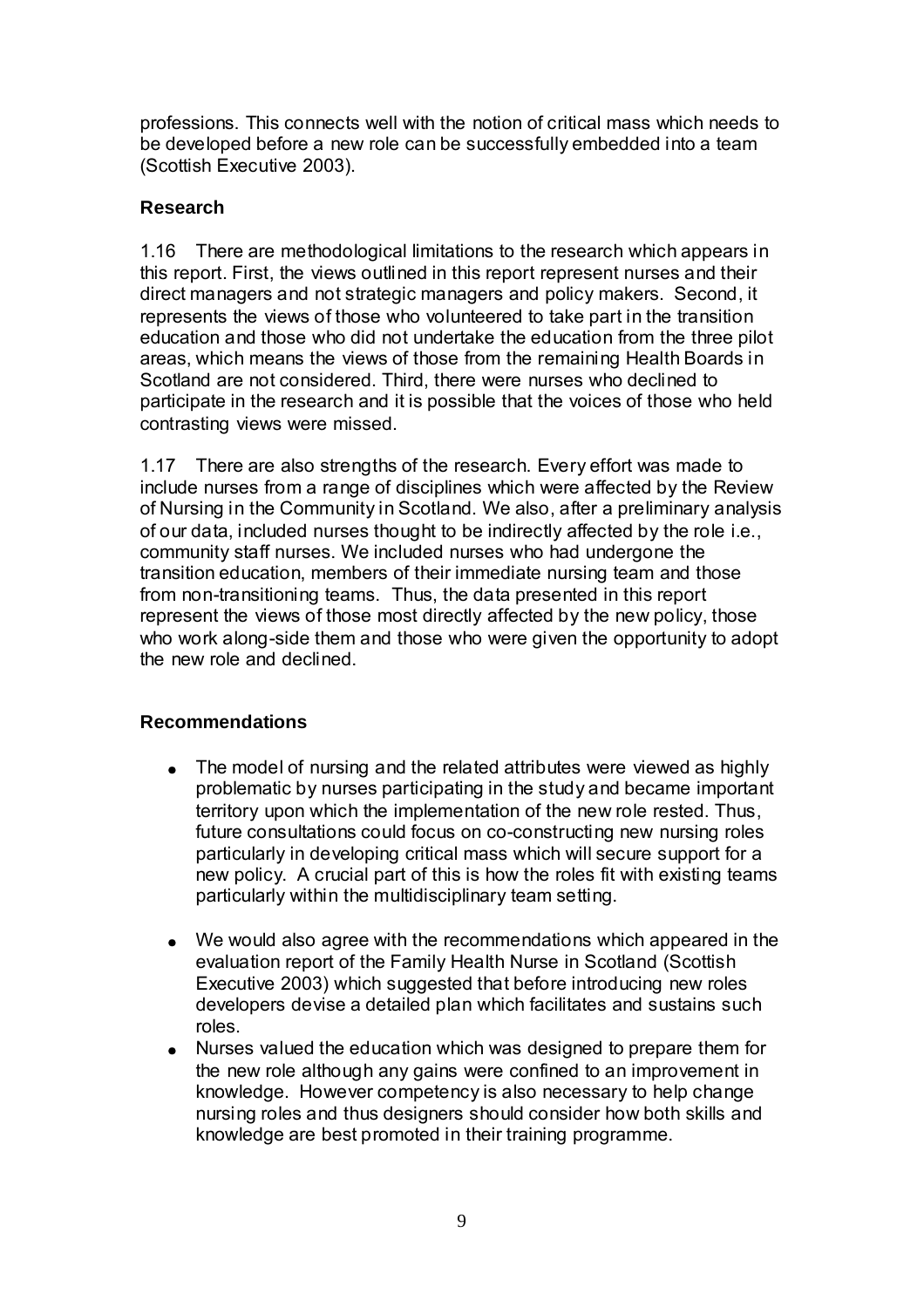• Tension surrounding the introduction of new nursing roles tends to dominate the scientific literature, however there are studies which point to new developments within nursing which merit closer scrutiny and may lead to more effective care. This includes the co-construction of therapeutic nurse patient relationships; the co-construction of nursing roles (as highlighted above); and partnership working with other nurses and other health professions. Future research could focus on evaluating the impact of the new nursing practices on the end users as well as providing insight into how new roles work.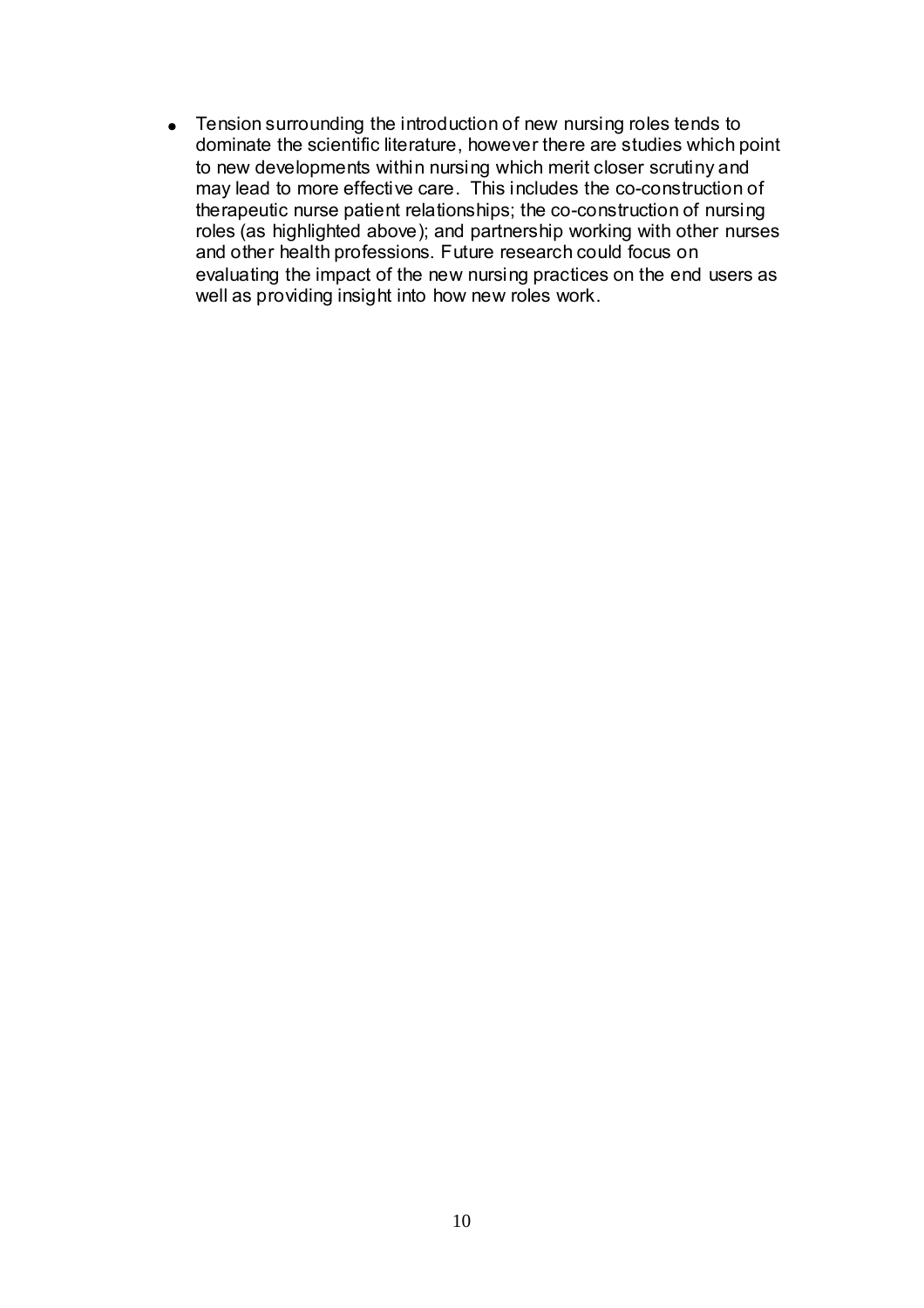# **2 INTRODUCTION**

### **Background**

2.1 In 2006 the Scottish Executive, as part of the modernisation of the National Health Service (NHS), began a radical and far reaching review of nursing in the community (Scottish Executive 2006). The review responded to the health challenges faced by Scotland and many other countries, namely an ageing population, degenerative or chronic diseases, rapid technological developments and the need to change the emphasis from acute care to community care (Scottish Executive Health Department 2006). Scotland is a small country, has a range of population profiles which demand differing approaches to healthcare provision and comprises areas which are denselypopulated, sparsely-populated and remote.

### *The new model*

2.2 The Review of Nursing in the Community (RONIC) proposed the absorption of district nursing, health visiting, school nursing and family health nursing into a single community health nurse role (CHN) role (Scottish Executive 2006). The new CHN role was distinct from the generic staff nurse role as it had a wider range of responsibilities and specialist skills. Within the proposed model the community health nurse would be supported by advanced practitioners and consultant nurses to provide expertise and advice, and by community staff nurses, health care support workers and administrative support to deliver care to patients and clients as illustrated in Figure 1.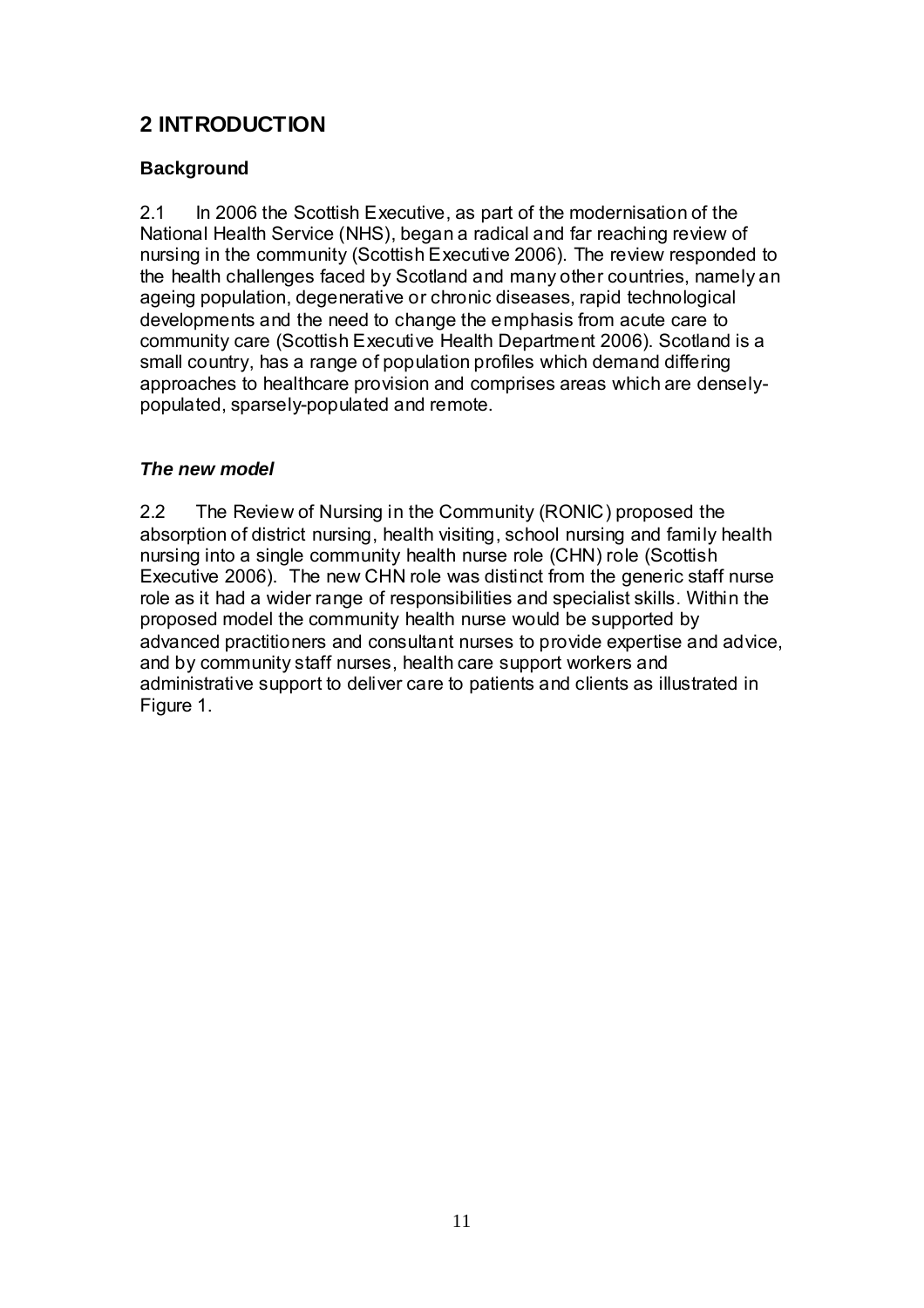

Figure 1.1 New Community Nurse Model (From *Visible, Accessible and Integrated Care 2006*)

2.3 The following seven core elements identified by the Review of Nursing in the Community formed the basis of the new role:

- Working directly with individuals and their carers
- Adopting public health approaches
- Co-ordinating services  $\bullet$
- Supporting self-care
- Multi-disciplinary and multi-agency team working
- Meeting health needs of communities
- Supporting anticipatory care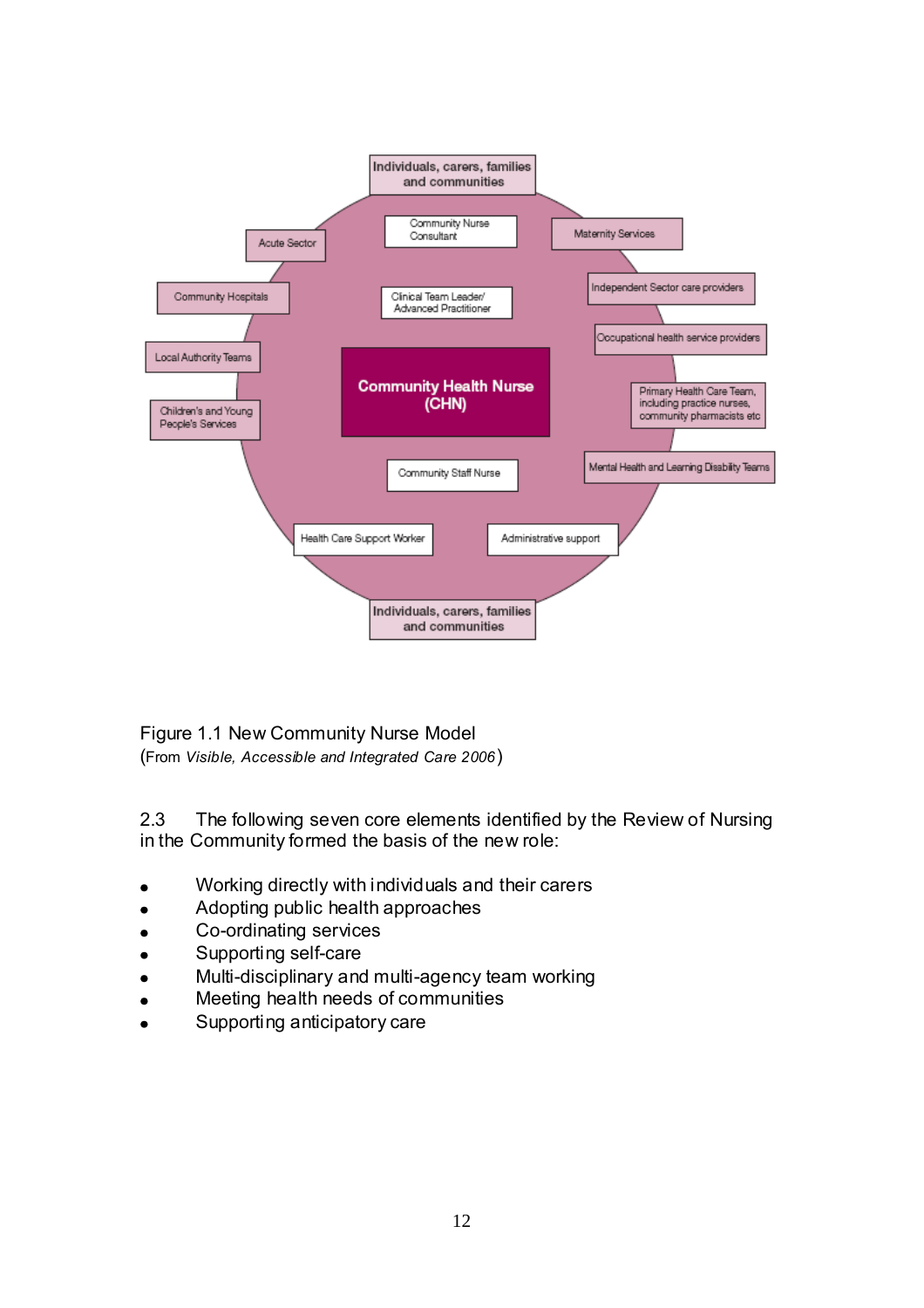#### *The transition education programme*

2.4 By the end of 2009 a total of 48 nurses completed the transition education programme across all areas (Table 1). NHS Education for Scotland consulted on and then formulated an education framework which informed the development of the transition education. The transition education programme was designed and implemented by higher education institutions (HEIs) in partnership with NHS boards. It was based on the seven core elements and was grounded in a work-based learning approach that enabled the application of theory to practice. Each student had access to an educational supervisor from their host HEI and a local work-based facilitator. HEIs set a prescribed time for the achievement of learning objectives and assessment of portfolios of evidence, or adopted a flexible approach that reflected individual learning needs. Annex A provides a breakdown of those completing the transition by area.

**Table 2.1 Number of Nurses completing Transition Education by the end of 2009\*** 

| <b>Post</b>                | <b>Number</b> |
|----------------------------|---------------|
| <b>Health Visitor</b>      |               |
| <b>District Nurse</b>      | 26            |
| <b>Public Health Nurse</b> |               |
| Total                      |               |

\***Based on figures provided by the NHS Boards**

2.5 The education programme was designed to be delivered over fivestages:

**Stage 1** involved the practitioner completing a personal development plan with his or her manager, using the national capability framework to identify his or her strengths and gaps.

**Stage 2** linked students to their local HEI where they then created a personal learning development plan. This identified outcomes specific to their individual learning needs, the activities necessary to meet the outcomes and the evidence of their achievement.

**Stage 3** lead to the creation of a personalised education programmes. For example at Queen Margaret University, students were offered four study days that focused on work-based learning, public health approaches, anticipatory care and person-centred approaches, at undergraduate and postgraduate level. The Universities of Dundee and Abertay jointly offered two modules, one at undergraduate and one at postgraduate level, and four study days. The University of Stirling used a mix of portfolio based learning and website support for students who lived in remote areas.

**Stage 4** involved work-based activities which were identified in the previous stages. This included "shadowing" opportunities with experienced practitioners in areas where they had a specific learning need.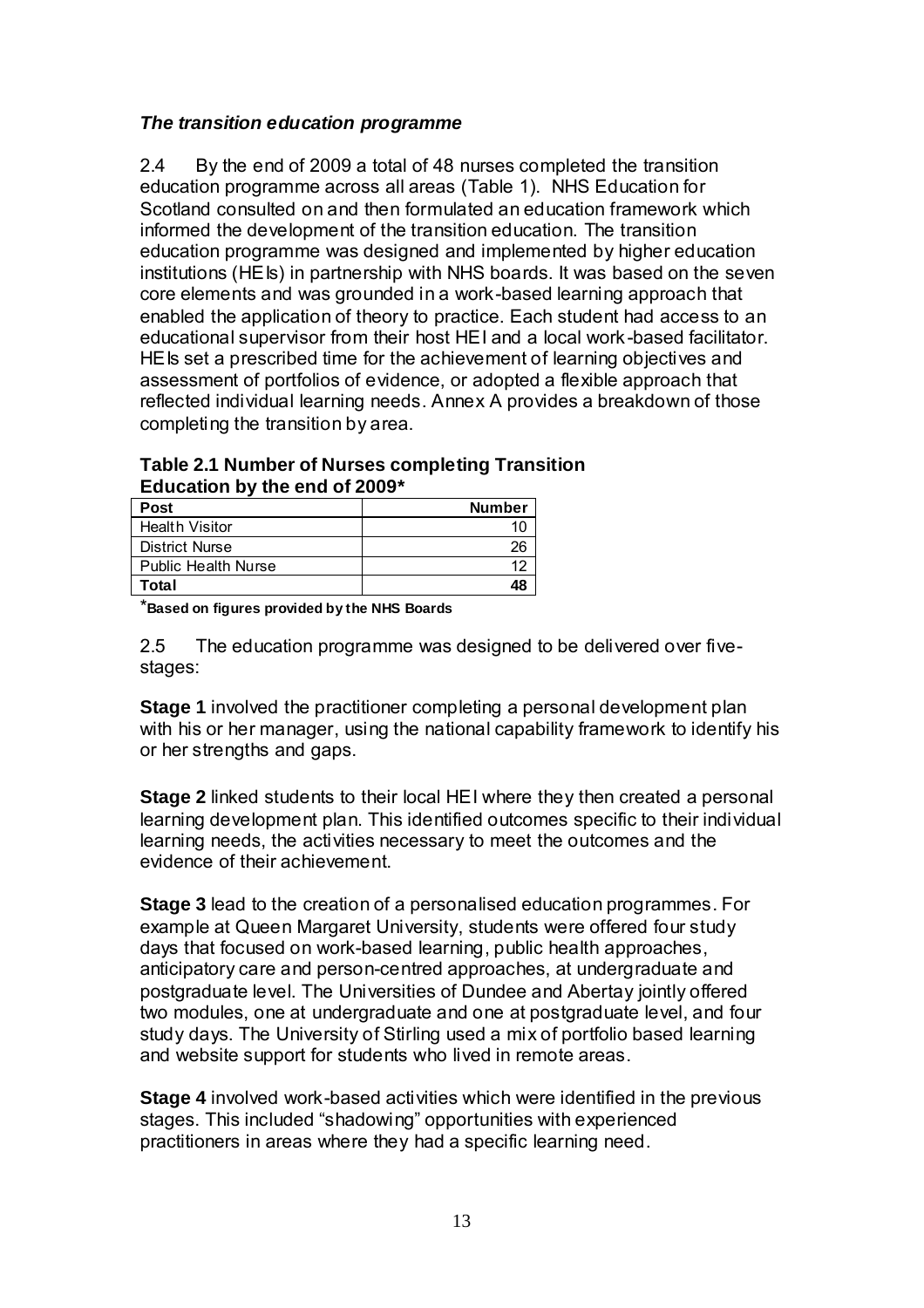**Stage 5** focussed on developing a portfolio of evidence which highlighted the students" achievement. Students were required to link theory to practice and record personal and professional growth over time. The portfolios were assessed by the host HEI and verified by an external examiner.

# **Evaluation**

2.6 The Scottish Government commissioned two research studies to help inform the development of the Review of Nursing in the Community. The first was a literature review conducted by Kennedy et al (2008) which identified the contribution made by nurses in the community in shifting the balance of care identified in the Kerr Report (SEHD 2005a) and Delivering for Health (SEHD 2005b). Little evidence was found which directly indicated the effectiveness of different models of community nursing. The second was a baseline study conducted by Kennedy et al (2009) which indicated that whilst nurses worked along fairly traditional lines there was some evidence that their teams possessed the right balance to work across areas such as child protection, coordinating services on behalf of those with complex needs, and addressing health inequalities.

2.7 Following discussions between the Scottish Government and the relevant trade unions, a new approach was announced in 2009 to modernise community nursing in Scotland. This focused on all parties working together to modernise community nursing within team settings throughout NHS Scotland. The new approach no longer centred on the generic community health nurse model, however the CHN role continue to be piloted in: NHS Borders, NHS Highland, and NHS Tayside. It is this evaluation which appears in the present report.

2.8 In 2010 the Scottish Government commissioned the research team to conduct the evaluation. It was envisaged that the results of this research would help to inform the development of future policy for the provision of community-based healthcare services and practice in relation to community nursing in Scotland.

# **This report**

2.9 Chapter Two of this report provides details of the aims, objectives and key questions addressed in the evaluation study. Chapter Three details the design and methods. The findings are reported in Chapter Four. The final Chapter, Five, identifies conclusions from the study.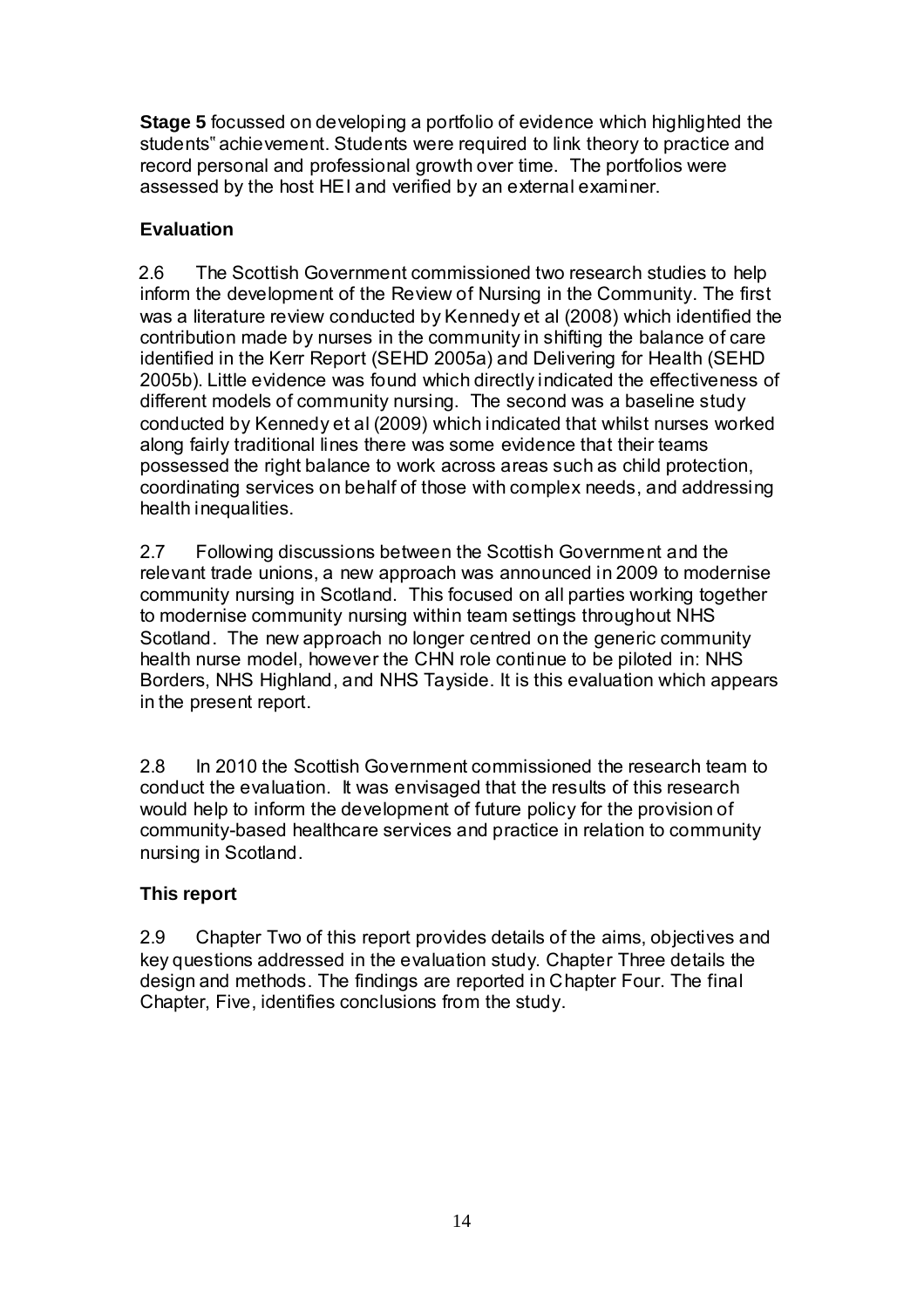# **3 AIMS AND OBJECTIVES**

- 3.1 The original aims the study were to:
	- Evaluate the impact of the new model of practice on both staff and patients (including carers),
	- Provide evidence to inform a future decision on the use of the CHN in Scotland.
- 3.2 The original objectives were:
- A. To identify the impact to date that the CHN role has made in:
	- Working directly with individuals and carers throughout the lifespan
	- Adopting public health approaches
	- Co-ordinating services
	- Supporting self care
	- Working effectively within a multi disciplinary and multi agency team
	- Meeting the health needs of the communities
	- Supporting anticipatory care
- B. To determine the positive or negative aspects of the implementation of the role on practice, in particular:
	- Organisation of teams and workload
	- Services delivered compared to those previously delivered
	- The identification of service gaps
	- Staff satisfaction with their new role
	- Views of staff and their clients on the new model of community nursing
	- Comparison with non-transitioning teams within the Pilot areas
	- $\bullet$  Identify common lessons from the teams transitioning in terms of what works and what doesn"t, and where appropriate disseminate these lessons to each of the pilot sites as the work progresses.

3.3 Why were these aims and objectives changed? Early indications from our field work up to March 2011 suggested a strong sense of inertia around the new role. There was a strongly held view among nurses that in many instances it was not implemented and in the few places where it had been implemented the effect had dissipated. We were obliged by our contract to report any potential risk of the study and we did so at the next available advisory group meeting. The risk in this instance was not being able to demonstrate the impact of the new role on nursing practice and patient experience.

3.4 We thought there would be strong grounds for enhancing the other parts of the study which examined the implementation of the new role and there was still a need to provide evidence which informed a future decision on the use of the CHN in Scotland. The resulting evidence would provide insight into the underlying issues which explain uptake of the role such as managerial support, education, professional identity and professional boundaries. We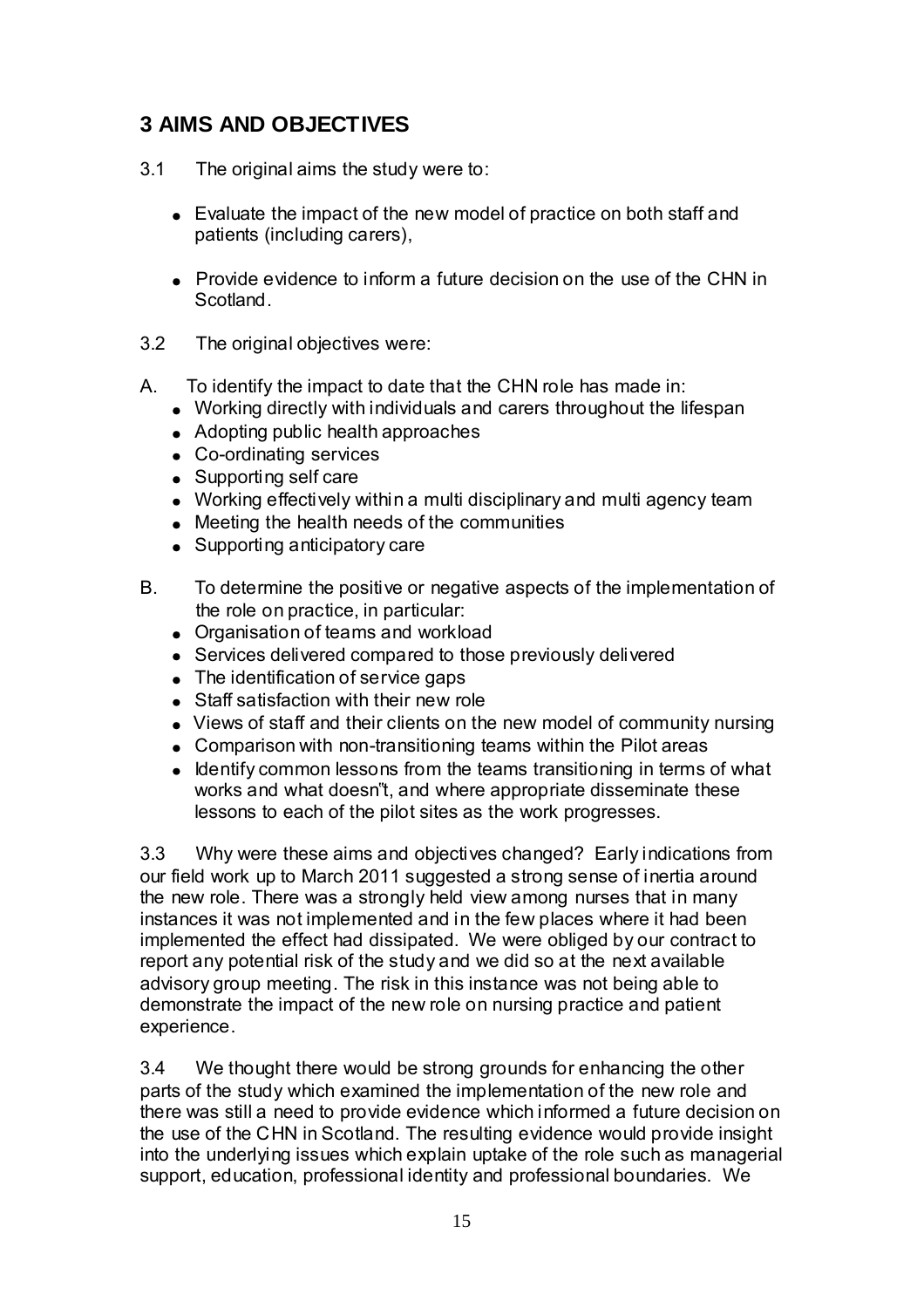also thought it wise to provide a more complete data set thus avoiding the risk of reporting part of the picture. For example there was some evidence in our early data of the potential importance of staff nurses in developing the role and thus merit in gathering their views.

 $3.5$ 3.5 An agreement was reached with the Advisory Group in June 2011 to set out our plans (including costs) which involved removing the parts of the study which assessed the impact of the new nursing role on patient experience.

3.6 Revised aims

- Provide insight into the structural and other issues which affect the uptake and implementation of the Community Health Nurse role
- Provide evidence to inform a future decision on the use of the CHN in **Scotland.**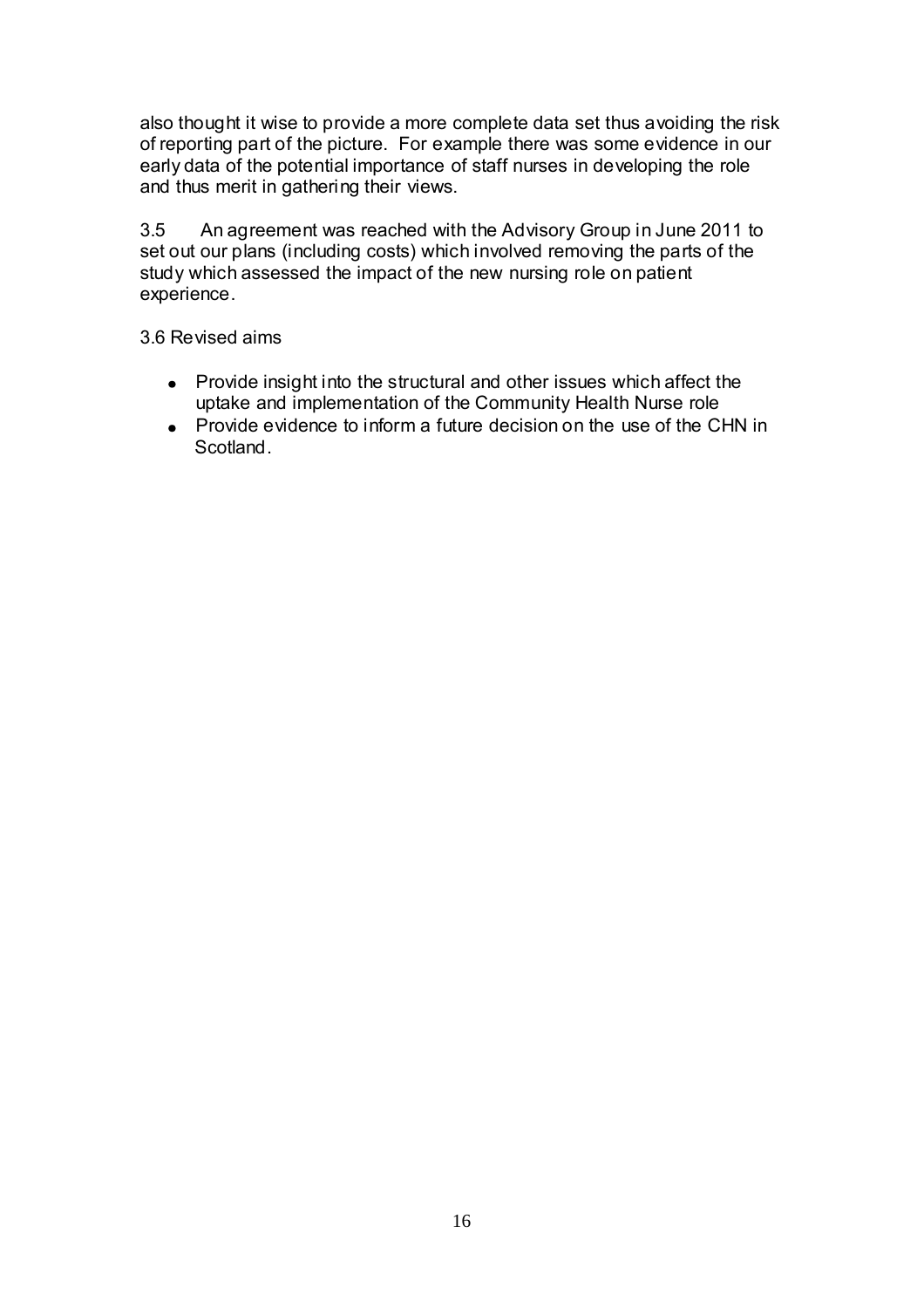# **4 DESIGN AND METHODS**

- 4.1 The Research was conducted in two phases:
- **A literature review** which updated that presented in the baseline line study and helped to inform the design of the evaluation. The review appears in Annex C and includes a detailed description of the searches used to identify the relevant papers.
- **The evaluation** which comprised focus groups and interviews with nurses who transitioned (those completing the transition education) and nurses who did not transition in each of the three pilot areas. The nurses" managers were also included. The transitioned nurse sample comprised mainly Health Visitors, District Nurses and Public Health Nurses (Figure 2). NHS Boards were given flexibility to determine how to test the model to meet the needs of their local populations and, as a result, a small number of other nursing professions were included (Table 3). The non-transitioned sample also comprised mainly of Health Visitors, District Nurses and Public Health Nurses. Staff nurses were included because indications from data collected early in the evaluation suggested that nurses thought staff nurses would have been more suited to the new CHN role. Please refer to Annex B for definitions of nursing disciplines.

### **Figure 4.1 Evaluation Design**

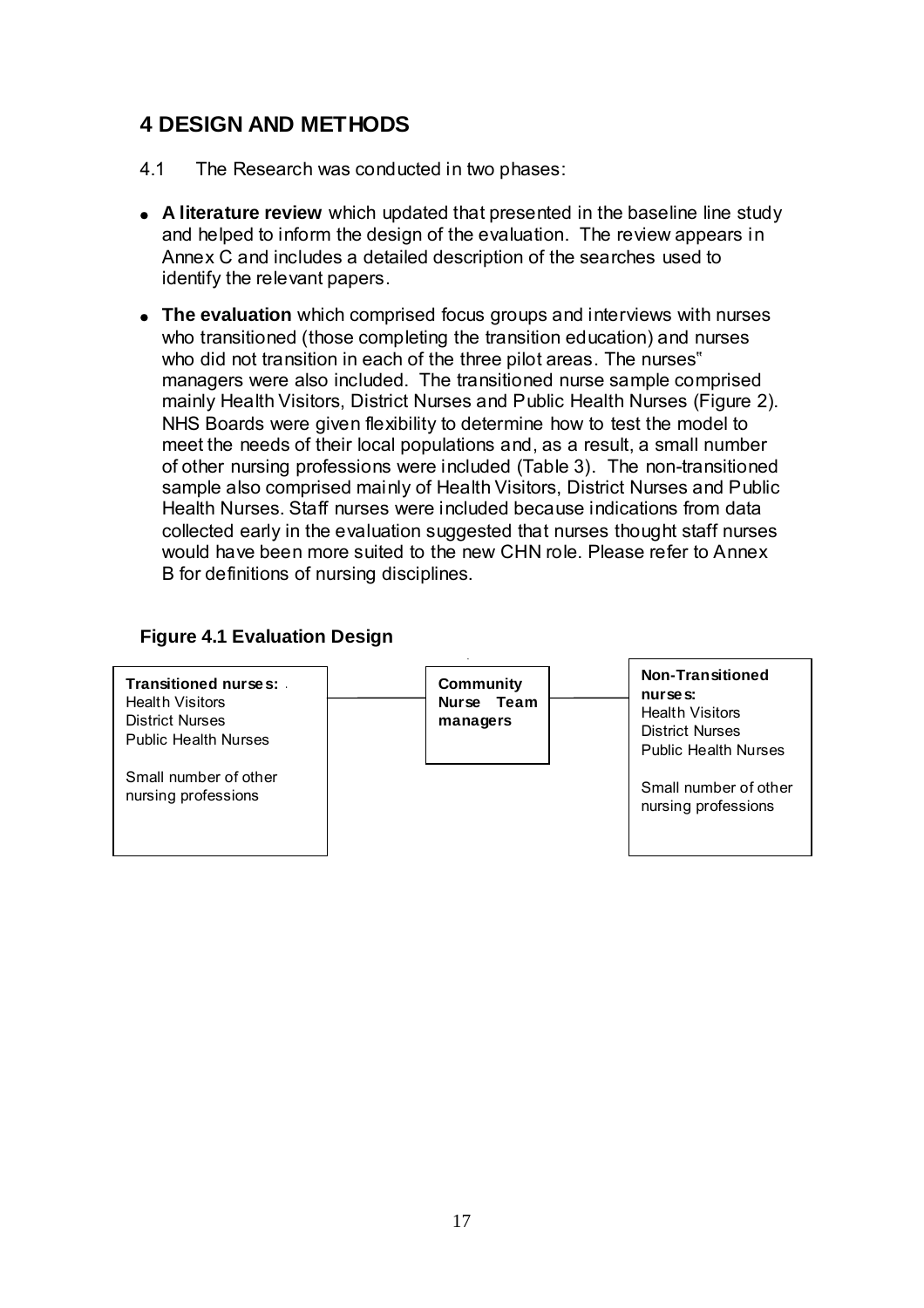### **Methods**

### *The fieldwork*

4.2 The total number of nurse and manager focus groups and interviews appears in Table 2 and the professional disciplines appear in Table 3. Annex A provides the number of nurses taking part in the evaluation in each area, but to protect their identity, does not give their profession.

#### **Table 4.1 Focus groups and interviews**

| <b>Focus Group/interviews</b>                   | <b>Attendees</b> |
|-------------------------------------------------|------------------|
| 3 Manager's focus group                         |                  |
| 1 Manager interview                             |                  |
| 4 Transitioned nurses focus groups              | 20               |
| 3 Working with transitioned nurses focus groups | 11               |
| 3 Non transitioned nurse focus groups           | 15               |
| 1 Non-transitioned nurse interview              |                  |
| 1 Staff nurse only focus group*                 | 5                |
| 3 Staff nurse only interviews*                  | 3                |
| Total                                           | 75               |

**\*Staff nurses were also included in other focus groups** 

| <b>Post</b>                | <b>Number</b> |  |
|----------------------------|---------------|--|
| <b>Health Visitor</b>      |               |  |
| <b>District Nurse</b>      | 16            |  |
| <b>Public Health Nurse</b> |               |  |
| Manager                    | 20            |  |
| <b>Staff Nurse</b>         | 17            |  |
| Other*                     | 5             |  |
| Total                      | 75            |  |

#### **Table 4.2 Professional Disciplines**

**\* Not listed to protect identify** 

#### *How nurses and managers were chosen and recruited for the study*

4.3 We liaised with the lead nurse in each pilot site to identify the nurses and managers. This was a highly iterative process which involved the lead nurse approaching managers and asking whether they would like to take part in the study. All managers agreed to take part. Managers were then asked to approach all of the transitioned nurses in their area and ask if they were interested in joining the study. The number of nurses who took up the transition education across all three areas was 48 (Table 1) and we recruited 20 (Table 2) which gave a 42% response rate. Reasons given for not taking part were: general reluctance to participate, not turning up for focus group or interview or moving post. We also thought that the delay in gaining ethics permission for the study could have led to a loss of interest early in the field work phase.

4.4 Research indicated that new roles need time to become established (Bonsall and Cheater 2008). We recognised this and recruited those who transitioned early and those who did so more recently. We also recruited from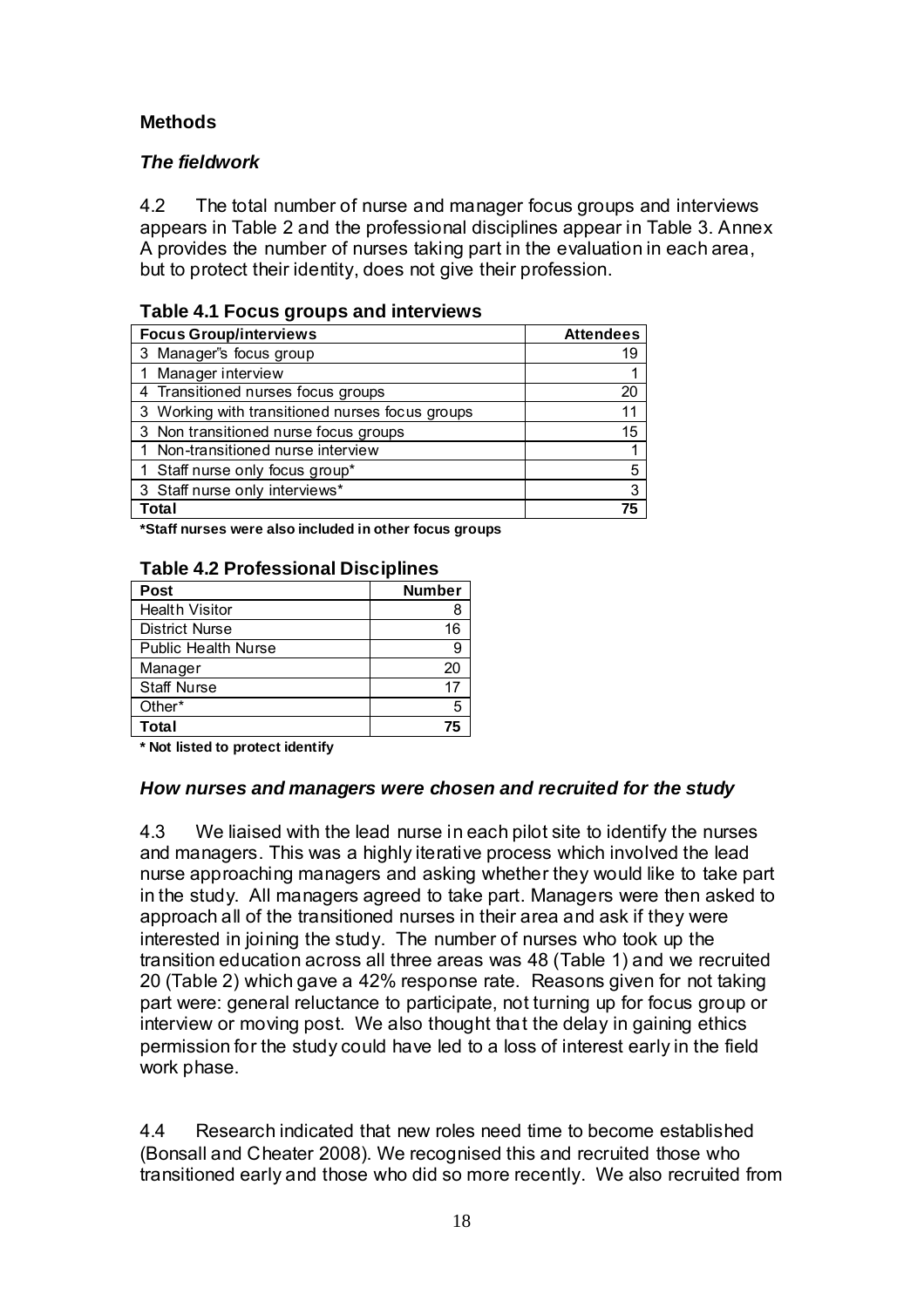different teams. Together this helped us gain a range of views and experiences of the new role.

4.5 Research indicated that new nursing roles were dependent on the reaction of others in their immediate team (Senior 2008). Therefore, the focus groups offered transitioned nurses the chance to discuss issues with their transitioning peers. In doing so we aimed to form a shared understanding of the central influences which shaped practice including the delivery of health care. Members from their teams were offered the opportunity in a separate focus group to discuss their views of the new roles. Those in non-transitioned teams, including staff nurses, were also offered the opportunity to take part in separate focus groups and in doing so given a space to provide their views of the role as well as their own methods of working. Staff nurses were also offered the opportunity to provide their views in a separate focus group. Individual interviews were conducted when respondents felt uncomfortable about taking part in a focus group or when a focus group was difficult to arrange e.g., geographical constraints. The topic guide used for focus groups and interviews appears in Annex D.

#### *Data Collection and Analysis*

4.6 All focus groups and interviews were audio recorded and transcribed verbatim. An initial analysis of the data was conducted by all members of the research team and this resulted in a number of initial themes. These themes were discussed at a series of team meetings and refined to give four main categories:

- What nurses know of the Review of Nurses in the Community and how it was implemented
- The extent to which it has impacted on their role
- The benefits and barriers to its influence in two key areas: i) nursing practice ii) patients and carers
- Staff nurses being the focal point for the future development of such roles

4.7 Members of the team then checked these against their more detailed interpretation of the data and further team meetings were held to discuss and refine the analysis. The following themes emerged from this more detailed and iterative approach. These themes underpinned respondents" perspectives of the new community nurse role and provide a deeper understanding of its implementation. The themes were used to structure the findings chapter.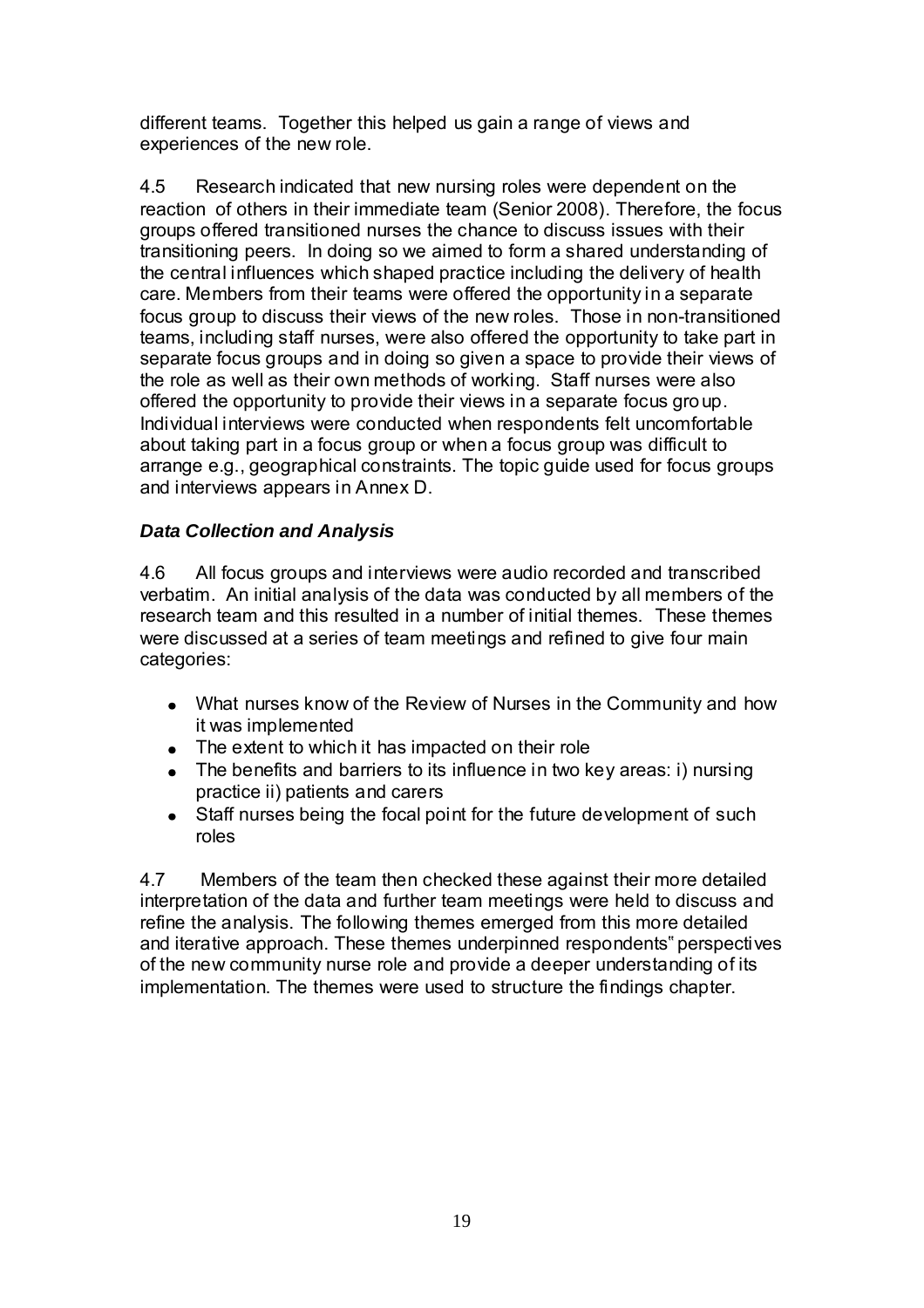Refined themes

- Strategic vision
- Changing professional boundaries
- Structure and organisation
- Staff nurses working as generalists
- Impact on knowledge, awareness and working practices
- The future

### **Ethics**

4.8 Ethics approval for the study was granted by the East of Scotland Research Ethics Service REC 2: Fife and Forth Valley Committee on Medical **Ethics**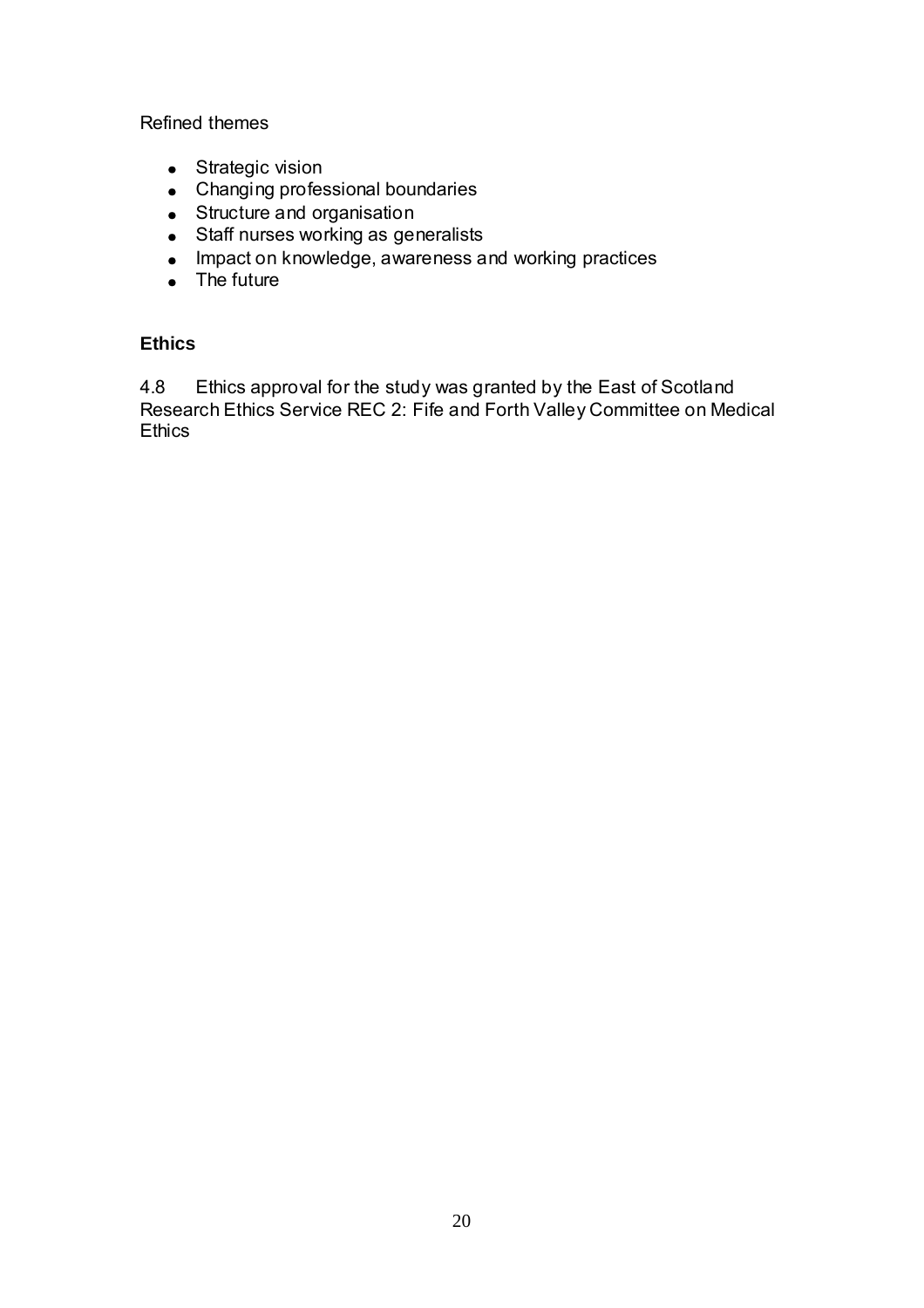# **5 FINDINGS**

5.1 Nurses and managers who participated in this evaluation reported that the new CHN role had not been implemented as originally envisaged in the policy. There were a number of reasons given by respondents. These appear under the headings in the present chapter and will be discussed in more depth in the final chapter. As noted in the methods chapter these headings represent the dominant themes which emerged from our analysis. The quotes presented in this chapter are typical in that they represent the views and experiences of nurses across the three pilot sites.

### **Strategic vision**

5.2 There were a number of prominent concepts which underpinned respondents" strategic vision of the Community Health Nurse Role. The issue is not whether these are factually correct. Rather it is how these concepts were used by nurses to construct a narrative of how the policy was implemented and their subsequent response to it. Three concepts emerged: Double and Triple Role Nurses; Extended Families; and Single Point of Contact.

### *Double and Triple Role Nurses*

5.3 There was a strong sense that the new Community Nurse Role represented a return to an older model of community nursing that had "failed". A number of participants thought that the previous roles of triple and double duty nurses were abandoned due to concerns over the depth and range of knowledge and skills required to satisfy each.

*"I had a lot of district nurses who were also midwives. The roles were separated and the reasons given at that time were that they [post holders] could not keep the expertise that was required. The disciplines become more complex and more evidence based, and we become more accountable and working at a higher level, and that they couldn"t do that so they were deliberately separating those posts. And suddenly we were saying, to often the same staff, hey we"ve got an idea - you"re not allowed to do midwifery because that"s too complex but why don"t you do a bit of school nursing and health visiting as well. And I think that caused quite a lot of problems because we were actually asking them to go back to a model that was not seen as being ultimately successful in the past".* (Manager).

*"I felt as if we were going back in time having had dual roles that didn"t work and I think district nurses were more scared with all the child protection issues in health visiting whereas the health nurses we had all been staff nurses and with some training could probably do it."* (Transitioned Health Visitor).

On the other hand, there were some nurses who felt comfortable with the new role but did not feel comfortable sharing this with their colleagues. This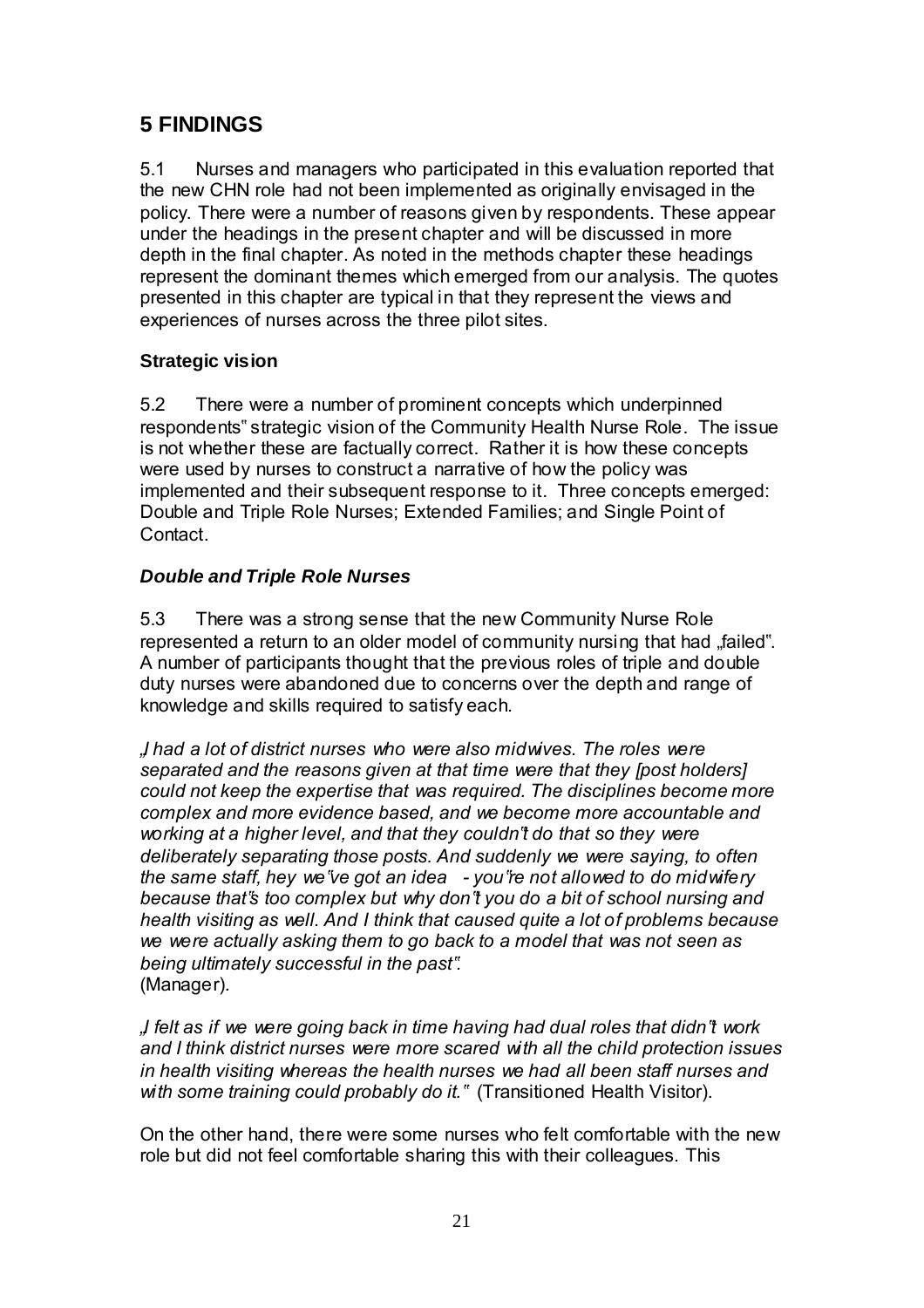tension is explored in depth in a later section (5.10 Structure and Organisation).

 *"…..there was a huge outcry that nurses are going to go back to dual roles…I was one of the only ones in the team that didn"t freak because before I went into being a public health nurse I had worked as a community and nurse and midwife so I had had a dual role and I didn"t know if I was going to be that bothered really… but I didn"t tell any of my colleagues that because there was such an outcry".* (Transitioned Health Visitor).

#### *Extended Families*

5.4 Respondents also raised concerns about the demographic information which appeared to underpin the Community Health Nurse role, or to be more precise the model of a typical family which they thought was used to promote the new role i.e., the traditional extended family.

*"Gone are the days that you"re actually having the family with all the extended*  family, the grandfathers, the baby, everybody in the same house, we don't *see that nowadays so if we"re going in to see a patient very seldom is there a child or a health visitor need there, it"s purely district nursing. Whereas years ago you went out and all the family was in the one house so you could potentially have had the health visitor going in but also a district nurse going in but that doesn"t happen."* (District Nurse*)* 

#### *Single Point of Contact*

5.5 There was also some dispute as to whether service users would welcome the notion of one nurse looking after their family needs, particularly if this resulted in a conflict of interest.

*"Quite often if you speak to families they see their needs independently and they don"t necessarily want to be represented by the same professional. So quite often in family situations like social work you"ll have a parent with a social worker and a child with a separate one because the needs of family members sometimes have to be represented by different people because they conflict."* (Manager)

*"And families may worry you know. Do I tell this nurse something very personal about the child or father of the child or whatever, and will she ... whether there"s any chance that granny might find out. It shouldn"t under confidentiality but I can see why families would feel nervous about that situation."* (Manager)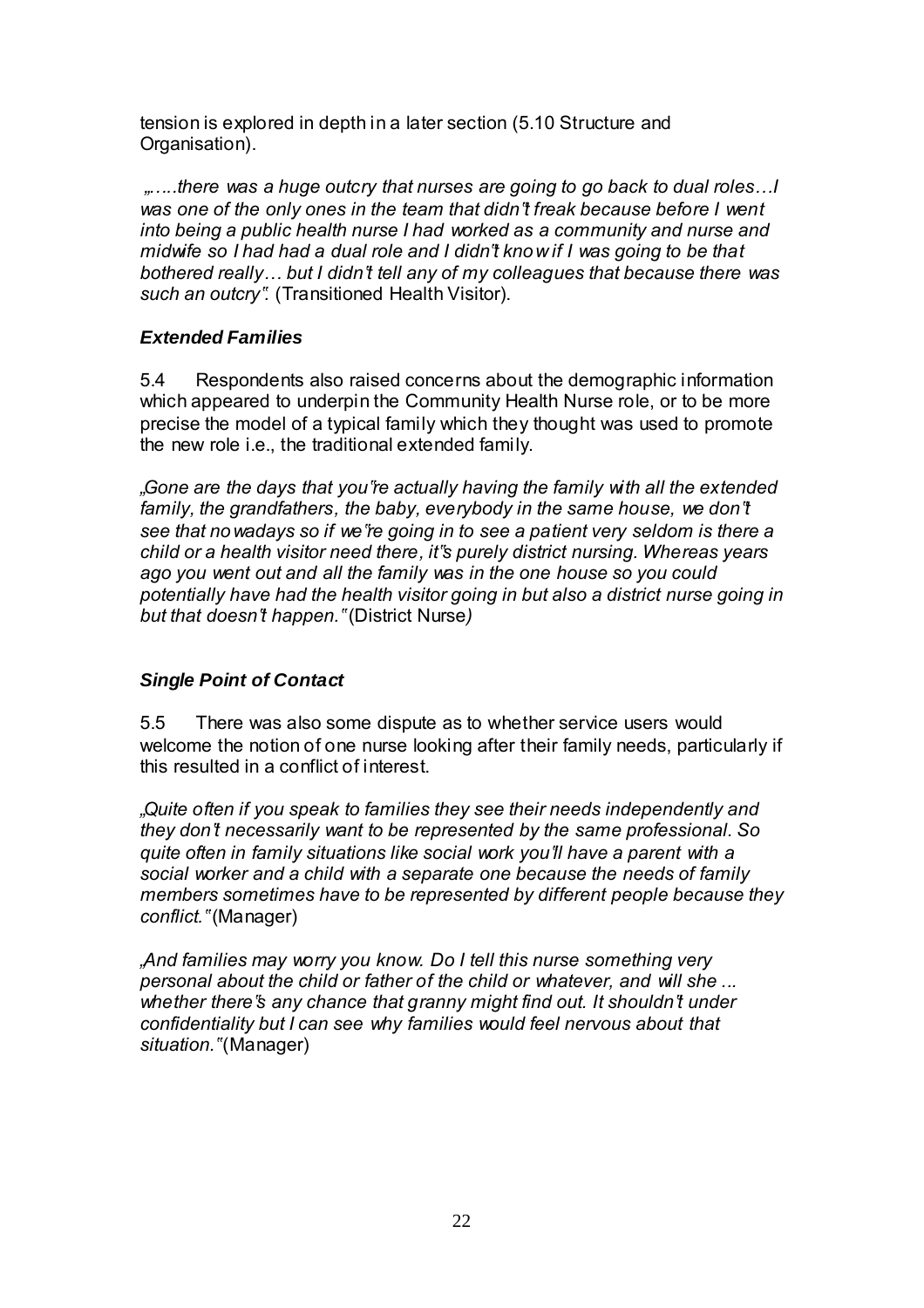#### **Changing professional boundaries**

5.6 Much of the discussion in the focus groups and interviews focused on professional boundaries. These shaped nurses" professional identity and many raised questions about the impact of change on such identities. They also raised issues about the role of education in bringing about change and being able to sustain a multiple role nurse in the future.

#### *Professional boundaries*

5.7 Professional boundaries were valued and often thought difficult to change.

*"I think what you"re looking at is people who have made a definite choice to be a health visitor or to be a district nurse or school nurse and they chose that because of the knowledge and skills and their personality a lot of the time.*  (Other nurse profession)

*"From a personal point of view, I thoroughly enjoy my role as a community nurse and that"s where my knowledge base is, where I"m most comfortable with. I think people choose to do a health role because that"s what they want to do. I think they try to merge both roles, which might not necessarily be what they"ve chosen to do... I think there"s a bit of conflict there".* (Staff Nurse).

#### *Education*

5.8 Whilst the transition education was valued by participants they thought it may be inadequate in preparing them to undertake the CHN role. Incidentally traditional nurse training was also criticized in that it was designed around specialist rather than general care.

*"We couldn"t possibly fulfill what they were expecting. The roles are too different. The expertise, they don"t provide the training in general nurse training to get these nurses that when we all retire were going to be able to come out as Community Health Nurses. A 12, 15 week module does not equip you with the skills to look after children and adults, I"m afraid".* (District Nurse).

*"I think the education for nurses needs to be more flexible. And I feel, yes, what"s being offered at the moment is completely inadequate to prepare you for going to look after children and to learn parenting skills. It"s just completely inadequate, just reflecting on my own training and the type of conditions children have. With heart conditions they"re congenital conditions. It"s totally different from the type of heart conditions that we"ve seen in our patients and I think just to know about the two and to be practising and working with these patients everyday is just incredibly difficult."* (District Nurse)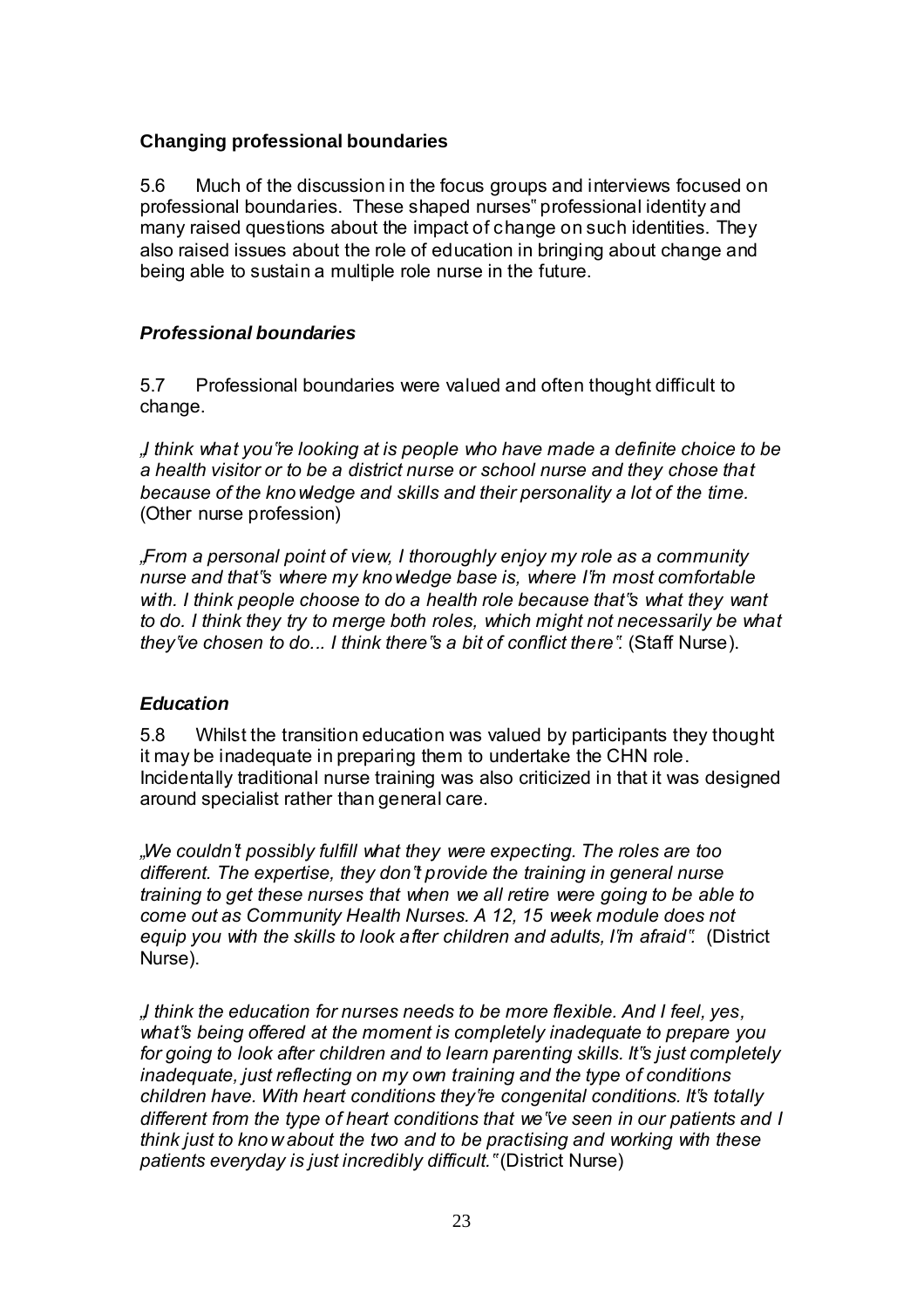#### *Sustaining multiple roles: Jack of all trades*

5.9 The majority of respondents reported that it would be difficult to keep up to date with developments in all nursing disciplines and they were concerned about maintaining the specialist knowledge and skills needed for each area. Concerns were also raised around a potential dilution of skills and competencies which could compromise patient care.

*"Our community health profile tells us the age and population within the area and the new housing that is expected may cause there to be a rise in the younger children in the area which then affects schools, which then affects work, which then affects transport, so all these public health issues are contained within that profile. But it doesn"t state that one person should be able do that, it does state that we should be able to provide for all these people but not that one person should be able to do it"*. (Transitioned Public Health Nurse).

*"The only impact it would have, it would reduce the quality of care because I"m having to then stretch myself over two disciplines and also I"d be seeing the district nursing patients less because I"m then also going up to the health visiting patients as well."* (Transitioned District Nurse)

#### **Structure and organisation**

5.10 Another dominant theme concerned the structure and organisation. The main issues here were critical mass and the level of support for the proposed change, including managerial support.

#### *Post-education*

5.11 Following the transition education most nurses went back to their original teams and posts and there were few examples of significant change. There was also evidence that the new job titles appeared confusing and as a result old job titles were reinstated by those who had transitioned as illustrated in the second quote.

*"…most people they went back in to the team……the majority of people had gone back into the (original) post.* (Transitioned Public Health Nurse).

*"…the term community health nurse and public health nurse sound very similar yet they"re very different roles. And so at one point I was a health visitor then I was a public health nurse then I was told to call myself a community health nurse but people didn"t know who I was... so I didn"t know what I was either, it was all of these things. So now I"ve gone back to the term health visitor because that"s what everyone always understands"*. (Transitioned Health Visitor).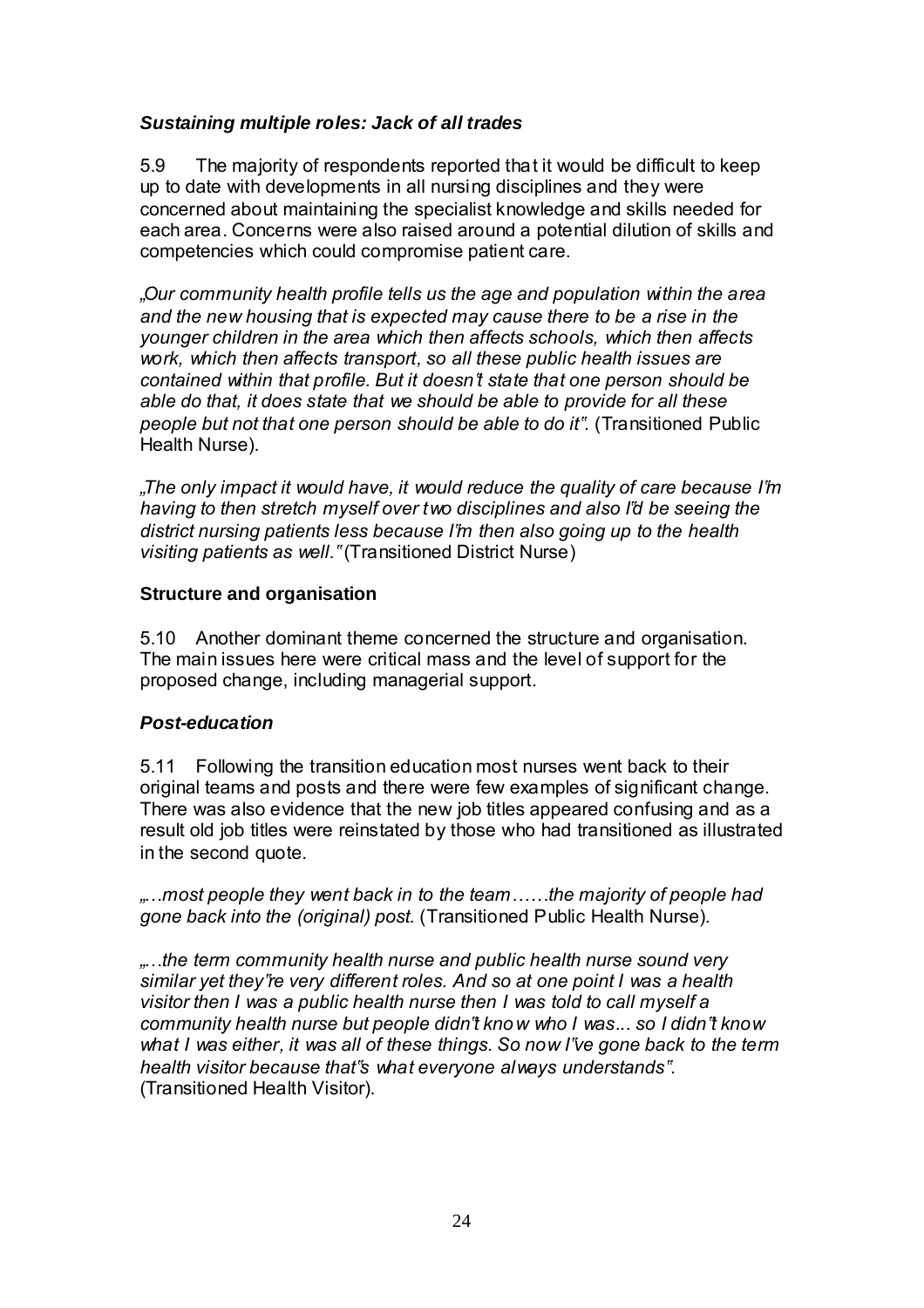#### *Work environment*

5.12 Embedding the CHN role in practice was seen as challenging due to the persistent and overwhelming opposition to it. A lack of critical mass was viewed as problematic by transitioning and non transitioning nurses. Additionally, those who had undertaken the transition education and were highly motivated to carry out this role often returned to practice and experienced much resistance.

*"I was actually called a traitor which was a bit..."* (Transitioned Public Health Nurse).

*"I think that more people had negative views of the transition role, maybe because it"s dilution of skills, to have so many skills and be a specialist in all of these skills. The feedback that I got was very negative".* (Transitioned District Nurse).

*"I think logistically as well if you did the training and thought I could do this generic role, and if you come back and there"s two separate teams and there"s not a pool of you working together you end up not really fitting in to what"s there, so if everybody in an area ... which is what we tried to do; if everybody had bought into it, and done it, then it would have been easier to come back to because everybody"s sharing it and you"re working together. But what I found was that there were individuals who were keen and wanted to change who came back into a team where half of the team were very resistant. And there was a lot of anxiety and some of the team felt quite threatened by the fact that some of these other people had done this magic training and thought there was something different. So there was quite a lot of ... locally ... quite a bit of animosity. And that didn"t make it easy for those who had done things and come back and end doing something different".*  (Manager).

5.13 There was a however the suggestion that support for the new role could be more easily achieved in nursing teams that already worked across health disciplines. As the following illustrates, the dynamics of the multidisciplinary team are perhaps more suited to the adoption of a new role which is more diverse and thus more supportive of it. Nurses saw multidisciplinary working as an important way to address the issues which were raised by the Review of Nursing in the Community and this is outlined in more depth in Section 4.7.3 Changing the System.

*"The teams started off with a very different point, so we were already a long established integrated team not just within nursing but within... with the allied health professions as well. So we had already recognised that the team approach in providing care to the community is really the way to go and I think for us the review of nursing really embedded that even more into our practice and just felt that we were on the right track and that within the team itself we would have the competencies across the board."* (Manager)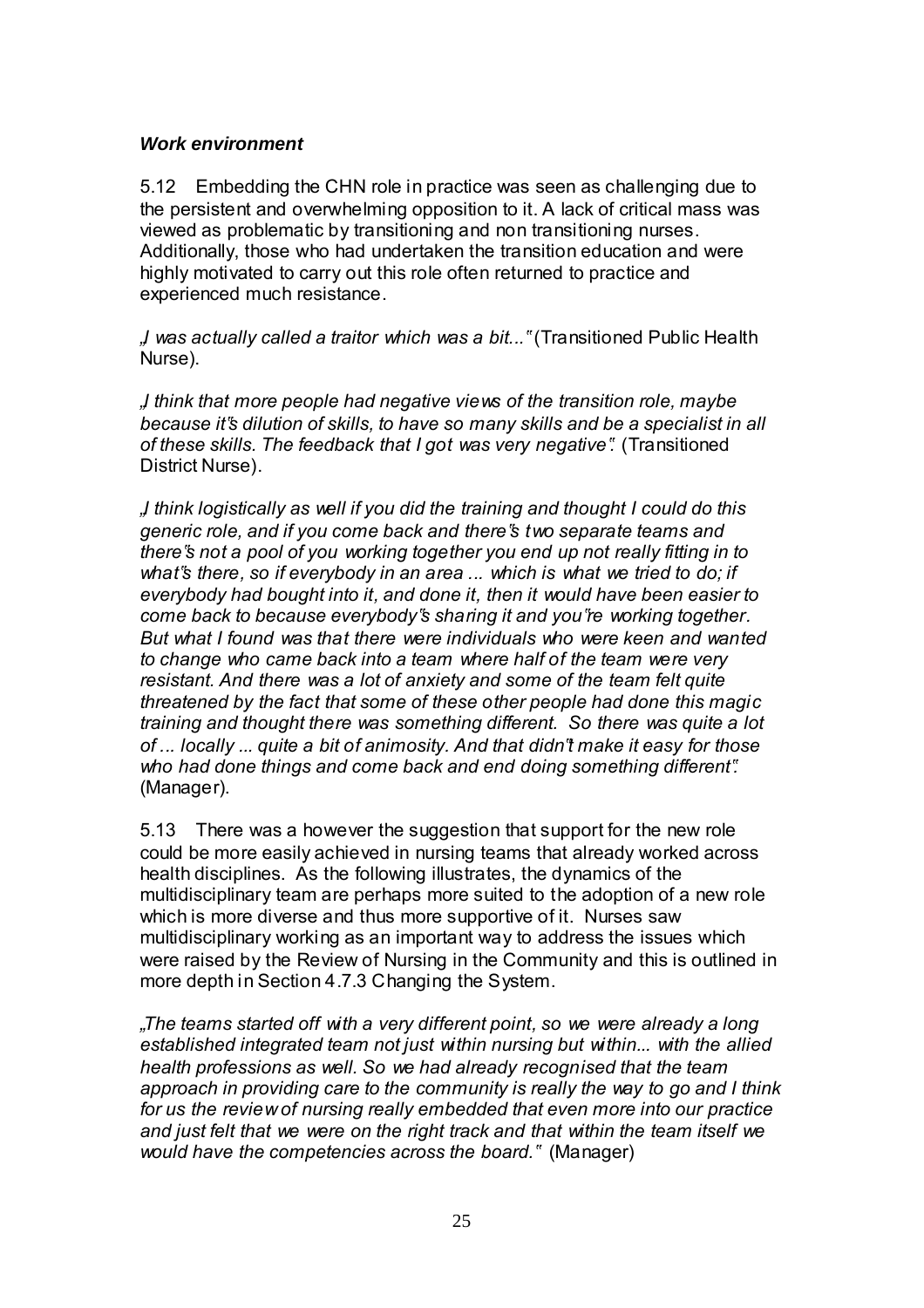#### *Managerial support*

5.14 There were some who thought their managers were supportive and tried to put things in place to support the nurses who had transitioned.

*"Yes, she encouraged all her staff to go and she gave all her staff the entitled study time and was very keen to know your plans. She came and she wanted updates…"* (Transitioned Health Visitor).

5.15 Nevertheless, many spoke about the lack of managerial support and resources in some areas, which made implementing and embedding the new role extremely difficult.

*"I think there was a lot asked of us and we were all happy to take on new roles and new skills but my personal opinion in our area is that there"s been a massive lack of resources and lack of time as always there is. But there has been no support from managers I would say to allow us to carry out the job holistically within the time frame. So you"re forced to pass it on (to district nurse, health visitor or school nurse colleagues) when you really don"t want to because you don"t have the time"*. (Transitioned Health Visitor).

*"I feel that management probably hasn"t given us the support and pushed us to embrace our transitional education. I don"t think that even my manager will know what I studied on… she"s never asked me about it. And I think she should be pushing me to implement my plan but she"s never once asked me. When I think about it that"s really bad. There"s been no encouragement to change your way of working and they"ve invested all this money and no body"s pushing from the top".* (Transitioned Health Visitor).

#### **Staff nurses working as generalists**

5.16 Many participants, nurses and managers, thought the CHN role and transition education should have been aimed at staff nurses who generally work at band 5 rather than band 6 nurses (Health Visitors, District Nurses) and band 7 (Team Leaders). The rationale for this appeared to be that band 5 Nurses would be able to offer generic care across the disciplines but still have specialist nurses to provide support and advice. One idea was that staff nurses could rotate around the nursing team.

*"It was in the pilot team the community staff nurses who were working across health visiting school nursing and district nursing and probably out of every member of the team they rose to the challenge and enjoyed that. I personally*  felt to wards the end when it focused the review on nursing community that it *was really at the wrong level and should have been looking at the community staff nurse role"*. (Staff Nurse)

*"We"ve got Band 5s that do rotate, or there"s possibility for them to rotate within that one year but they weren"t subject of the training and you felt that if perhaps they had been it might have been more beneficial"?* (Manager)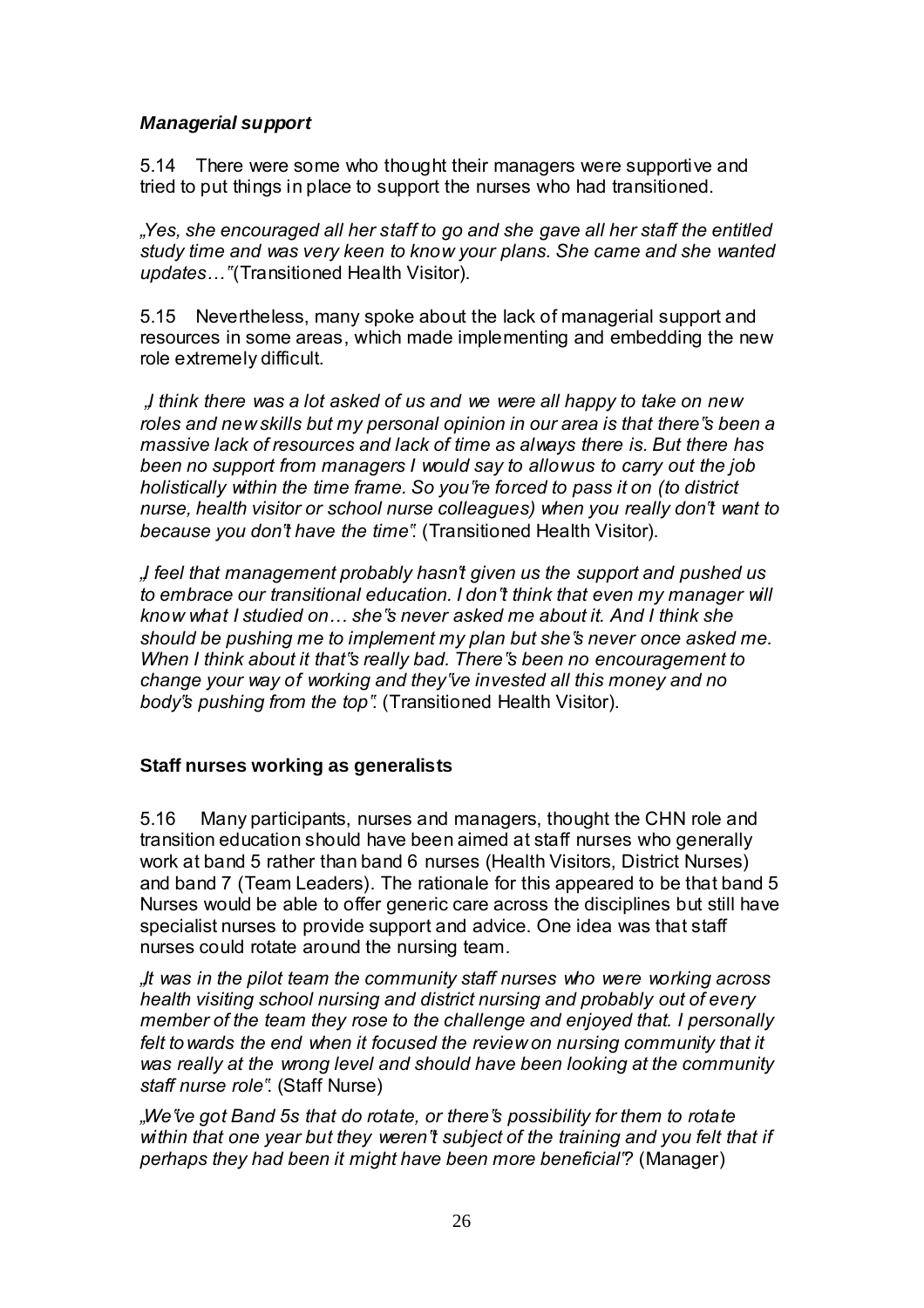5.17 Although supportive, the views and experiences of staff nurses and some managers gave rise to a number of concerns, some of which reflected those already given about the new community health nurse role.

 *"I find that there"s probably an easier transition at staff nurse band 5 level because they are not so involved with the really complex things on the assessments so there"s a bit more flexibility at band 5 – in public health not across district nursing though I do have some people who do some shifts in district, some in health and some in school. But that"s odd shifts and odd people, it"s not an amalgamated service, it"s just some people are able to move."* (Manager)

*"We had a trial in (local) area, a staff nurse have been given the opportunity to double duty as it were, she found it useful, she did find it hard to... she felt she couldn"t give either her full capacity, she was too tied up on her health visiting days and not see things through on her district nursing days so she"s back in her original post"*. (Transitioned District Nurse).

#### **Impact on knowledge, awareness and working practice**

5.18 It could easily be concluded from the findings presented thus far that there was no positive impact on nurses as a result of the new role. However some of the nurses who had completed the transition education felt that it helped heighten their awareness and re-engagement in the wider aspects of health and social care. It helped them to consider these within their own role and in some instances it led to a change in practice.

#### *Knowledge and awareness*

 *"It"s the way that your thinking"s kind of changed a wee bit… see a broader [perspective]. You would go into [a consultation with] an anemic patient and say "Oh I"ll just take the bloods" or if a woman"s had a section…. saying "Oh I"ll just change the dressing" and support them in that way, whereas historically it would have been the district nurses" [role]."* (Transitioned Health Visitor)

5.19 One area where there was evidence of stronger influence was in public health including community health profiling and health promotion.

*"The health needs analysis…..will also have an impact on patients because of everybody really understanding the population more and then services are being planned accordingly. Now that wouldn"t have been met before and so that"s a result of the project".* (Manager).

*"…I think that"s really important, a really positive thing that came out of the new nursing community, that the district nurses were able to start to get back to thinking about health promotion, health improvement and also the need to identify the needs of the community is positive too, and to think about the skills that the teams would develop according to the needs of the community as opposed to what the needs were in the past"*. (Staff Nurse).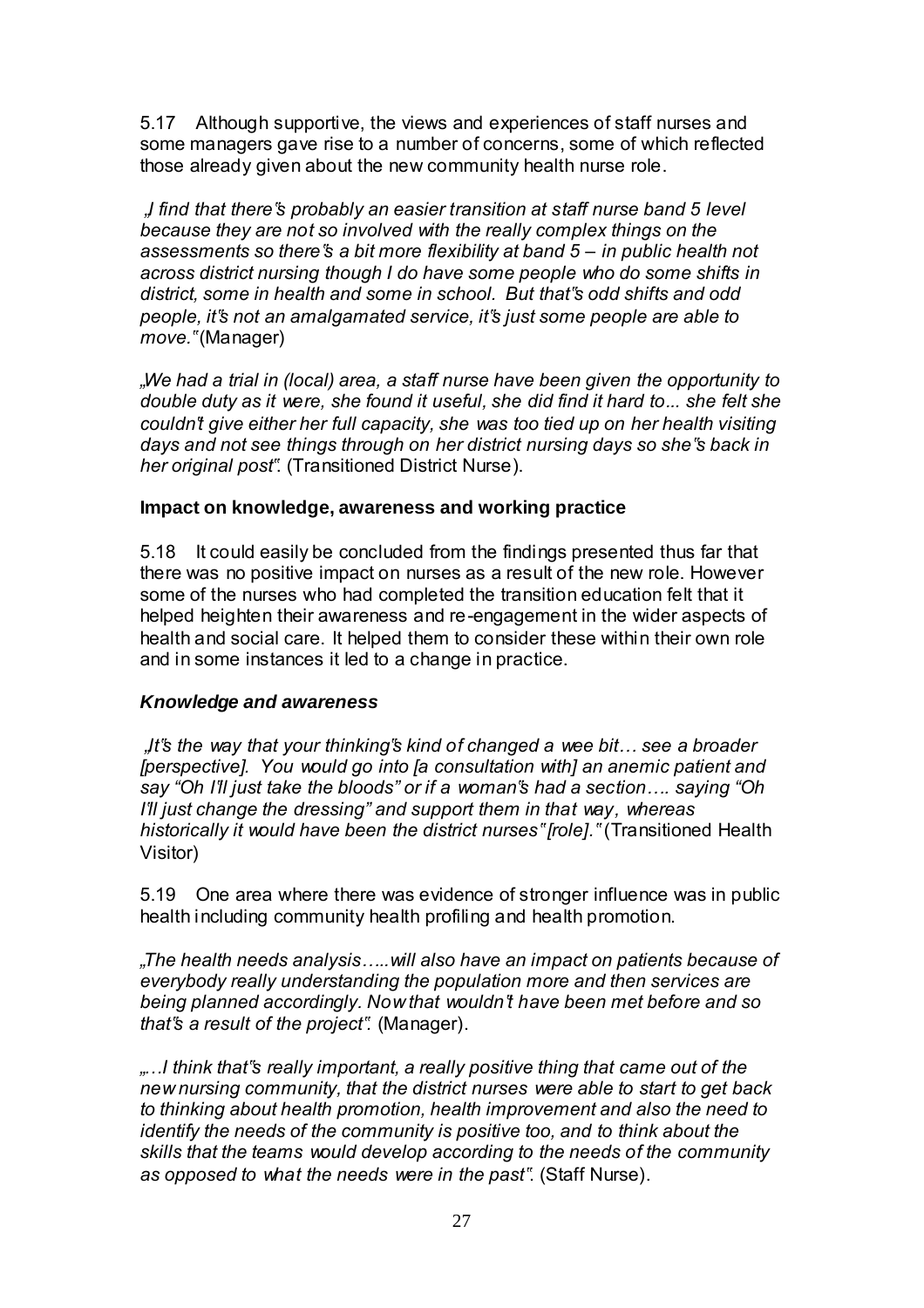#### *Working practice*

5.20 There were examples cited where the education had resulted in opportunistic changes in practice rather than a systematic change in the way in which care was organized or delivered.

*"Swine flu obviously was something that was identified and we would all work together as a team whereas previously that would have just been down to district nurses so we were going out in multi-disciplinary teams immunising patients in the community. So from that point patients would probably have noticed a difference because there was someone with the district nurse who they weren"t used to seeing. They asked who you were and you said "well I"m a public health nurse" or "health visitor" and they seemed a bit surprised but they were very accepting of the change as long as you were a trained nurse giving the jag."* (Transitioned Public Health Nurse)

 *"... I was previously just doing health visiting and just about the time of doing the transitional education I was doing a little bit of schools, working in some schools and I"ve taken on a dual role now. And part of the transitional education was about improving my knowledge in schools which I didn"t have previously".* (Transitioned Public Health Nurse).

*"Mine has been fairly positive change as well in respect to similar to [name of nurse] but I was public health trained but mainly in a health visiting role and now I have a day a week in schools in (local area) at the moment".*  (Transitioned Public Health Nurse).

5.21 However when asked whether these changes had an impact on patients, most transitioned nurses thought there was no discernible impact.

*"When you look at the patients as a whole I don"t think they really know how much difference has been made. They... at the end of the day most patients show that from patient satisfaction... as long as it gets done and whoever they see is pleasant, they"re not bothering who does it. But I think given the choice and they were asked would you rather it was someone else who came and then someone else two hours later, then they would say "no I would rather have the same person". But they"re very unaware particularly the older generation... they seem to be just happy to go get someone to go in and have a look at whatever is bothering them."* (Transitioned Health Visitor)

*"Whatever way it went I don"t think there would be any difference to patients at the moment."* (Transitioned District Nurse)

*"Quite honestly I don"t think they"ll have noticed any difference because a nurse is a nurse."* (Transitioned Public Health Nurse)

#### **The future**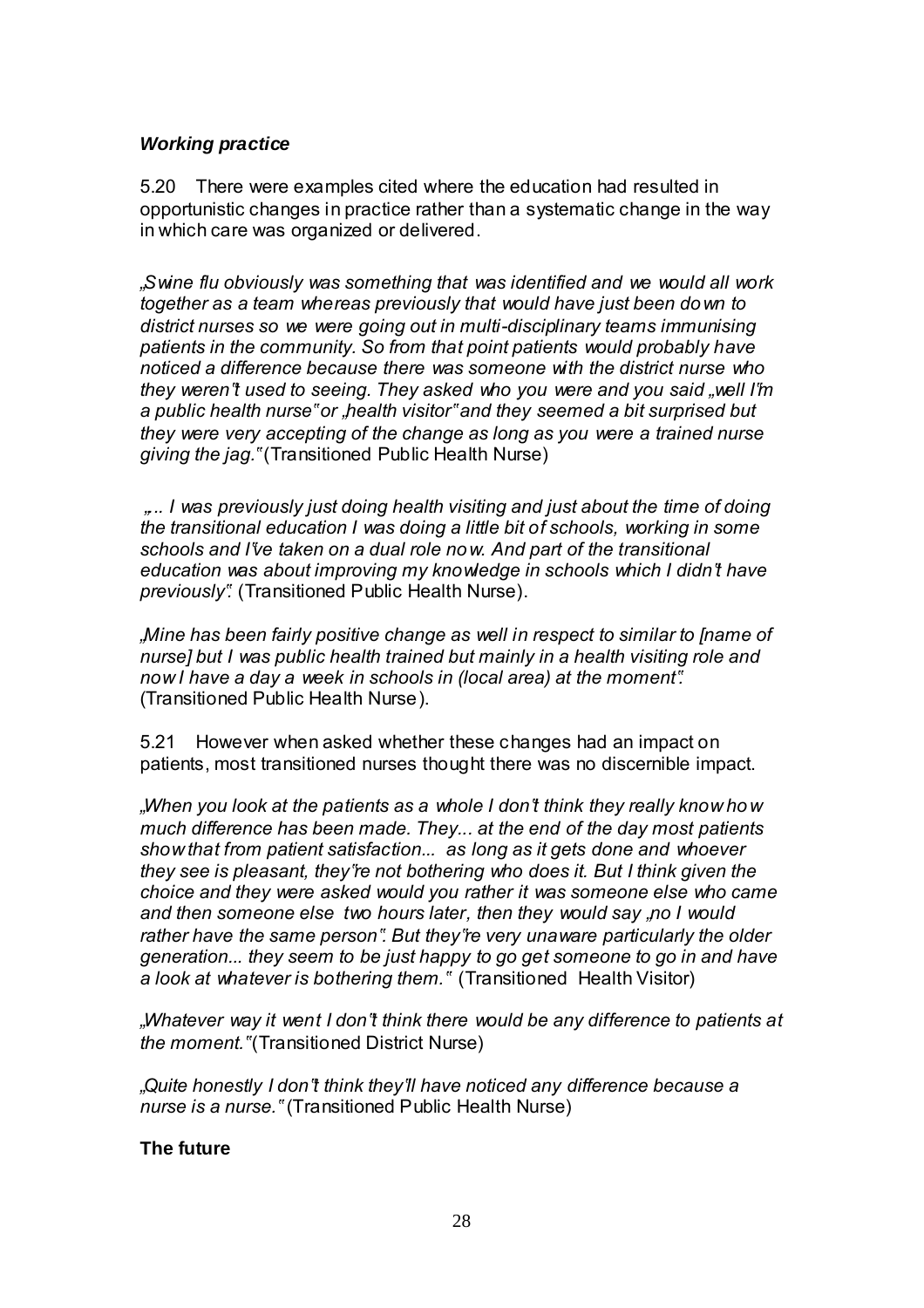5.22 There was little doubt that the Review of Nursing in the Community in Scotland and the subsequent pilots had given rise to debate within the nursing professions and from this debate reflection on how community nursing should develop. For example some of the core elements which were advocated in the Review were viewed as extremely relevant to the future of community nursing.

*"I"m not meaning it failed but we"ve not been able to proceed with it the way that it [the concept] was created. I think the core principles were really good and I think some of these will be kept in place, principles like self care... you know there are some really good principles that the model is based around and I think we"ve had a lot of eagerness because everybody has to be really eager... and in a way it"s a shame that was lost.."* (Health Visitor)

#### *Strengthen existing practices and developing new practices*

5.23 There was a strong sense that community nursing should involve more public health, anticipatory planning and encourage self-care.

*"That"s about having a public health role focussed on the younger population and how you determine how that younger population may be could ... change. I mean that"s just my thoughts but if you think in terms of the role of nursing within promotion of health there could be something you could develop there. But in terms of district nursing, what they"re looking at, they"re very much with the older population and yes health promotion comes into that and is all about keeping people well but isn"t as closely align to the younger population."* (Manager)

*"I think it"s definitely the way forward, and I would love to see it as the normal that we give more and more nursing care in the home and people only... they stayed at home for the nursing care as the normal. Whereas in the past, folk have maybe been taken into hospital for things. Maybe just extend the role even more to do more things at home maybe."* (Transitioned Public Health Nurse)

*"I think also we have to encourage nurses to be more enablers because they tend to do things for patients and this has allowed people to be more enabling and get people to look after their own health. And to start that young, I"m thinking of young diabetic children so we can carry on that self management but also encourage older people to be in charge of their own health. And also use this to look at public health and involve all the disciplines to look at public health and improve that."* (Transitioned Public Health Nurse)

#### *Changing the system*

5.24 Most of the respondents thought that the system of care needed to change to allow better ways of providing care, including the development of interdisciplinary relationships. The responsibility of care was not seen as confined solely to the nursing professions. There were a range of health and social care partners involved. Thus there was a perceived need to introduce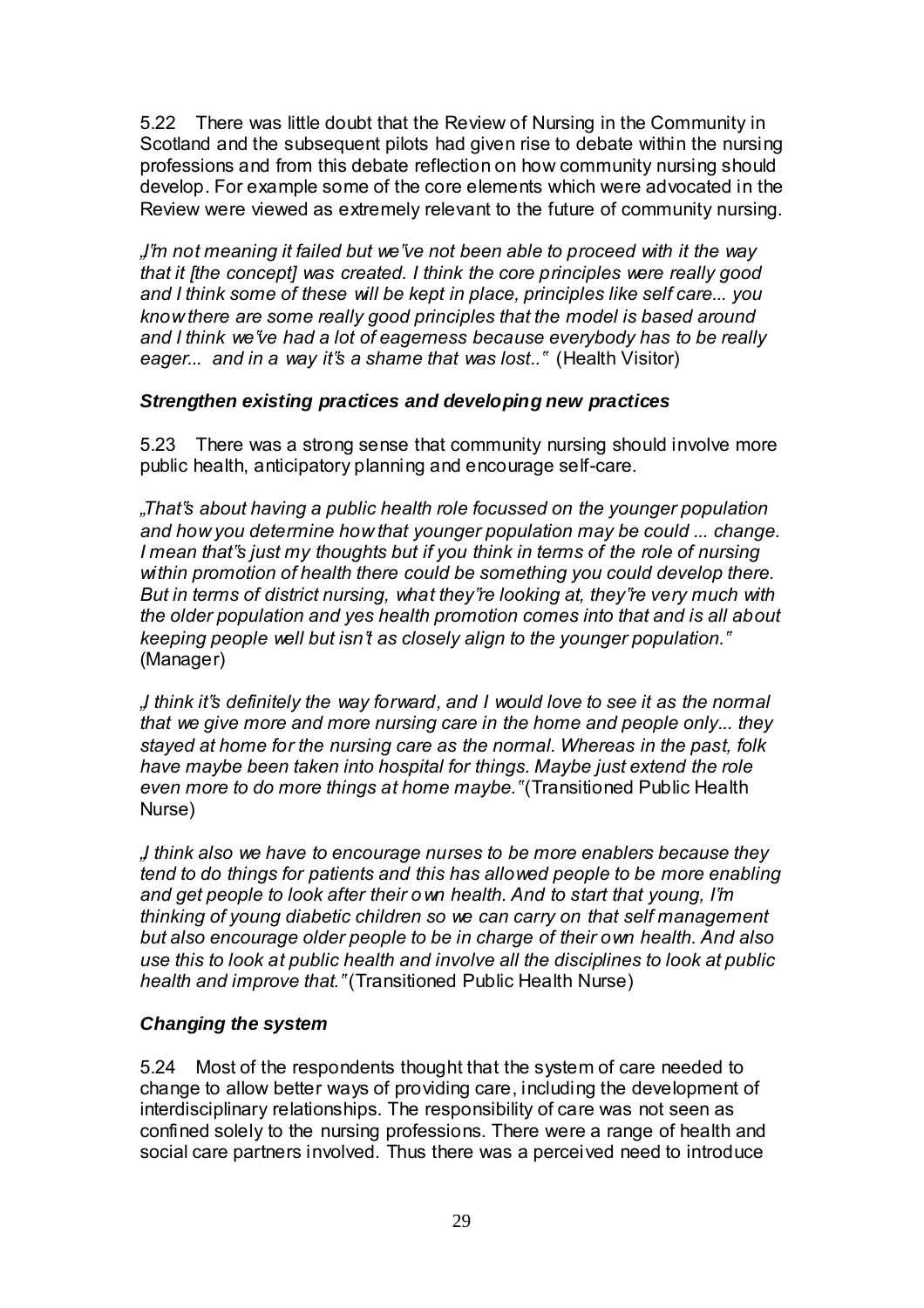system change which focused on multi-agency working and better communication including greater centralization of General Practitioners.

*"There would be a key worker, it might not necessarily be a nurse depending on the situation because in that particular initiative there"s the police, there"s social work, health visiting, school nursing, you know there"s quite a number of agencies, and housing, you know a number of agencies involved. The likelihood is that it would be either social work or health who would take the lead but it would be dependent on the needs of that situation.*" (Manager)

*"I think the communication between services at the point of transition [in care] is something that needs to be further developed and possibly, was highlighted, with the community nurses" role there"s possibly work ongoing there and that"s something we"d need to continue and further develop."* (Manager)

*"I think [local area] having five different practices is just ridiculous….. but if it was one big practice and we worked geographically, you would probably work around your schools you"re attached to. You did the housing areas within them areas you would be far more beneficial… you as the public health nurse for that area and certainly take on some of the school work as well."* (Transitioned Health Visitor).

5.25 Inter-agency team work resulted in improved confidence among nurses both in terms of their practice and in the ability to call on others as required.

*"It is a multi-agency approach. So everything is fed back to the multi-agency team because obviously this is all done with consent from parents. So all of it is discussed with the multi-agency team and if it was felt that there were conflicting interests then that would be addressed with that multi-agency team and they would then look at how best to address that."* (Manager)

*"One thing that happens here at [local area] and that should happen everywhere, is that we have a weekly primary healthcare team meetings with the GP"s, when district nurses, health visitors, school nurses and other allied health professionals are in the room and then of course there will be discussions about families where for example where people, the doctor would say that the fact that this granny is going into hospital will have an impact on this family because it"s the granddaughters main carer and so on and so forth, so we"ll talk about the wider families in the primary healthcare team meetings which the girls here said they did anyway, prior to [the review], so it"s a good practice that was already existing."* (Health Visitor)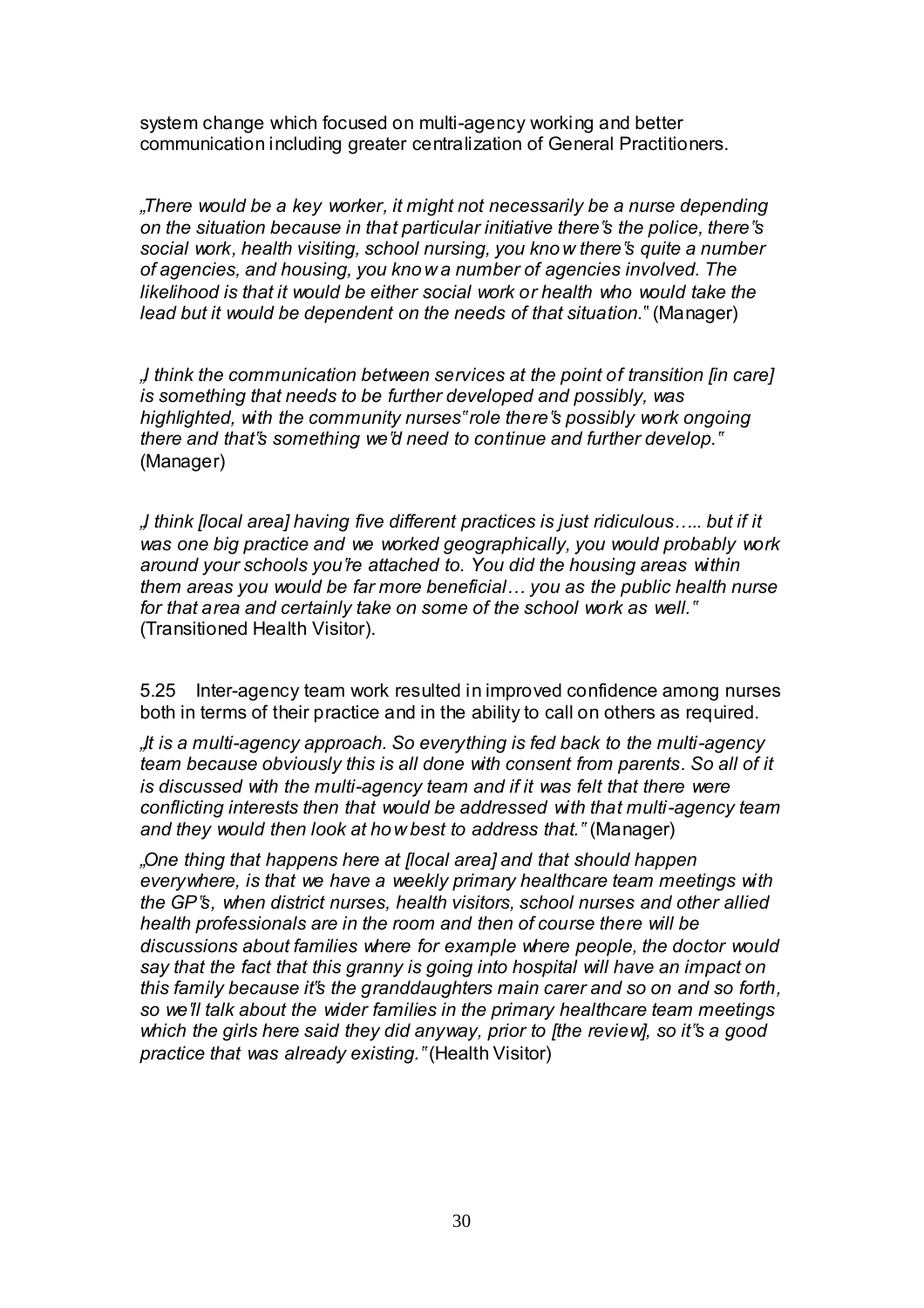#### *Team working and communication amongst nurses*

5.26 Better team working and communication was also seen as important across the nursing disciplines including community staff nurses. It is notable that this view was often expressed in the context of preserving the existing nursing disciplines as illustrated in the third quote below.

*"I think it"s probably... you really need to involve the whole team. I think the focus on the... what"s been perceived as the senior staff maybe wasn"t the best way to go about things. You know people feel alienated. Everyone needs to be involved in such a huge changed role. I think a lot of health professionals feel that it"s been a very much top down approach."* (Staff Nurse)

*"We don"t have good communication with our district nurses if I"m totally honest. We work very closely with our school nurses… as health visitors we are very closely linked with our schools and nursery.* (Transitioned Health Visitor)

*"My own personal opinion is that I would like to see the disciplines continue as they are. I like to see District Nursing continuing with their own specialism, treatment room as they do and maybe working more closely with DN which I think is probably evolving a little bit anyway. But I think public health nursing should continue but perhaps be more working across age bands and nought to nineteen. I know they have a very big focus on the early years at the moment and the drive that if young people, if they get it right in the very early years...for both parents and young people, then everything else comes right in the future. I"m not sure that... obviously it"s going to be 10, 15 years longer before we see any benefits of that. So still got quite a scope of the younger generation to go through. But I do think that there"s scope for public health nurses to work more closely together... and deliver more targeted interventions to look at that locality needs, looking at what other areas in the community work with and being able to profile a little bit more. I wouldn"t like to see a joined up CHN... much prefer it to be in the disciplines.* (Other nurse profession)

5.27 There were some examples cited where team working was already being developed with a view to minimizing unnecessary contact with multiple care providers, improving communication and developing new posts.

*"I think one of the potential impacts is around the fact that we"ve set up the single point of access so actually people should find that access to the teams is much easier now than they did previously."* (Manager)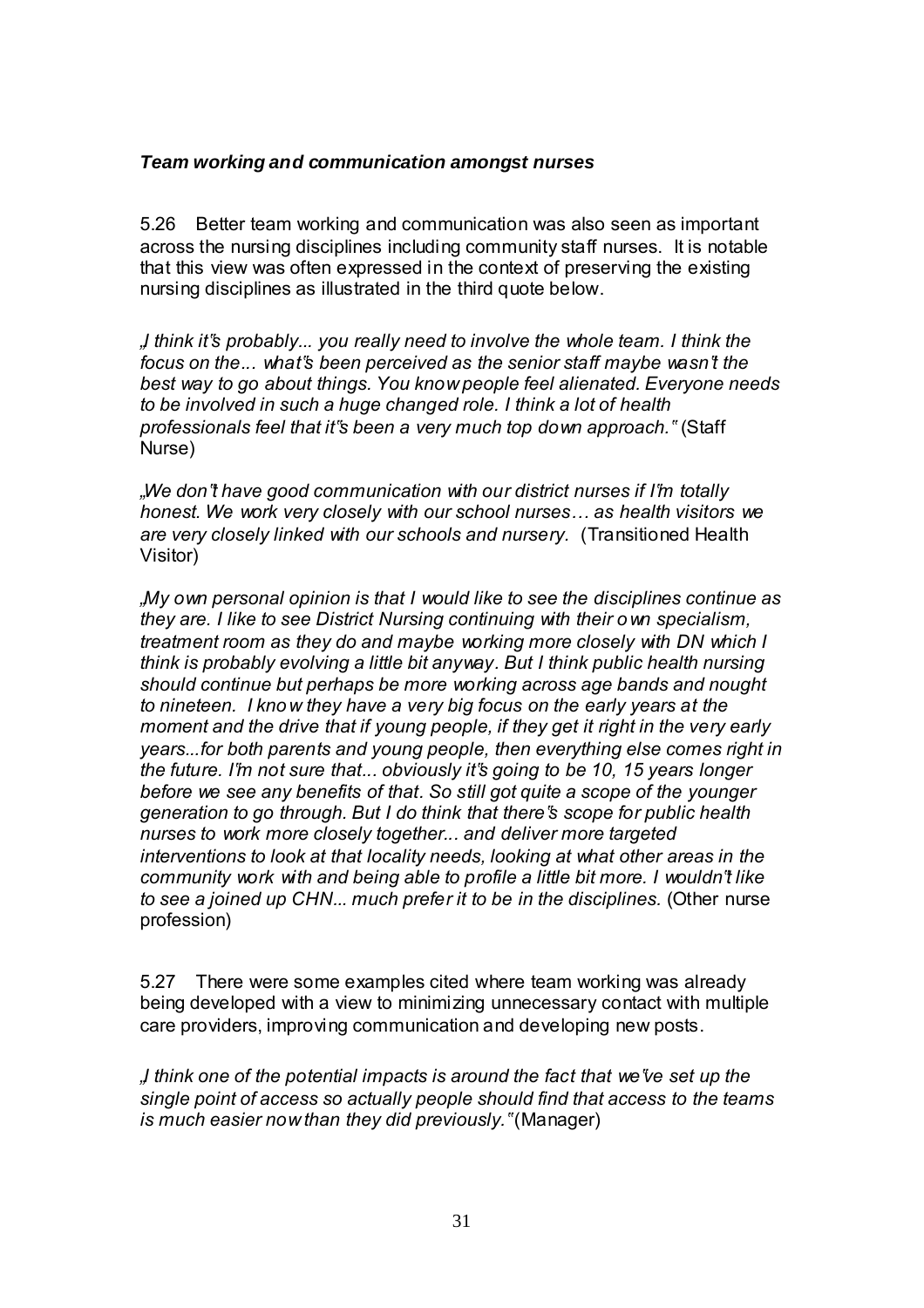*"I think that"s how I would want things to move forward. And I also think that if the teams have been allowed more time for their own team building and better facilitation team building and came up with local solutions because the teams here know their area, they know the patients then that would have been more successful. And I think we"re using that actually as the springboard to look at how things were working. Here we"ve had a couple of days looking at how to carry forward things like the health agenda right across the community team."* (Transitioned Public Health Nurse)

*"I think in the future what you have to look at is whether that"s the most appropriate person for that team and for that family and I think that"s something we would all invest. Just thinking of an example, I had a situation*  where I had a child in school who had a parent who was terminally ill. Now in *that situation I contacted the district nurse and at that point they weren"t involved but were able to give me information about the family which helped me to approach them. But had that they had been involved then they would have been the best people to approach the mother... so it"s helped us look at who is the best person to deal with certain issues."* (Transitioned Public Health Nurse)

#### *Listening to nurses*

5.28 There were a large number of comments on the way the Review had been introduced and an appeal for greater consultation with nurses before further policies are designed and implemented.

*"I think we have to be really careful about any other model that comes out whatever it may look like... be or could this person look like or... we damaged our health visiting service by going down this way and we caused a lot of anxiety, a lot of pain, and a lot of cases... and the health visitors that I know... a lot of them were trying to get to what they were so many of them forgot what it was like to be a health visitor. I think we don"t want to put them down that road again so I think how the government actually plans to pilot anything that"s new has to be really carefully thought about... coz we don"t want that again."* (Other nurse profession)

*"Well, obviously we think it"s a waste of money and I think if the people who had the ideas and wanted to go ahead with this project, I think if they had really spent quite a bit of time listening to what the staff thought about what would be the benefits and advantages and disadvantages and how things were really working then I think they could have saved a lot of time and money here because this is what we all said at the beginning. We"re not against change of course, we always want to change, and all want the service to go forward and the quality to improve, but none of us saw this as being something that would benefit patients, we actually did see it as something that would potentially take nursing time away from the patients, which it did, and we couldn"t really see what the benefits were going to be and so unfortunately it"s one of those horrible moments when you think that all that money"s been spent and we"ve all been proved right." (Health Visitor)*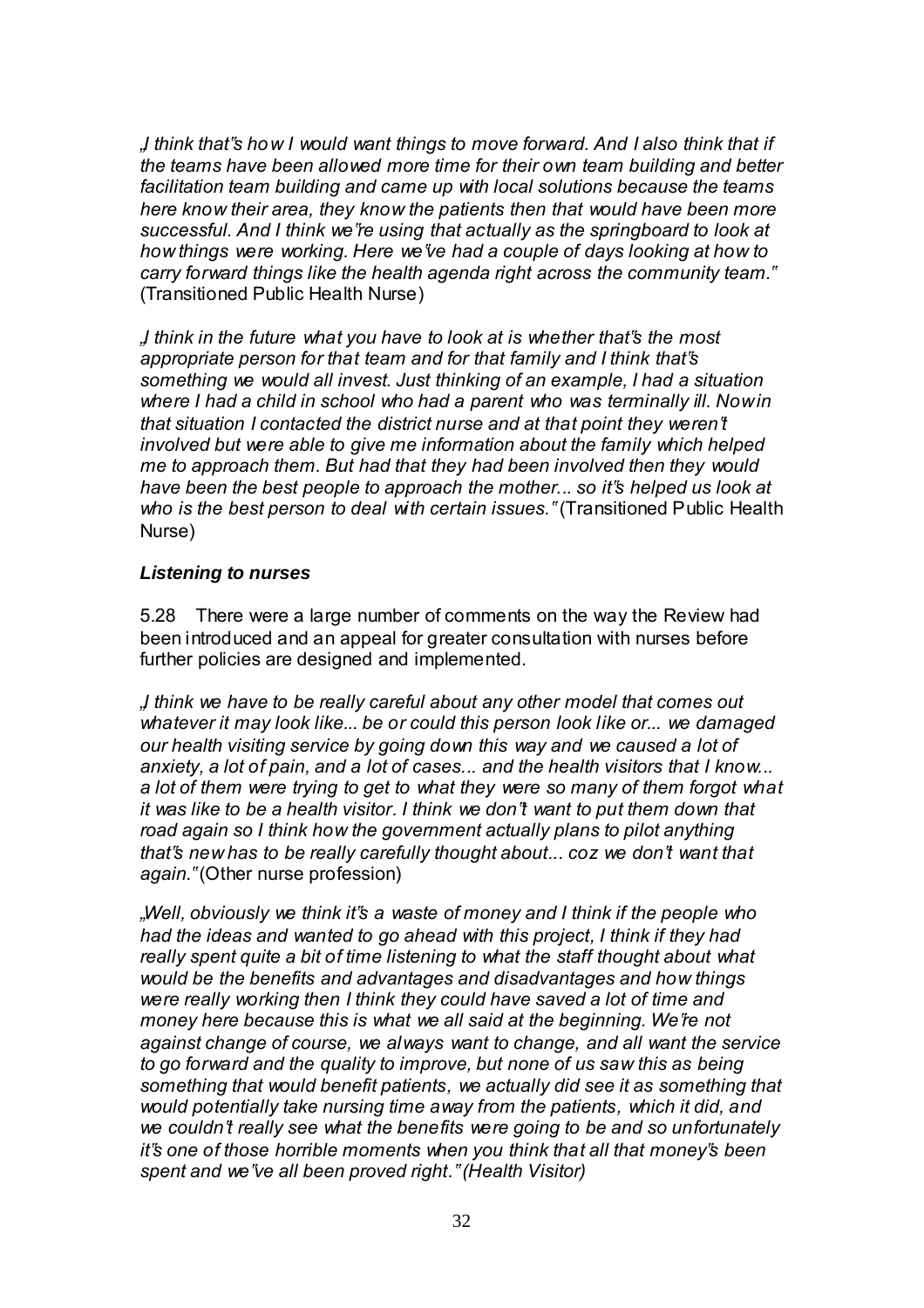5.29 A contrasting view of the Review of Nursing in the Community suggested that it actually raised the profile of community nursing however further consultation should seek the views of those who undertook the transition education.

*"One of the benefits is that it is has actually raised profile of nursing and community... they're still very specific disciplines... but it has got people talking about it and I think the community nursing the... I think it needs to be... it definitely raised the profile so that"s going to really positive outcome so I think people that went through the module... I think they have been able to look at how to do things differently. And we"re the ones that tried to do things differently, so I suppose we"re the experts in that... not the people who have set the module but who went through it. So I suppose this kind of thing, this feedback is essential... as even things progress in the modernising nursing community does continue we need to be asking the right people because we"re the ones who shape the future."* (Health Visitor)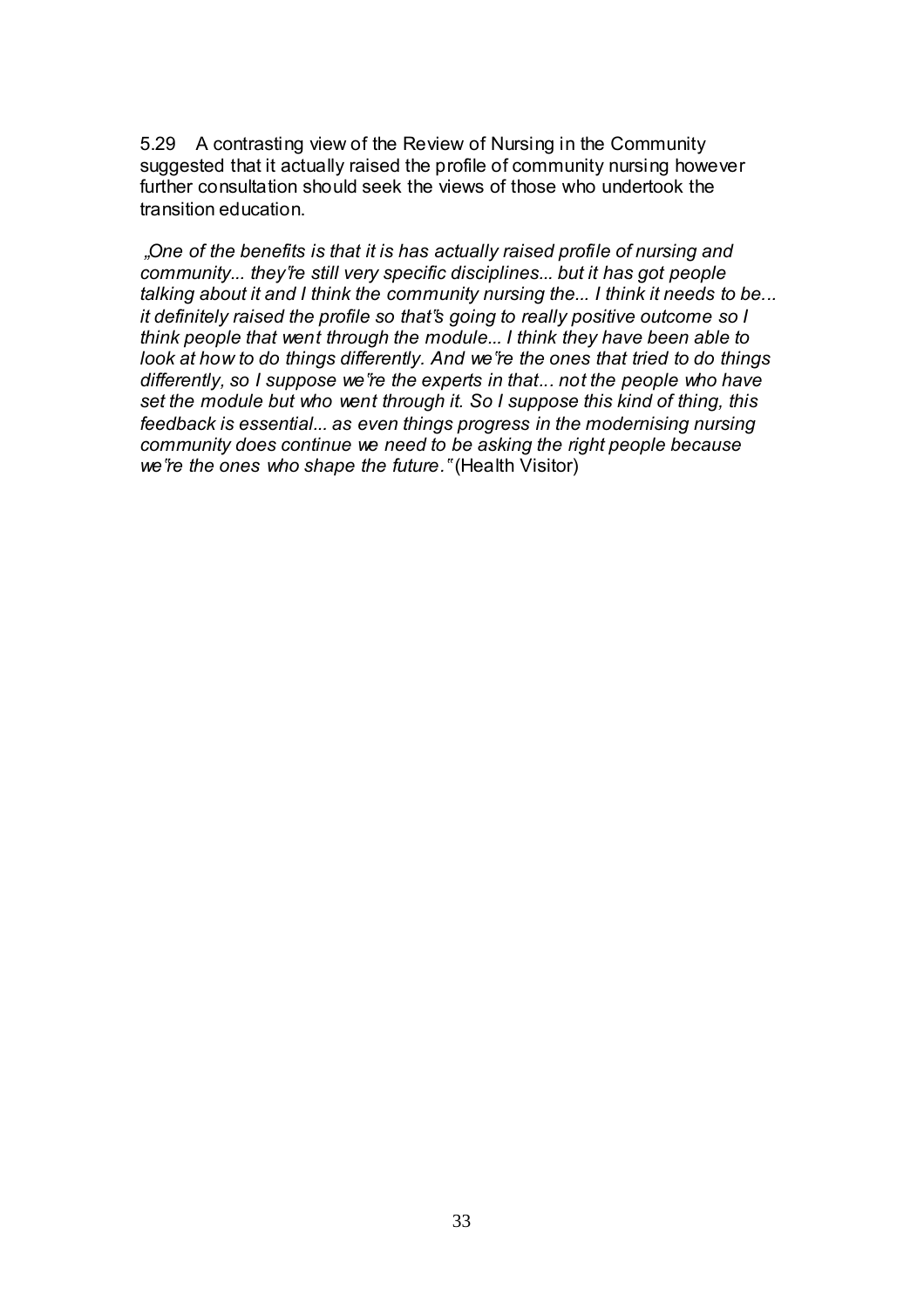# **6 CONCLUSIONS**

#### **Summary of research findings**

6.1 Nurses and their managers participating in the study questioned the strategic vision of the new Community Health Nurse Role or to be more precise the model of nursing upon which the role was based. For many it represented a return to a previous model which, in their view, had "failed" i.e., double and triple duty nurses. Furthermore it was strongly associated with the extended family which was thought to be outdated and no longer fitted modern family structures. The CHN role challenged more traditional nurse boundaries which formed strong professional identities and were highly valued. Some concerns were raised regarding the effectiveness of the transition education in helping nurses change their identity and sustain their new role. Another important issue was that of critical mass. Many nurses returned to their original teams after the transition education and experienced opposition to the new role. In some instances they also lacked managerial support.

6.2 There were, however, some favourable reports. The transition education helped heighten nurses" awareness and re-engagement in the wider aspects of health and social care. This was particularly so in public health, including community health profiling and health promotion. It also helped them to reflect upon their role and led some to change their practice. Notable examples included district nurses, public health nurses and health visitors conducting immunisation programmes; health visitors taking on district nurse duties such as taking bloods and changing dressings; and health visitors and public health nurses visiting schools. However these were often viewed as opportunistic rather than systemic changes and there was little discernible impact on patient experience. There was support for the notion that the new role could be more easily accommodated in teams that already worked across health disciplines.

6.3 There was little doubt that the introduction of the CHN gave rise to extensive debate within the nursing professions in Scotland. There was broad support for the core elements such as promoting self-care, adopting a public health approach to nursing, developing community profiles, and preventing unnecessary hospital admissions. However nurses thought that, rather than focussing on changing nurse roles, more should be done to improve interagency working and foster better collaboration among the nursing disciplines. Some examples were offered including identifying a single point of access to health and social care, greater liaison with nursing colleagues to improve patient management, and multidisciplinary team meetings to improve communication. There was a strong sense that the new Community Nurse Role was introduced from the top and had not fully considered the views of nurses to which it was directed. Thus many felt the need for greater consultation before new policies are introduced.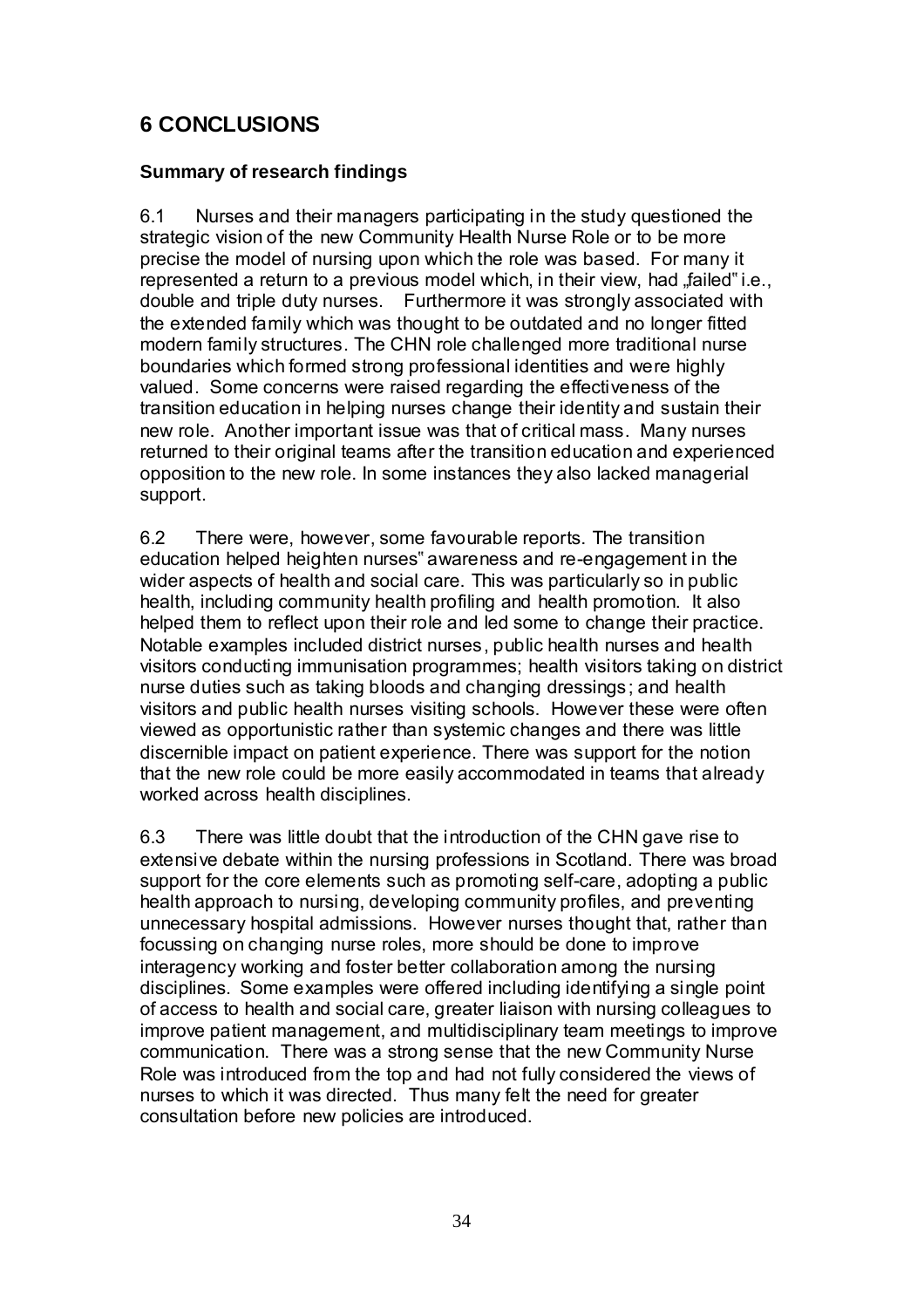# **Making sense of the findings**

6.4 These findings represent an account of those closest to the proposed reforms. The report provides insight into the structural and other issues which affected the uptake and implementation of the Community Health Nurse role. These focus on the following areas:

### *Education*

6.5 Whist nurses in the current study valued the education they received there were some concerns about its effectiveness in helping them change and sustain their new role. The main issue was around the depth and scope of education required to meet the required diversity of the role. Any gains were confined to an improvement in knowledge. Some also linked this problem to their initial nurse training which prepared them to work in specialist subjects rather than broad areas of health.

6.6 The resulting tension between specialisation and breadth is not easily reconciled, although it should be noted that education was viewed as instrumental in developing community and public health nursing in Ireland (Poulton 2009; Markham and Carney 2008) the USA (Hill et al 2010) and the Family Nurse Role in Scotland (Scottish Executive 2003).

6.7 More specifically, Markham and Carney (2008) and Hill et al (2010) indicate that improvement in knowledge and also competence was necessary to help change nursing roles in the community. The issue of competence links well to the educational programme which was designed for the Family Nurse Role in Scotland where students highly valued the skills based parts of the course specifically those which focussed on communication, assessment and health promotion (Scottish Executive 2003). The Family Health Nurse Role education was longer (delivered over one year) compared with that for the Community Nurse Role which was delivered over several weeks. However it should be noted that majority of nurses who were trained in the Family Nurse Role also struggled to incorporate their ideas into practice.

#### *Managing change*

6.8 Changing existing roles is difficult and there were three areas which we think proved extremely problematic in doing so: the level of support required to bring about change, the strategic vision of the new role and ownership of the new role.

6.9 Critical to the success of such development is the level of support from their nursing colleagues and those from other disciplines. For example resistance by other health care professionals acted to limit the role of district nurses in England (King et al 2010), practice nurses in Australia (Halcomb et al 2008; Mills and Fitzgerald 2008; Jasiak and Passmore 2009); school nurses in the USA (Krause-Parello and Samms 2009); and advanced practitioners in England, the USA, Canada and Australia (Aranda and Jones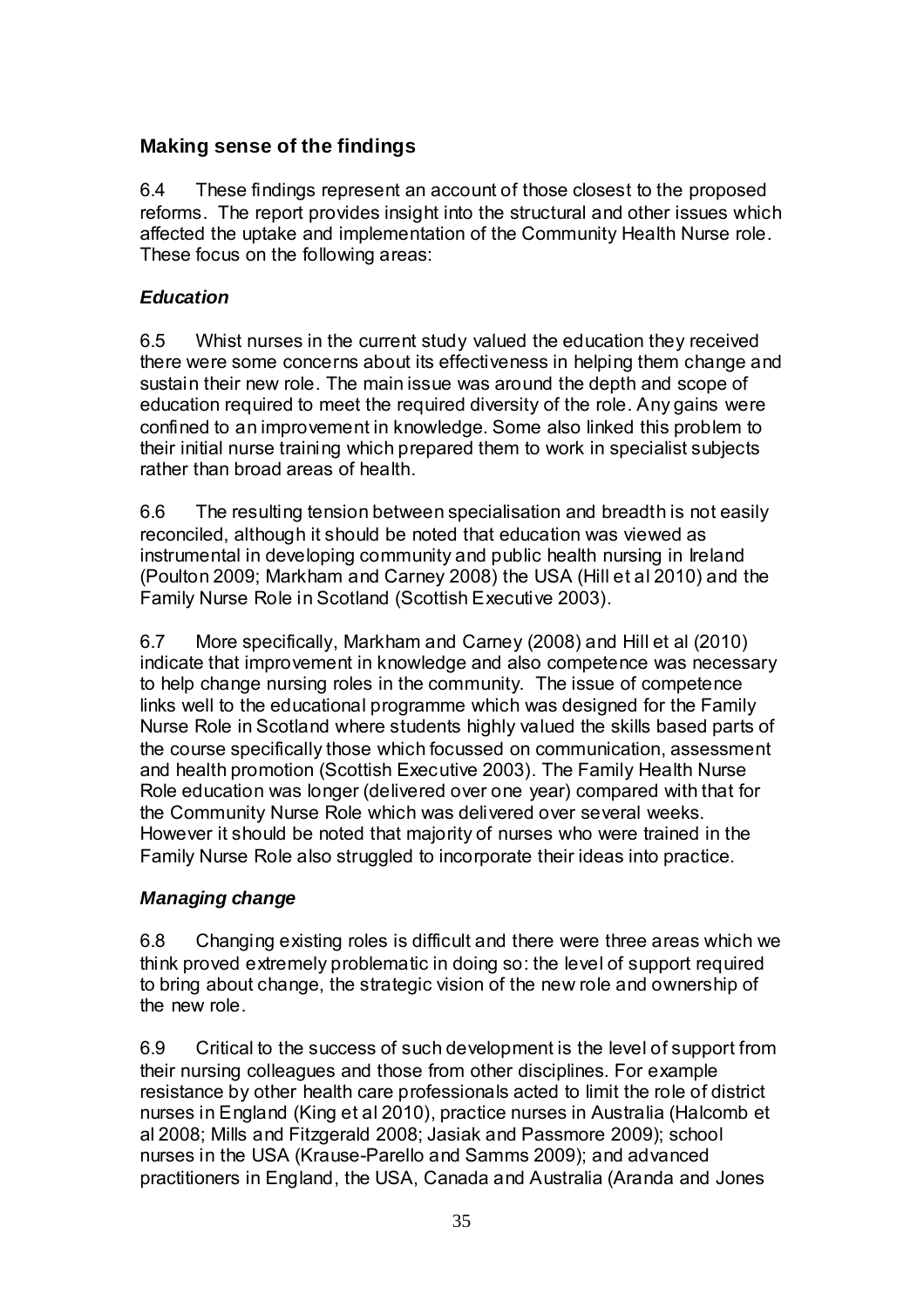2008; Bonsal and Cheater 2008). We also noted in the baseline study that approximately one-third of nurses supported the new community nurse role (Kennedy et al 2009). It is probably reasonable to conclude that the lack of widespread support for the new role continued after the baseline. Therefore support did not reach a level necessary for its implementation. Building critical mass was also recognised as important for the future development of the Family Health Nurse role in Scotland (Scottish Executive 2003).

6.10 There was uncertainty around the strategic vision of the new role which, as we have demonstrated, was framed in terms of an older approach to community nursing that was thought to have "failed" i.e., double and triple duty nursing. This failure was linked to the breadth and depth of knowledge and skills required to carry it out. Critically, the diverse nature of the new model also represented a challenge to the existing professional boundaries. There are examples in the literature where the development of such diverse roles in practice has been successful but it requires great flexibility on behalf of the individual nurse (Yarwood 2008; Fagerstrom 2009) and their nursing colleagues (MacDuff 2006) to make these work. We think success depends on a shared vision of the new role and an understanding of how it fits within the health care setting. As our findings suggest there was a shared vision which was viewed as highly problematic by nurses.

6.11 We think our findings fit very well with a more macro theory of role development as described by Aranda and Jones (2008). They explain how new nursing roles are essentially socially and politically constructed. Critical to this theory of development is the mechanism by which new roles are adopted (or rejected) by nurses. Nurses are viewed as being actively involved in the process of "re-constructing boundaries, identities and social relations in healthcare". Our findings have provided insight into the boundaries which were created by community nurses in the three pilot sites and ultimately where they positioned themselves in relation to those boundaries, particularly in terms of ownership of the new role.

## *Leadership and organisational support*

6.12 It would be misleading to suggest that there was a total lack of support for the new role. There was clearly a strategic commitment to the policy by the Scottish Government and the health boards who volunteered to participate and pilot the new community nurse role. Some local managers and the nurses who took part in the programme were also supportive of it.

6.13 Nurses also thought they should take a stronger lead in developing their public health role, encouraging anticipatory care and self care. They envisaged adopting extremely proactive roles in working alongside services users to help them improve their health, avoid unnecessary use of more intensive healthcare and live independent lives. Community nurses are extremely capable of building these relationships with service users and it forms an important part of their professional identity (McIntosh and Runciman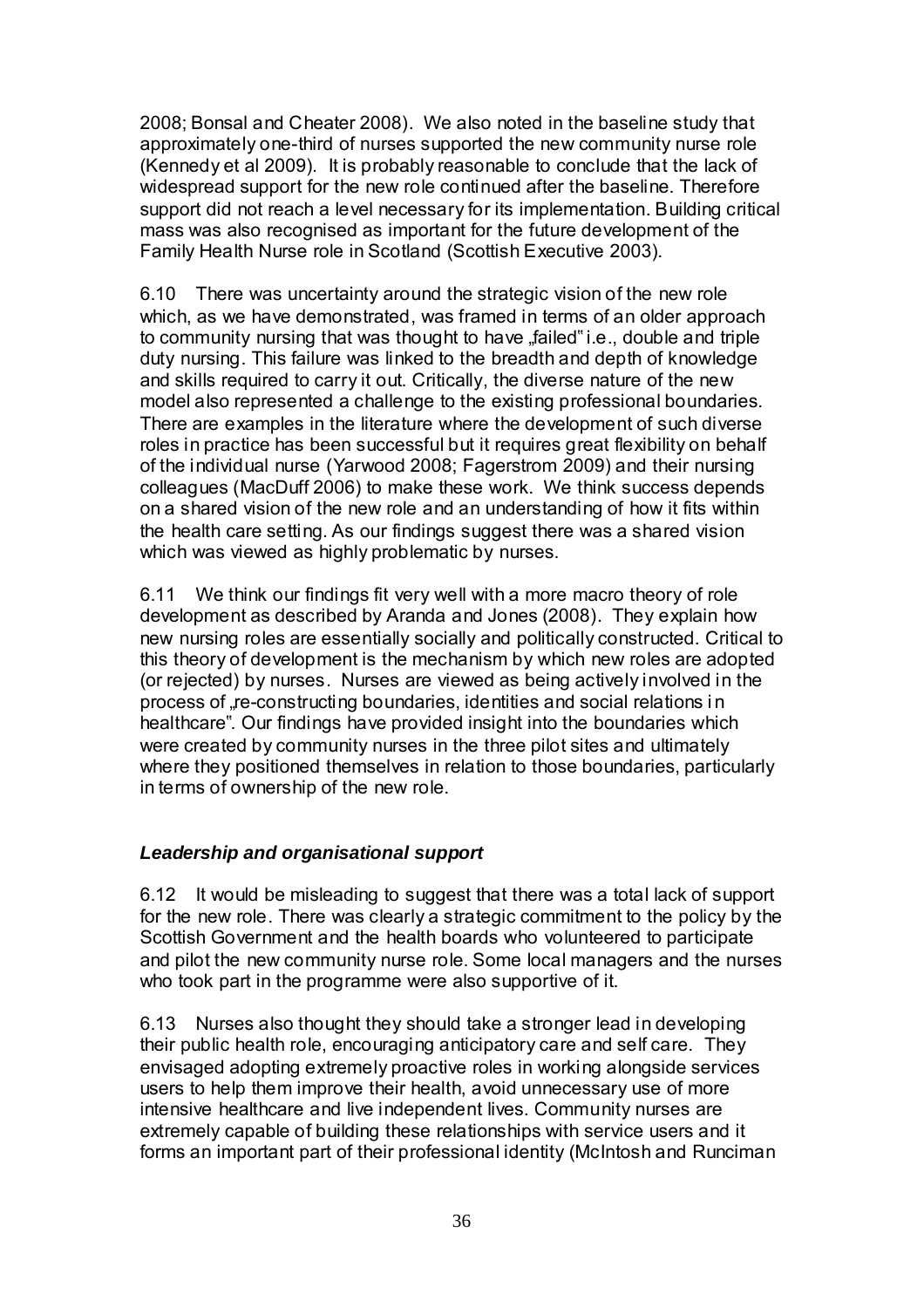2008). Indeed it is likely that nurses see this as critical part of their professional development.

6.14 Key to this development, however, is the working dynamic of the nursing team (including managers) and other health professionals. It was noted that nurses who undertook the transition education were better supported by teams with a history of multidisciplinary working across nursing professions and other health professions. This connects well with the notion of critical mass which needs to be developed before a new role can be successfully embedded into a team (Scottish Executive 2003).

## *Research*

6.15 There are methodological limitations to the research which concern sampling and representation. First, the views outlined in this report represent nurses and their direct managers and not strategic managers and policy makers. Second, it represents the views of those who volunteered to take part in the transition education and those who did not undertake the education from the three pilot areas, which means the views of those from the remaining Health Boards in Scotland are not considered. Third, there were nurses who declined to participate in the research and it is possible that the voices of those who held contrasting views were missed.

6.16 There are also strengths of the research. Every effort was made to include nurses from a range of disciplines which were affected by the Review of Nursing in the Community in Scotland. We also, after a preliminary analysis of our data, included nurses thought to be indirectly affected by the role i.e., community staff nurses. We included nurses who had undergone the transition education, members of their immediate nursing team and those from non-transitioning teams. The data presented in this report represent the views of those most directly affected by the new policy, those who work alongside them and those who were given the opportunity to adopt the new role and declined.

## **Recommendations**

6.17 The theoretical development of nurse roles as described by Aranda and Jones (2008) provides a useful perspective from which to view the implementation of the CHN role. The model of nursing and the related attributes were viewed as highly problematic by nurses and became important territory upon which the implementation of the new role rested. It could be argued that these constructions became major stumbling blocks for the new role and should be addressed when designing future policy. An essential part of the design process is the consultation which recognises the importance of co-constructing new roles particularly in developing critical mass which will secure support for a new policy. A crucial part of this is how the roles fit with existing teams.

6.18 We would also agree with the recommendations which appeared in the evaluation report of the Family Health Nurse in Scotland (Scottish Executive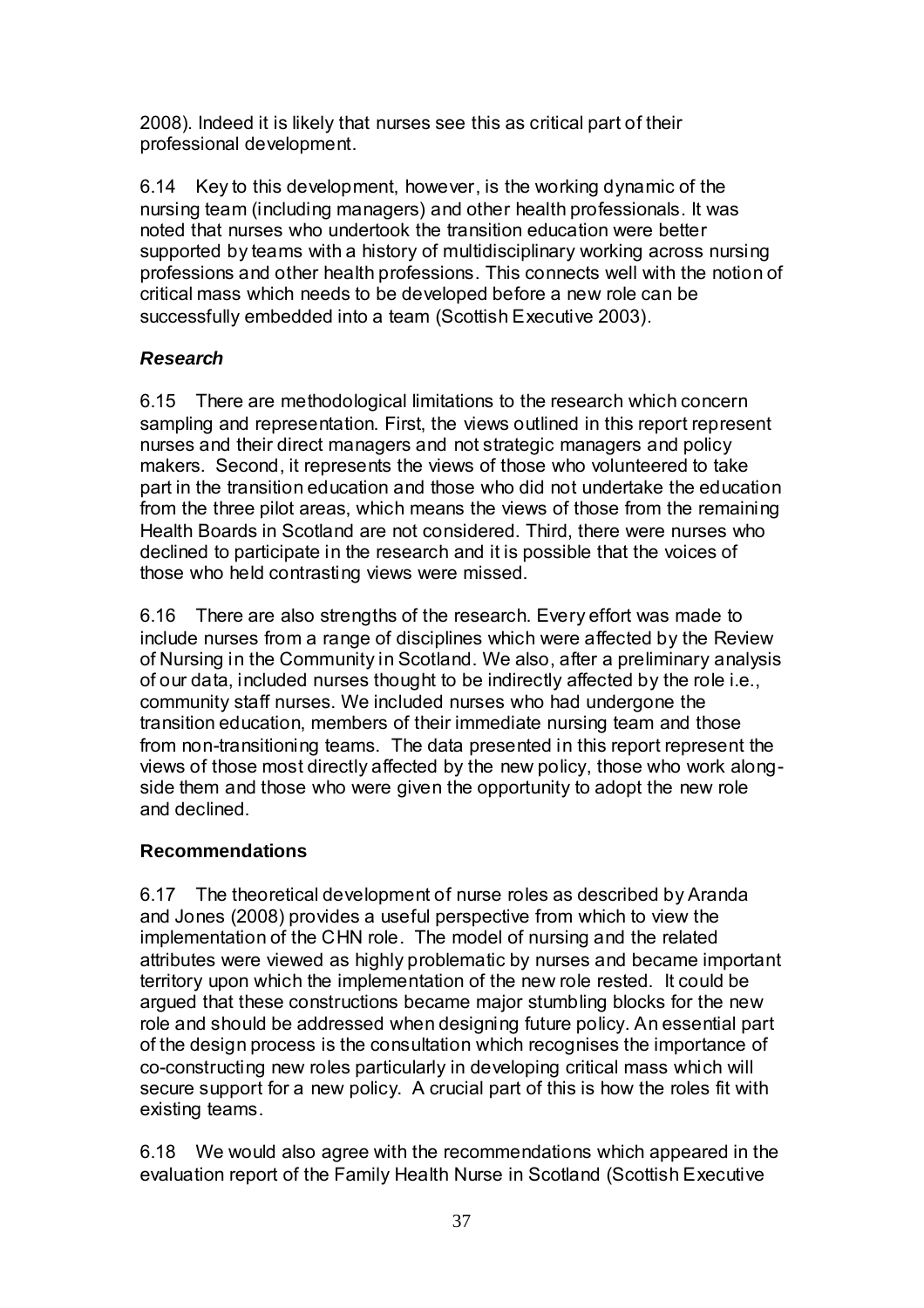2003) which suggested that before introducing new roles developers devise a detailed plan which facilitates and sustains such roles. Specific attention could be paid to why the particular role is needed; what work will be done; how it will fit with current practice; what resources will be available to support it (including managerial support); and how the new role will be incorporated as part of a wider review of service provision. We would add that this requires a strong strategic vision of any new role.

6.19 Nurses valued the transition education which was designed to prepare them for the new role, although any gains were confined to an improvement in knowledge. Markham and Carney (2008) and Hill et al (2010) indicate that improvement in knowledge and also competency was necessary to help change nursing roles in the community. Interestingly the educational programme which was designed for the Family Nurse Role in Scotland was valued by students for its emphasis on communication, assessment and health promotion skills (Scottish Executive 2003). It should be noted that education is one of many facilitators commonly cited in the literature. Nevertheless designers of courses could consider how both skills and knowledge are best promoted in their training programme.

6.20 As we noted in the literature review which accompanied this report (Annex C) the tension surrounding the introduction of new nursing roles tends to dominate the scientific literature, however there are studies which point to new developments within nursing which merit closer scrutiny and which may lead to more effective care. The first is the co-construction of therapeutic nurse patient relationships. The second is the co-construction of nursing roles. The third is partnership working with other nurses and other health professions. If taken together and implemented well then these may make for more effective forms of practice and ultimately improved health of service users. This takes us to our final recommendation that future research could focus on evaluating the impact of the new nursing practices on the end users as well as providing insight into how new roles work.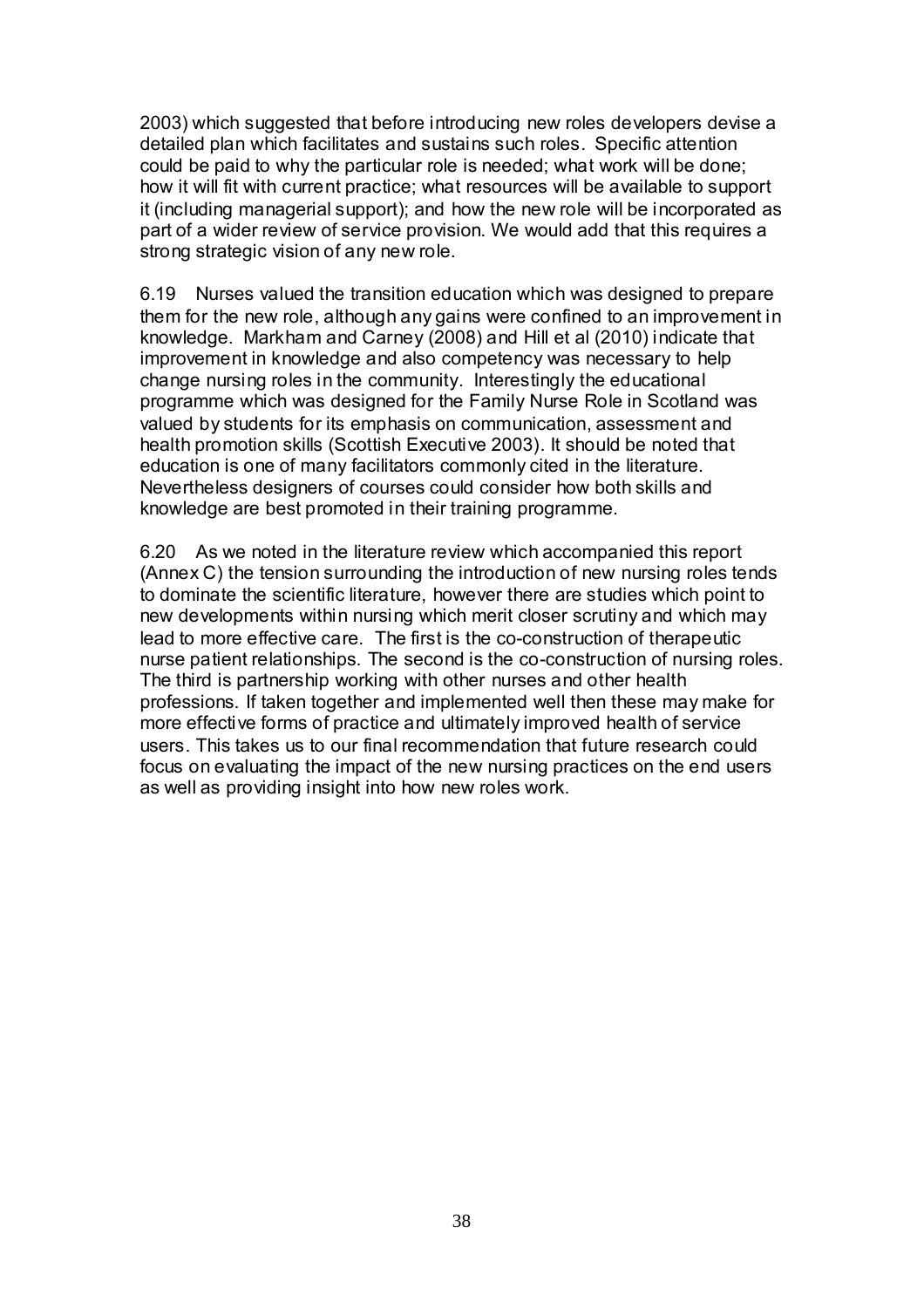# **REFERENCES**

Aranda J and Jones A (2008) Exploring new advanced practice roles in community nursing: a critique. Nursing Inquiry 15, 1, 3-10.

Bidmead C, Cowley S. (2005) A concept analysis of partnership working with clients. Community Practitioner 78, 6, 203-208

Bonsall K and Cheater F (2008) What is the impact of advanced primary care nursing roles on patients, nurses and their colleagues? A literature review. International Journal of Nursing Studies 45, 1090-1102

Fagerstrom L et al (2009) An integrative research review of preventive home visits among older people – is an individual health resource perspective a vision or a reality? Scandinavian Journal of Caring Sciences, 23, 558-568.

Greenway J, Dieppe P, Entwhistle V, Meulen R. (2008) "Facing the future": the government"s real agenda for health visitors. Community Practitioner, 81, 29-32.

Halcomb et al (2008) Cardiovascular disease management: time to advance the practice nurse role. Australian Health Review, 32, 1, 44-55

Hill et al 2010 Barriers and Facilitators to the Incorporation of Environmental Health into Public Health Nursing Practice. Public Health Nursing 27, 2, 121- 130.

Jasiak S and Passmore E (2009) Enhancing the roles of practice nurses: outcomes of cervical screening education and training in NSW. Australian Journal of Advanced Nursing 27, 2, 40-45.

Kennedy C Christie J Rutherford I Maxton F Moss D Harbison J (2008) Establishing the contribution of nursing in the community to the health of the people of Scotland: integrative literature review. Journal of Advanced Nursing, 64, 5, 416-439

Kennedy C, Elliott L, Rush R, Hogg R, Cameron S, Currie M, Hall S, Miller M, Plunkett C, Lauder W. (2009) Review of Nursing in the Community: Baseline Study:<http://www.scotland.gov.uk/Publications/2009/04/06105122/15>

King et al (2010) Community Palliative Care: Role Perception. British Journal of Community Nursing, 15, 2, 91-98.

Krause-Parello C and Samms K (2009) The US model: The role of school nurses in New Jersey. British Journal of School Nursing. 4, 6, 287-292.

Markham T and Carney (2008) Public Health Nurses and the delivery of quality nursing care in the community. Journal of Clinical Nursing 17, 1342- 1350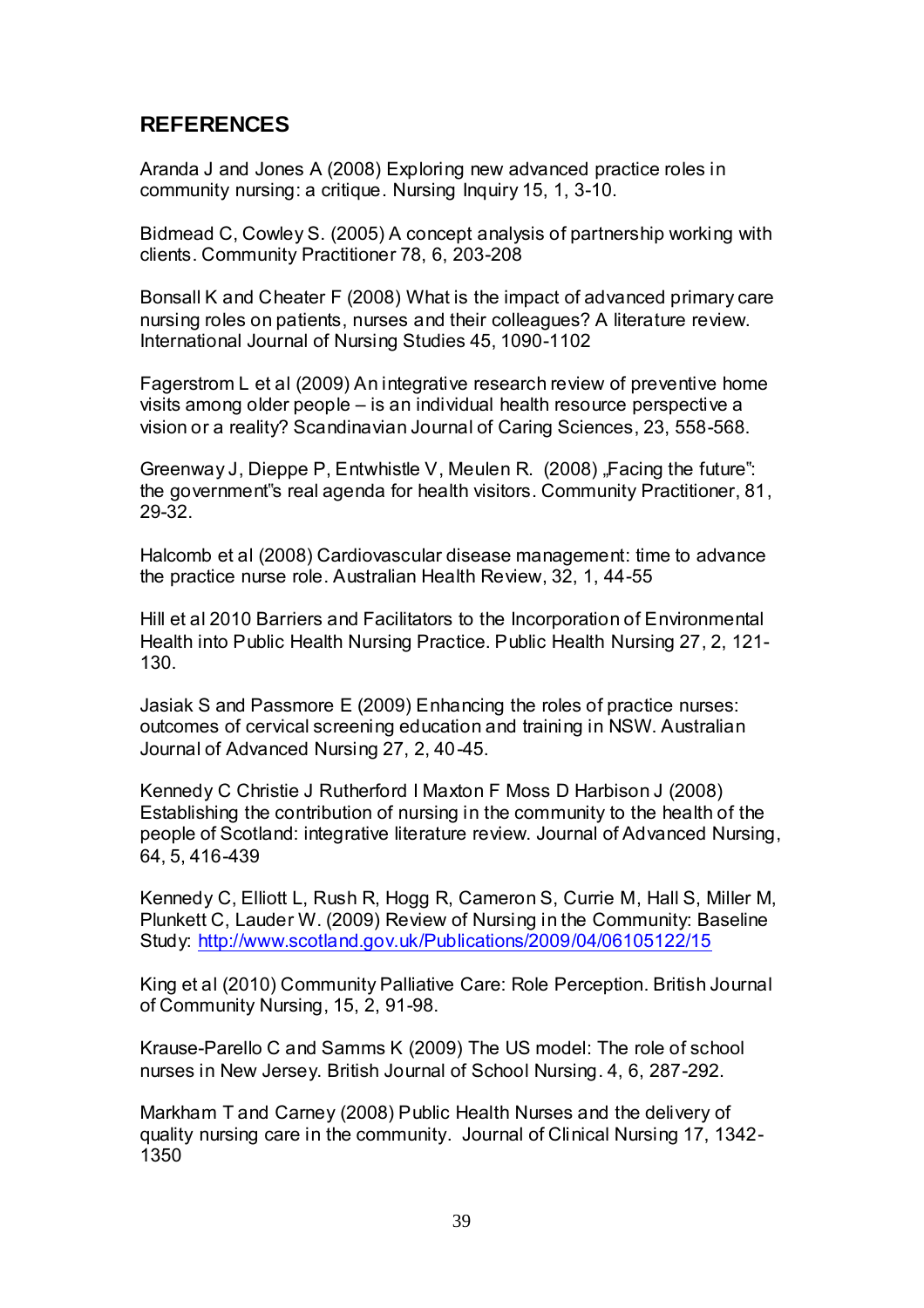MacDuff, C. (2006) A follow-up study of professional"s perspectives on the development of family health nursing in Scotland: A questionnaire survey. *International Journal of Nursing*, 43: 345-356.

McIntosh J and Runciman P (2008) Exploring the role of partnership in the home care of children with special health needs: Qualitative findings from two service evaluations. International Journal of Nursing Studies, 45,714-726.

Mills J and Fitzgerald M (2008) The changing role of practice nurses in Australia: an action research study. Australian Journal of Advanced Nursing, 26, 1, 16-20

Poulton B (2009) Barriers and facilitators to the achievement of communityfocused public health nursing practice: a UK perspective. Journal of Nursing Management 17, 74-83

Ross A, King N, Firth J. (2005) Interprofessional relationships and collaborative working: Encouraging Reflective Practice. Onli ne Journal of issues in Nursing, 10, 3.

Sweeney K (2009) The future of district nursing: the Queen"s Nursing Institute debate. British Journal of Community Nursing, 14, 12, 538-543.

Scottish Executive (2003) Family Health Nursing in Scotland: A Report on the WHO Europe Pilot, Edinburgh. <http://www.scotland.gov.uk/Resource/Doc/47049/0013776.pdf>

Scottish Executive (2006) Visible, Accessible and Integrated Care. Report of the Review of Nursing in the Community in Scotland. [http://www.cdnaonline.org/documents/campaigns/review\\_of\\_nursing.pdf](http://www.cdnaonline.org/documents/campaigns/review_of_nursing.pdf)

Scottish Executive (2005a) Building a Health Service Fit for the Future. Edinburgh.<http://www.scotland.gov.uk/Resource/Doc/924/0012112.pdf>

Scottish Executive (2005b) Delivering for Health. Edinburgh. <http://www.scotland.gov.uk/Resource/Doc/76169/0018996.pdf>

Scottish Executive Health Department (2006) Delivering Care, Enabling Health.

Edinburgh. <http://www.scotland.gov.uk/Resource/Doc/152499/0041001.pdf>

Scottish Government (2009) Joint Statement November 2009. Modernising Nursing in the Community. Edinburgh <http://www.scotland.gov.uk/Topics/Health/NHS-Scotland/nursing/review>

Yarwood J. (2008) Nurses" views of Family Nursing in Community Contexts. Nursing Praxis in New Zealand, 24, 2, 41-51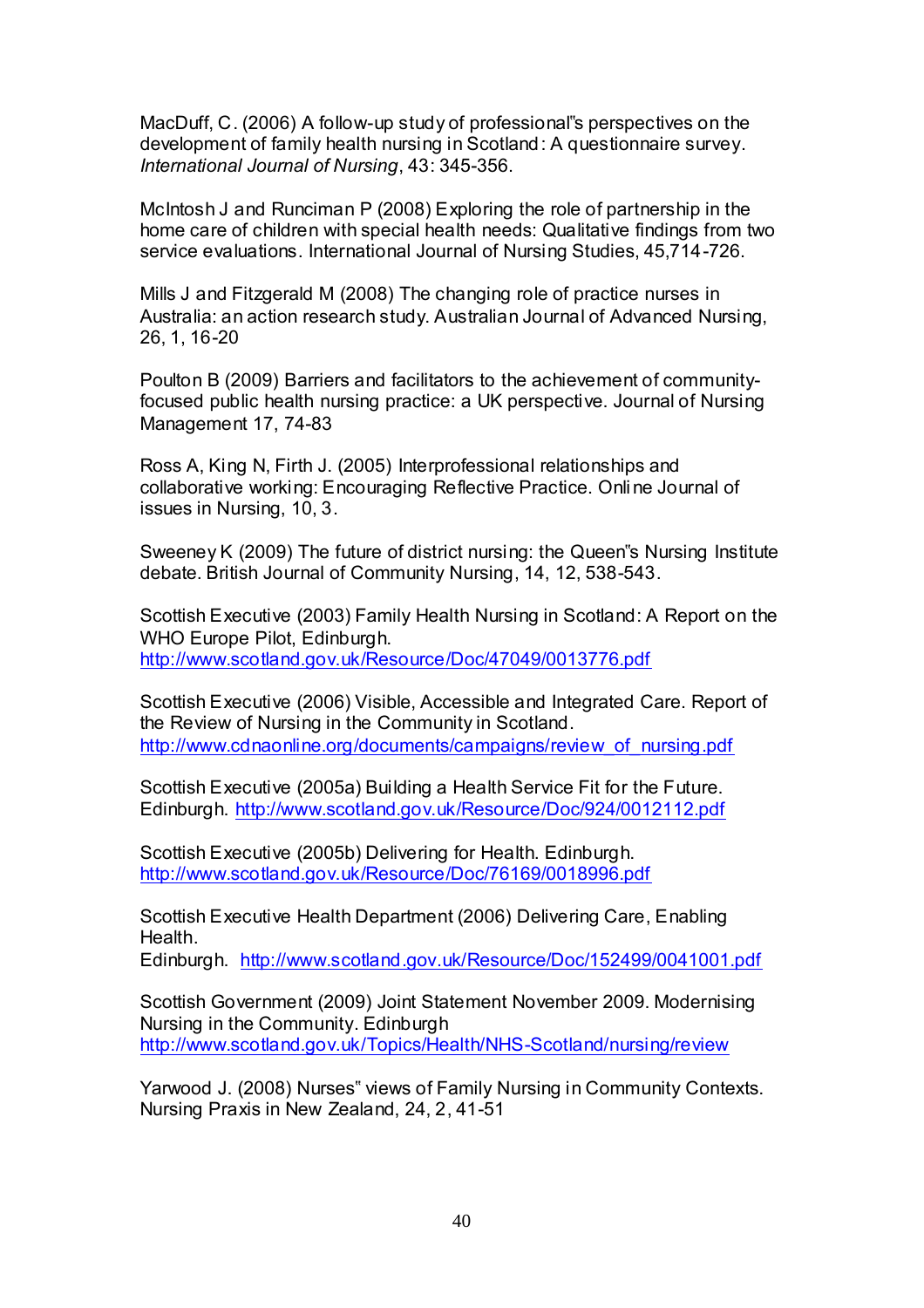# **ANNEX A NUMBER OF NURSES TRANSITIONING AND THOSE INVOLVED IN THE EVALUATION**

|                            | <b>Participating NHS Board</b>                   |             |             | Total |
|----------------------------|--------------------------------------------------|-------------|-------------|-------|
|                            | NHS Board A                                      | NHS Board B | NHS Board C |       |
| Professional               | <b>Total Number Nurses Completing Transition</b> |             |             |       |
| <b>Discipline</b>          | <b>Education by end of 2009</b>                  |             |             |       |
| <b>Health Visitor</b>      |                                                  | 8           | 2           | 10    |
| <b>District Nurse</b>      | 9                                                | 11          | 6           | 26    |
| <b>Public Health Nurse</b> | 7                                                |             | 5           | 12    |
| <b>TOTAL</b>               | 16                                               | 19          | 13          | 48    |
|                            | Number who participated in focus groups and/or   |             |             |       |
|                            | interviews                                       |             |             |       |
| Transitioned               | 4                                                | 9           | 7           | 20    |
| <b>Nurses</b>              |                                                  |             |             |       |
| Non-Transitioned           | 3                                                | 14          | 18          | 35    |
| <b>Nurses</b>              |                                                  |             |             |       |
| Managers                   | 6                                                | 5           | 9           | 20    |
|                            |                                                  |             |             |       |
| <b>TOTAL</b>               | 13                                               | 28          | 34          | 75    |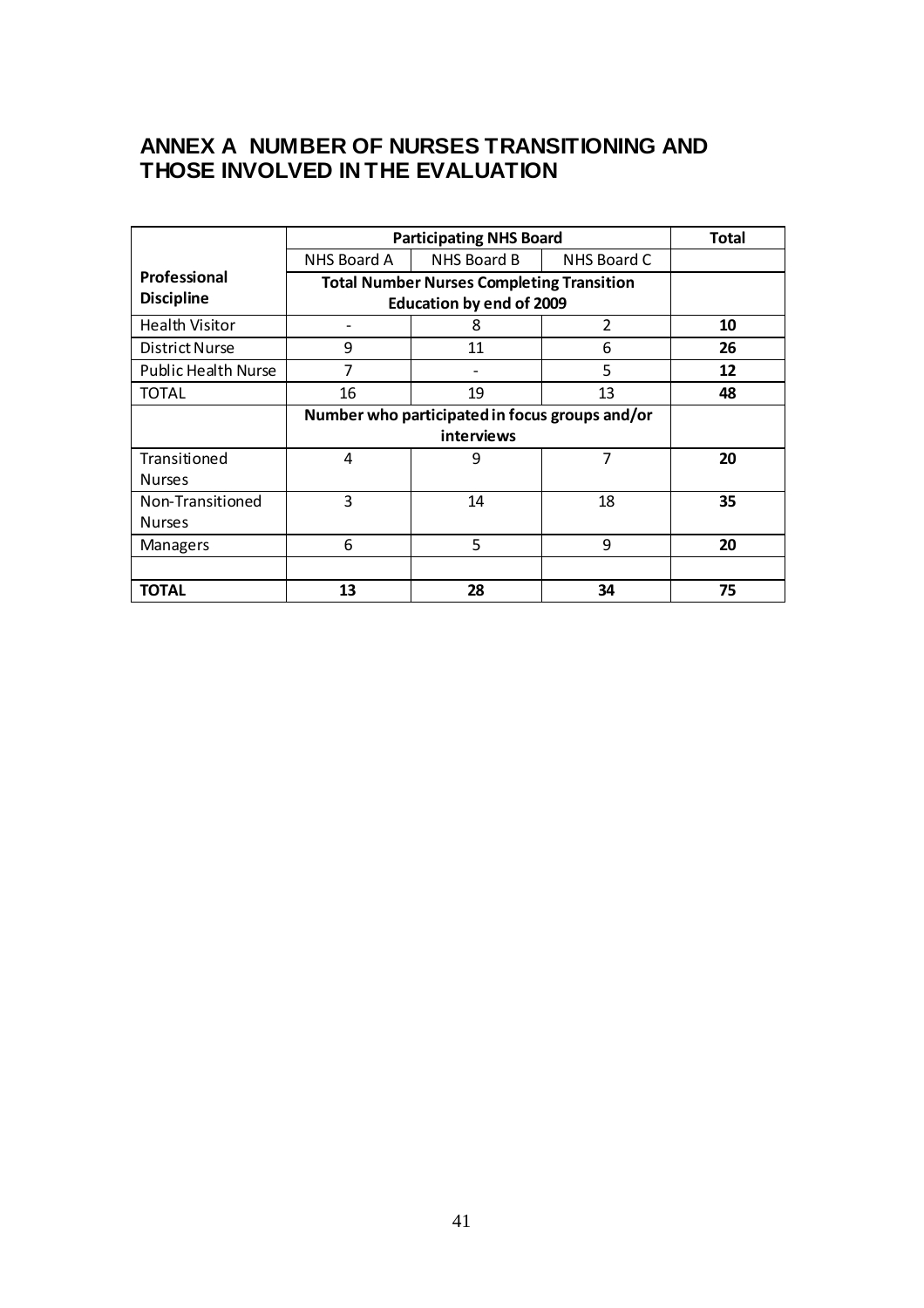# **ANNEX B GLOSSARY OF TERMS**

**Community Staff Nurse:** A registered nurse who works in the community as part of the district nursing and/or health visiting team. The role does not require them to hold a specific specialist community qualification but involves caring for those on the district nursing or health visiting caseload. They may be based at a health centre or general practitioner premises.

**District Nurse (DN):** A registered nurse who holds a specific community specialist practitioner qualification and provides nursing care to people in their own homes and in other settings in the community. They may be based at a health centre or general practitioner premises and work in teams with other professionals and agencies

**Health Visitor (HV):** A registered nurse or midwife who holds a specialist community public health nursing qualification and is also registered as a "Specialist Community Public Health Nurse". They promote the health and wellbeing of communities and aim to prevent ill health. They also work with individuals and have an important role in supporting children in the early years of life and their families. They may be based at a health centre or general practitioner premises and work in teams with other professionals and agencies.

**General Practice Nurse (GPN):** A registered nurse who may have a specific community specialist qualification and is employed by a GP practice to provide a range of services usually within the surgery for the practice population. Services may include, managing long term conditions, treating minor injuries and illness and delivering health screening programmes.

**Public Health Nurse (PHN): A registered nurse or midwife who is**  registered as a "Specialist Community Public Health Nurse" on the third part of the Nursing and Midwifery Council"s Register". Introduced in 2001, in this model of practice there is no discernible difference between the role of a health visitor and that of a school nurse. Both have a public health focus, but work with children and young people at different stages of their development and in different community settings. Public Health Nurses share a common education programme and work together to address the needs of communities, co-ordinated at Community Health Partnership level.

**School Nurse:** A registered nurse who provides a variety of services to children and young people within schools. Services include health and sex education, developmental screening, immunisation programmes and health interviews. They may have a specific community specialist qualification and are **usually** registered as a "Specialist Community Public Health Nursing" (school nurse) on the third part of the Nursing and Midwifery Council"s Register".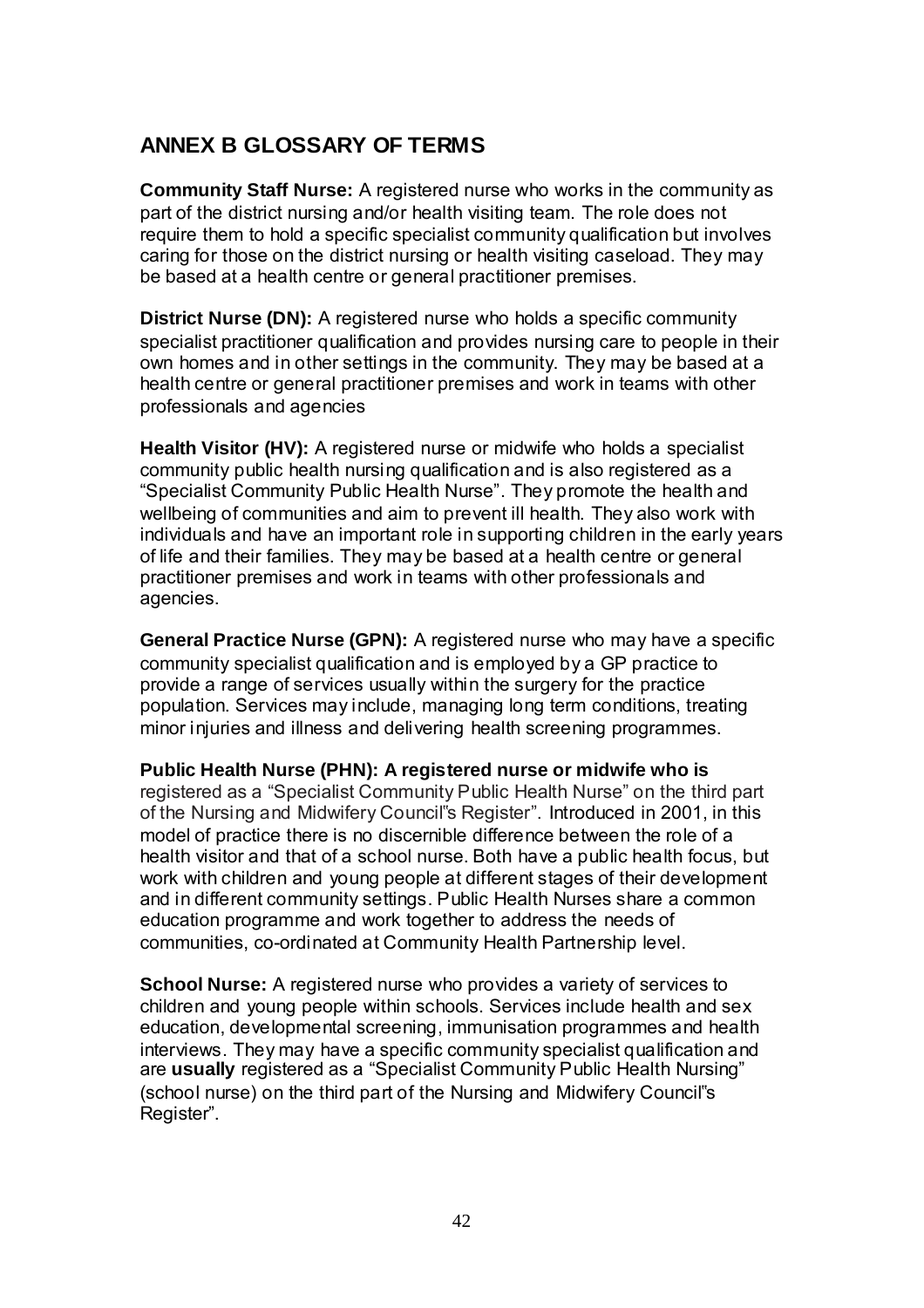**Team Leader:** It is a requirement in Scotland that team leaders in public health nursing (schools) hold a specialist practitioner qualification and are graded at the same level as other public health nurses (existing health visitors).

**Multiple Role Nurse:** Multiple Role Nurses comprise Family health Nurses and, those who hold more than one role.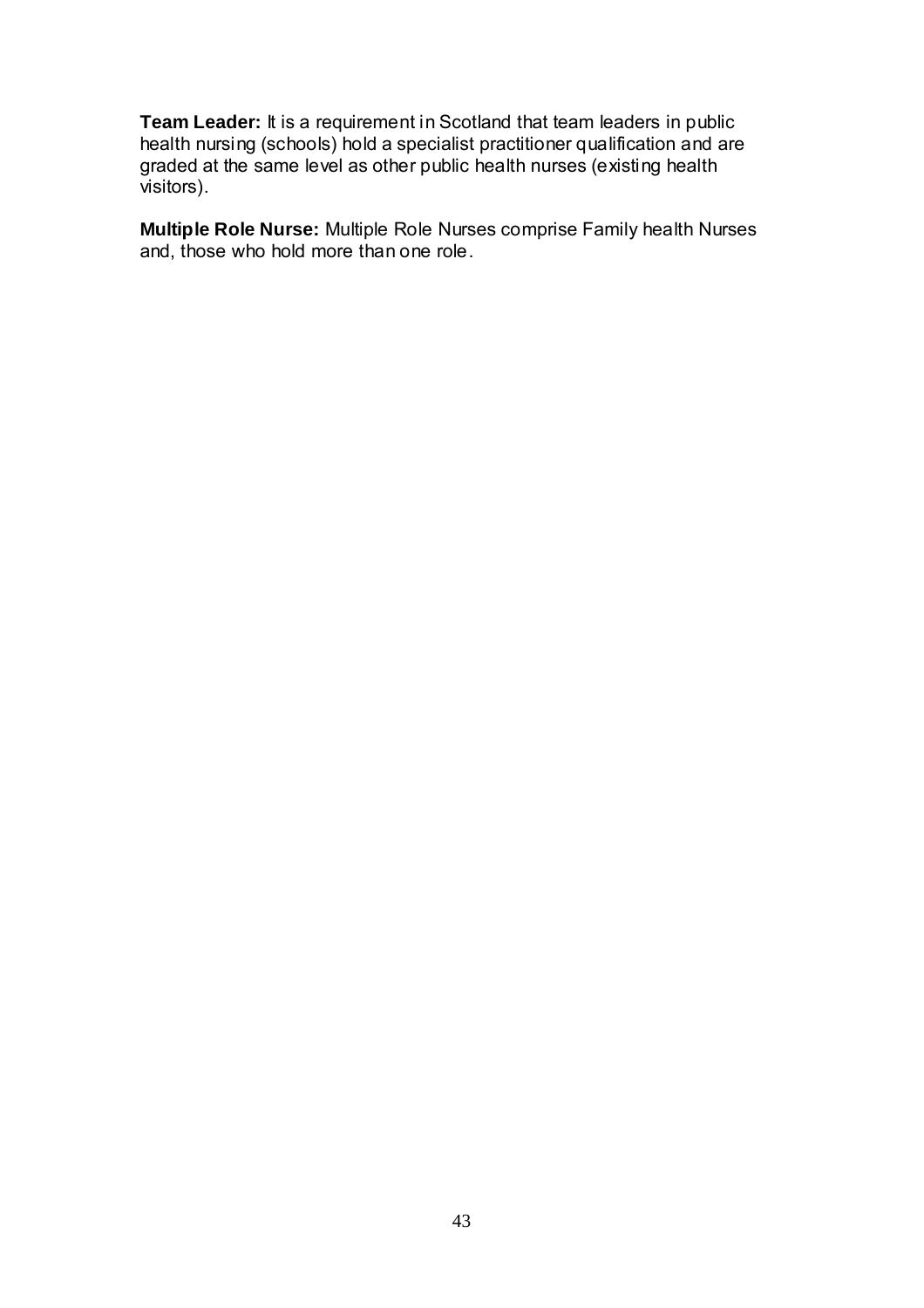# **ANNEX C LITERATURE REVIEW**

## *Literature Review*

#### **Aim**

To inform the evaluation of the new Community Health Nurse Role, in particular the design and methods.

#### **Methods**

#### *The search for literature*

A combination of free text and thesaurus terms were entered into the following online

bibliographic databases: British Nursing Index, Cinahl Plus, Medline and Psychinfo. The search strings were tailored according to each database. Details of the online search strategy appear at the end of this report.

The searches were carried out on 29 and 30 June 2010 on full versions of each database. Results were restricted to material published between Jan 2008 and June 2010. The 2008 cut off was chosen because it marked the end of our last literature review which was published in the final report of the community nurse baseline study (Kennedy et al 2009).

We acknowledge that practice nurses were not included in the Scottish Government"s policy. However we included them in this review because of the Australian government"s policy to expand their role and the possibility of gaining relevant insights to this process via recently published research.

## *Papers retrieved and number included*

Table 1 illustrates the initial results of the search strategy from each of the bibliographic databases. A total of 683 articles were identified. After examining the abstracts 88 (13%) were thought to be relevant. The main reasons for exclusions at this stage were: not relevant to community nursing and not a research based study. All 88 studies were retrieved as full papers and, after further assessment, 33 were included in the review. The main reasons for exclusion at this stage were: a review of research based on narrow selection of the literature (e.g., convenience search), purely theoretical papers or commentaries.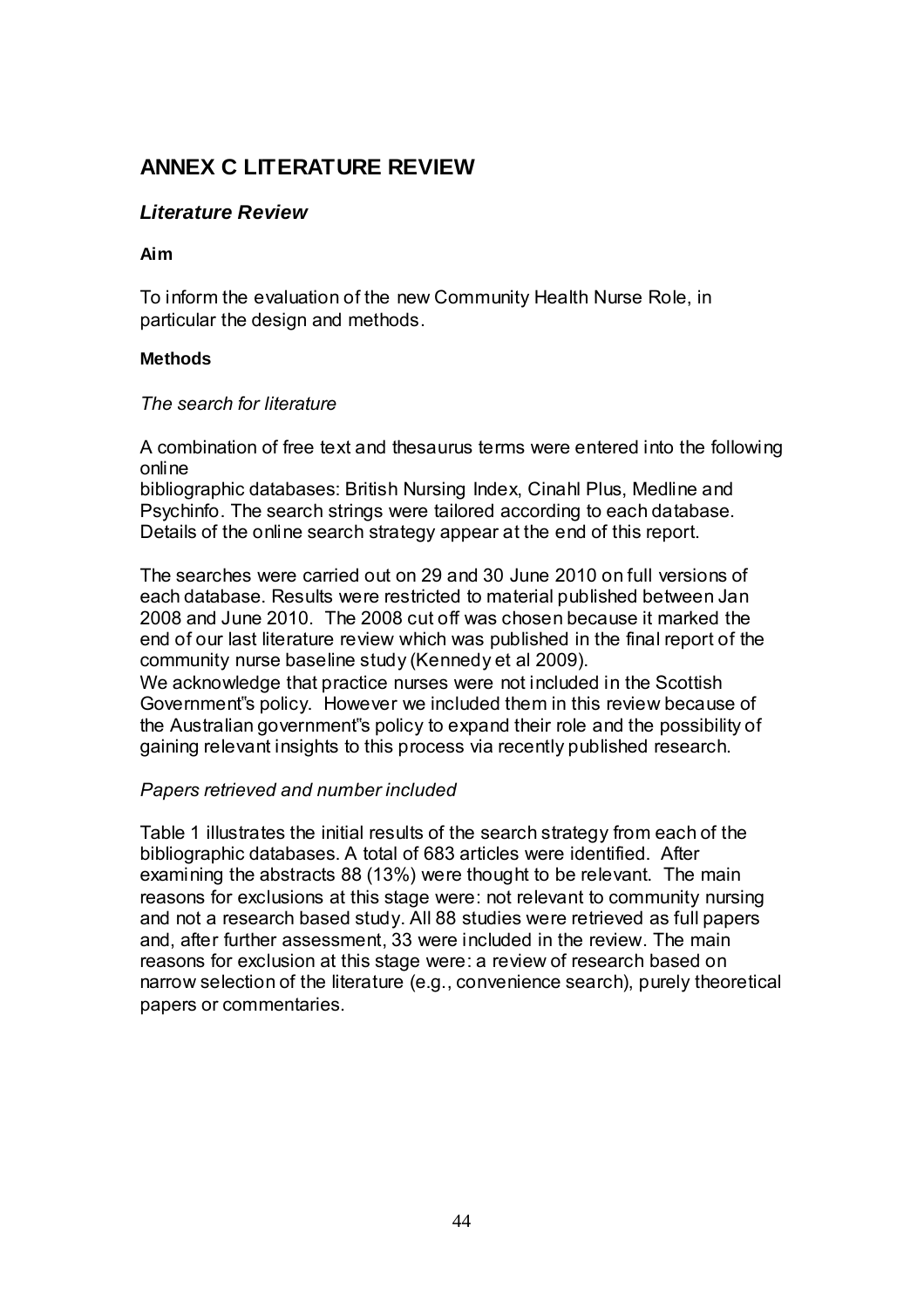| <b>Database</b>              | <b>Total Retrieved by Search</b><br><b>Strategy</b> |
|------------------------------|-----------------------------------------------------|
| <b>CINAHL</b>                | 326                                                 |
| <b>British Nursing Index</b> | 87                                                  |
| <b>Medline</b>               | 79                                                  |
| <b>ASSIA</b>                 | 30                                                  |
| <b>Psycinfo</b>              | 136                                                 |
| <b>Cochrane Library</b>      | 25                                                  |
| Total                        | 683                                                 |

## **Table 1 number of publications retrieved and included**

#### *Summarising the findings*

Data were extracted from each of the 33 papers and summarised using the following framework. A summary of each paper appears in tabular form in the section titled **Summary of Each Study.** These are listed by nursing group and country of origin.

Author Title and source Nursing group **Country** Aim Method Key findings

These summaries were used to form a **narrative summary** which synthesised the findings arising from the review.

#### **Narrative Summary**

Five themes were apparent in the literature:

- a) The range of community nurse activities
- b) Role expansion and the consequences of that expansion
- c) The impact of community nursing on the health of patients
- d) Theoretical development of community nursing
- e) Research methods

#### *a) The range of community nurse activities*

Community nurses engage in activities which reflect the population they serve. For example district nurses who work with the elderly form professional relationships that are founded on key values around longevity, therapy, and family (McGarry 2008). Health visitors respect family routine and have empathy for children and parents (McIntosh and Runciman 2008). School nurses collaborate with teachers, parents, guidance counsellors, and school administrators (Krause-Parello and Samms 2009). Public health nurses engaged in surveillance which involves screening (Megher-Stewart et al 2009). As such community nurses develop experience in working with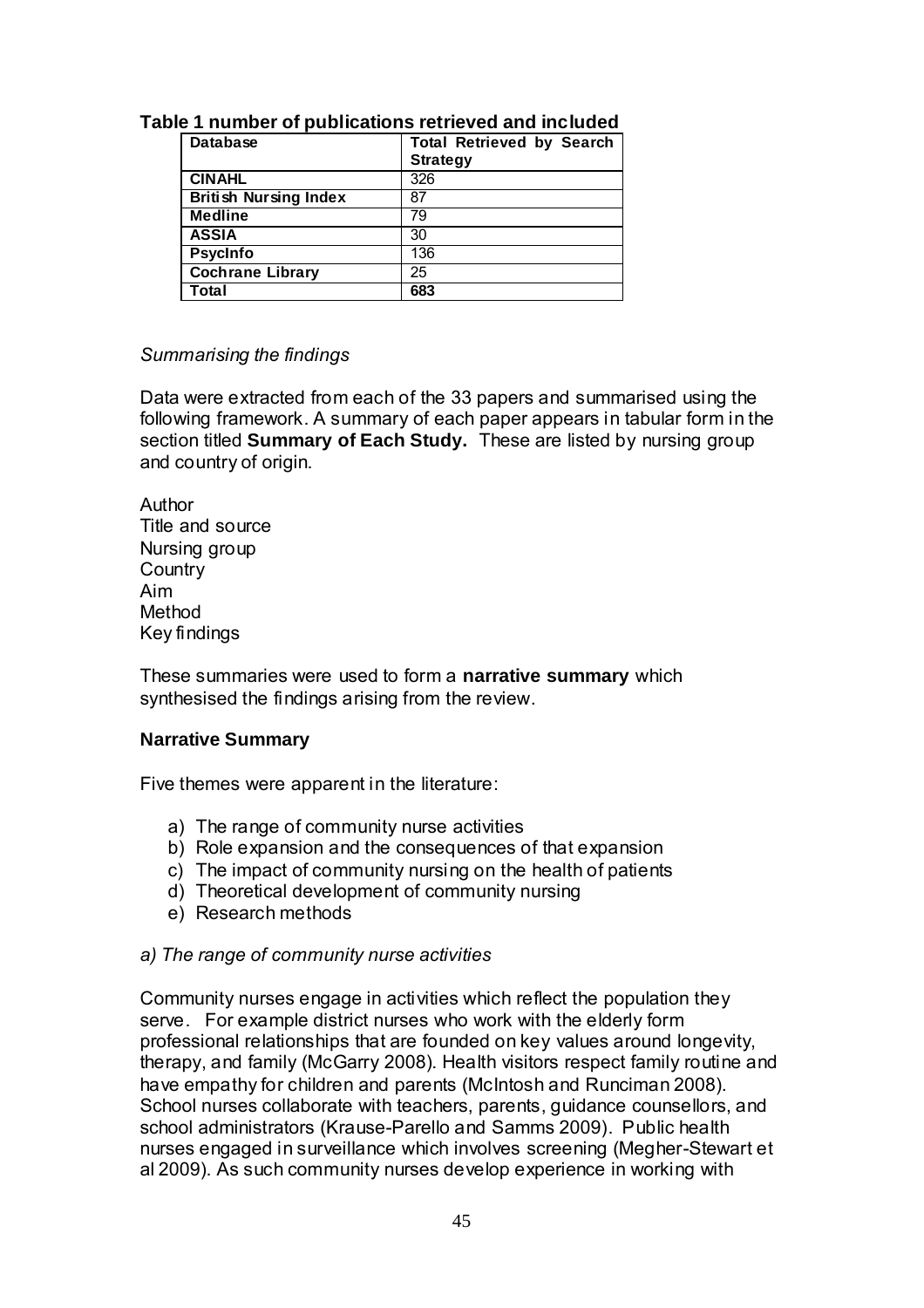certain client groups and become relatively skilled in doing so. Indeed the special relationship between nurses and service users is highly valued by service users (McGarry 2008; McIntosh and Runciman 2008; Kennedy et al 2008) sometimes more so compared with other primary care professionals, such as general practitioners (Bonsall and Cheater 2008; Kelcher et al 2009).

Not all nursing activities are so well defined, particularly if the nurse is engaged with complex health problems which are socially determined. An example is public health nurses who provide "holistic care" (Markham and Carney 2008). These nurses often deal with chronic health conditions which required more complex methods of prevention. Thus in many studies there are references to complexity of health or health care, working across services, and across teams.

#### *b) Role expansion and the consequences of that expansion*

Role expansion can happen in two ways a) focussed expansion, or b) diverse expansion. The first was typified by practice nurses in Australia where the government encouraged them to expand their role by taking on more clinical tasks from general practitioners (Jasiak and Passmore 2009). They also helped to co-ordinate services for patients and developed administrative roles (Joyce and Piterman 2009). The second type of expansion was typified by Public Health Nurses in Ireland, Norway, USA and Canada (Philibin et al 2009; Clancy and Svensson 2009; Kaiser and Farris 2009; Meagher-Stewart et al 2009) where roles were more "holistic" and directed towards families or groups rather than individuals.

There were consequences which were common to both types of expansion. First, was the reaction by their colleagues including doctors and other nurses. This reaction was critical to the success or failure of a new role. For example resistance by other health care professionals acted to limit the role of district nurses in England (King et al 2010), practice nurses in Australia (Halcomb et al 2008; Mills and Fitzgerald 2008; Jasiak and Passmore 2009); school nurses in the USA (Krause-Parello and Samms 2009); and advanced practitioners in England, the USA, Canada and Australia (Aranda and Jones 2008; Bonsal and Cheater 2008). There was however evidence of support for these roles. For example a recent study conducted in England concluded that nurses, doctors and patients support nurses in taking on more work from the general practitioner (Branson and Badger 2008). Support leads to more embedded roles.

The research literature reflects the debate which appears in the wider nursing journals about expanding the role of community nurses. Some commentators argue that 70% of the work of general practitioners could be done by nurses and therefore their role might expand in this direction (Sweeney 2009). However, there are others who see such a move as one which potentially threatens more traditional practices of community nursing which are based on the social aspects of care. They are therefore hesitant to recommend a more individualistic approach to health care which is based on a medical model of intervention (Greenway et al 2008).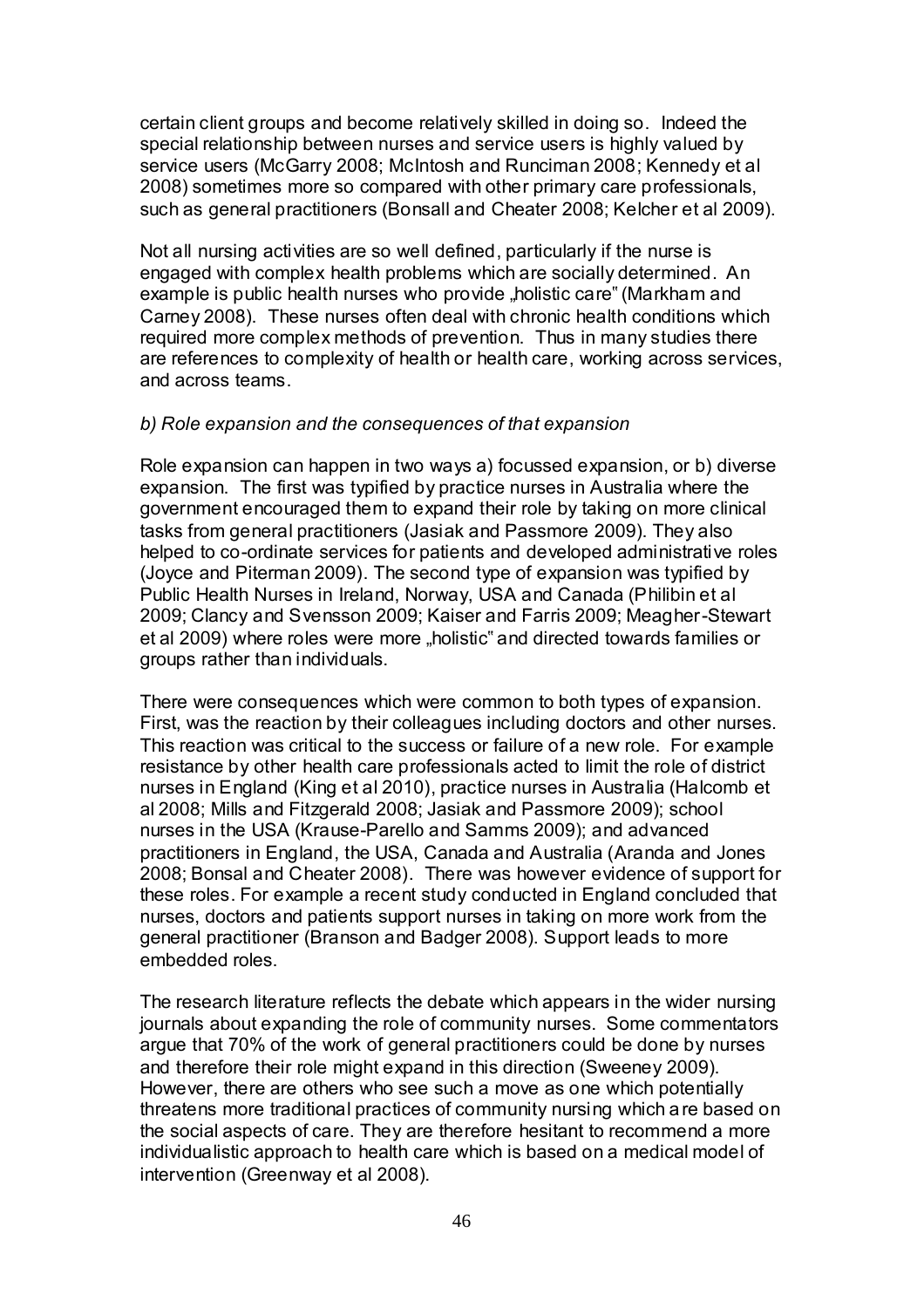One of the more immediate issues facing nurses who take a more comprehensive approach to health care is pinning down the core elements of their work. The role of public health nurses has been difficult to define and is sometimes viewed by other professions as a "jack of all trades" (Philibin et al 2009; Clancey and Stevensson 2009). The nature of these roles was often shaped by the nature of the given condition. For example nurses often dealt with chronic health conditions which required more complex methods of prevention. Thus there was a clear need for greater flexibility when dealing for instance with families with a diverse range of needs (Yarwood 2008; Fagerstrom 2009).

Training was also seen as either a barrier or facilitator to the expansion of a nurses" role. Post-graduate education was instrumental in helping community nurses in New Zealand to develop constructive relationships with families (Yarwood 2008). Education was also instrumental in developing community and public health nursing in Ireland (Poulton 2009; Markham and Carney 2008), public health nursing in the USA (Hill et al 2010), and practice nursing in Australia (Halcomb et al 2008).

## *c) The impact of community nurses on the health of patients*

Perhaps the greatest test is whether community nurses have a beneficial impact on patients. The most robust evidence for this comes from the published reviews of evidence. Bonsall and Cheater (2008) assessed the impact of community based advanced nurse practitioners and concluded that nurses could provide safe and effective care which was comparable to doctors, however there was little available evidence on their economic benefit and no evidence on whether role maturation lead to greater patient benefit or detriment. Kennedy et al (2008) reviewed the evidence on community nurses which included a wider range of nursing roles and concluded there was little evidence to support the different models of nursing. This was reflected in another review of community nursing conducted by Kelcher (2009) which suggested that patients" knowledge of heath improved, but no evidence the community nurses had a greater impact on mortality, health, hospitalisation or readmission when compared with doctors. Fagerstrom et al (2009) reviewed the evidence on home visiting for elderly people. Studies included nurses and other professionals and the authors concluded that these visits **could** reduce mortality, improve function and reduce admissions to long term care among the very frail, however the evidence was equivocal.

## *d) Theoretical development of nursing*

There were a few papers which tested the theoretical basis of nursing practice. This resulted in a move beyond the description of nursing practice which was apparent in many academic papers to an empirical and more robust assessment of the evidence. Notable examples include McGarry 2008, McIntosh and Runciman 2008; and Aranda and Jones 2008. McGarry (2008) highlighted the importance of the micro environment in shaping nurse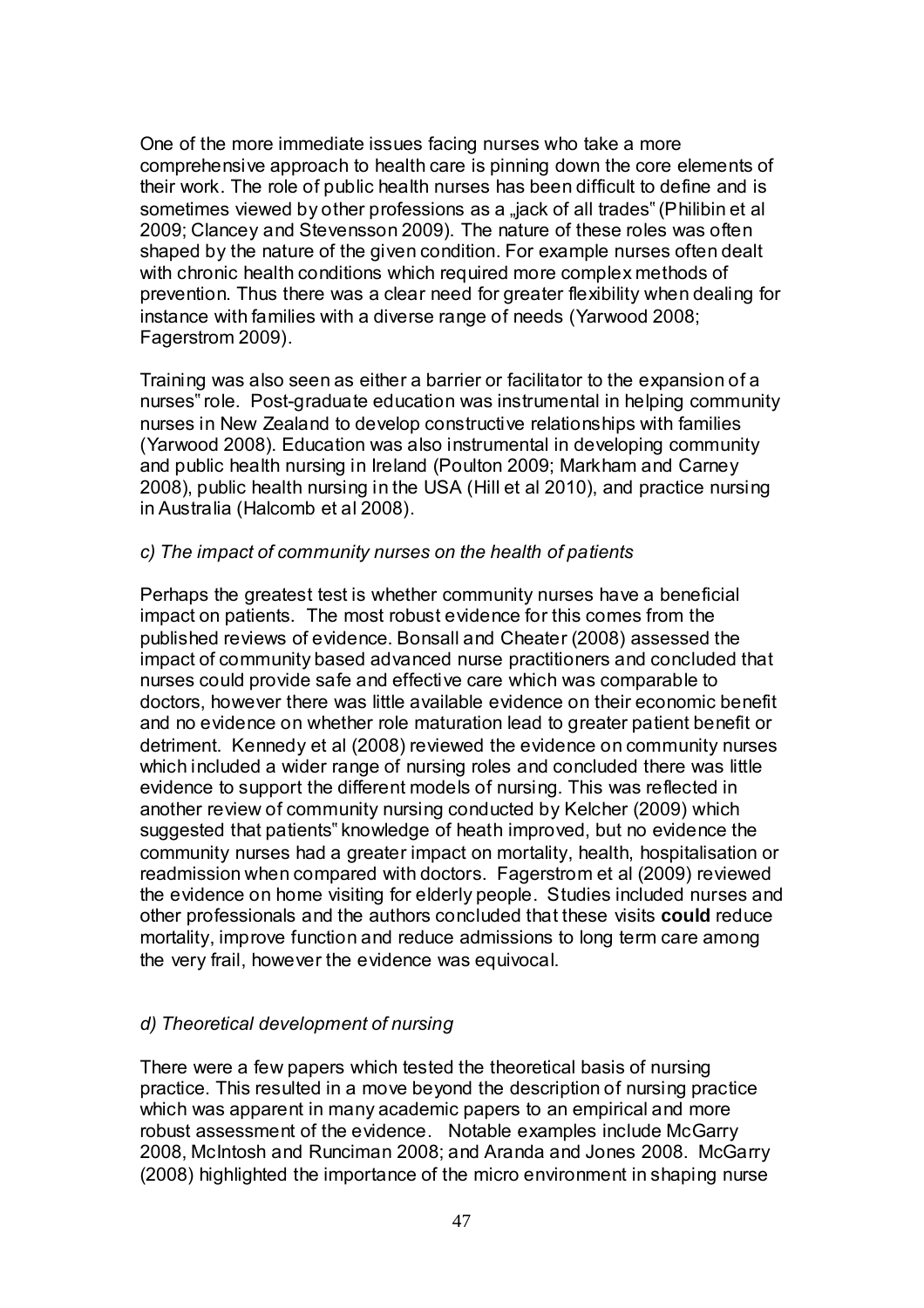patient relationships and the values which underpinned the therapeutic value of these relationships. They examined the more immediate practice setting i.e., the patient"s home. McIntosh and Runciman (2008) assessed partnership working among community paediatric nurses using Bidmead and Cowley"s (2005) partnership framework. The authors included the immediate practice setting but also examined partnership working between nurses and other health and social care professionals. Aranda and Jones (2008) used social theories to explain how new nursing roles were socially and politically constructed. They examined how these new roles developed when health care systems changed and thus adopted a more macro view of nursing practice development.

#### *e) Research methods*

Nineteen (58%) of the studies used a qualitative methods, nine (27%) used quantitative methods (mainly surveys), and five (15%) were systematic reviews of the literature. Focus groups and interviews formed the basis of most qualitative studies. The findings from most qualitative and quantitative studies were reported using descriptive techniques. However as noted above there were some studies which were theoretically based and this helped them move towards a more sophisticated level of analysis. Some studies also used innovative methods to help provide richer insights either by using novel data gathering techniques or providing the opportunity for comparison within their study design.

For example, King et al (2010) used the Pictor method to elicit in depth data about community nurses practice in palliative care. Pictor is based on a family therapy technique developed by Ross et al (2005) and was used by King et al (2010) to identify and understand the relationships between the patient, their family, friends and professionals. It involves the participant drawing a diagram of the people involved in their case, including themselves and their family. They draw arrows and lines to depict the relationship between each member. The interviewer then asked them to describe these relationships and their impact on their care. Other researchers designed their study to increase the potential of comparison and thus a more insightful analysis. Appleton and Cowley (2008) used a case study which involved a comparison of nurse and patient"s views. Mulcahy et al (2008) used nurse patient dyads i.e., a nurse and a patient chosen from their case load. Clancy and Svensson (2009) used purposive sampling to elicit the views of a wide range of professionals. The aim of purposive sampling is to increase the comparative potential of a study. Preset criteria are used to recruit different groups of people who may offer a different perspective on the research topic for example men and women. Arbon et al (2008) interviewed nurses, other professionals, and patients.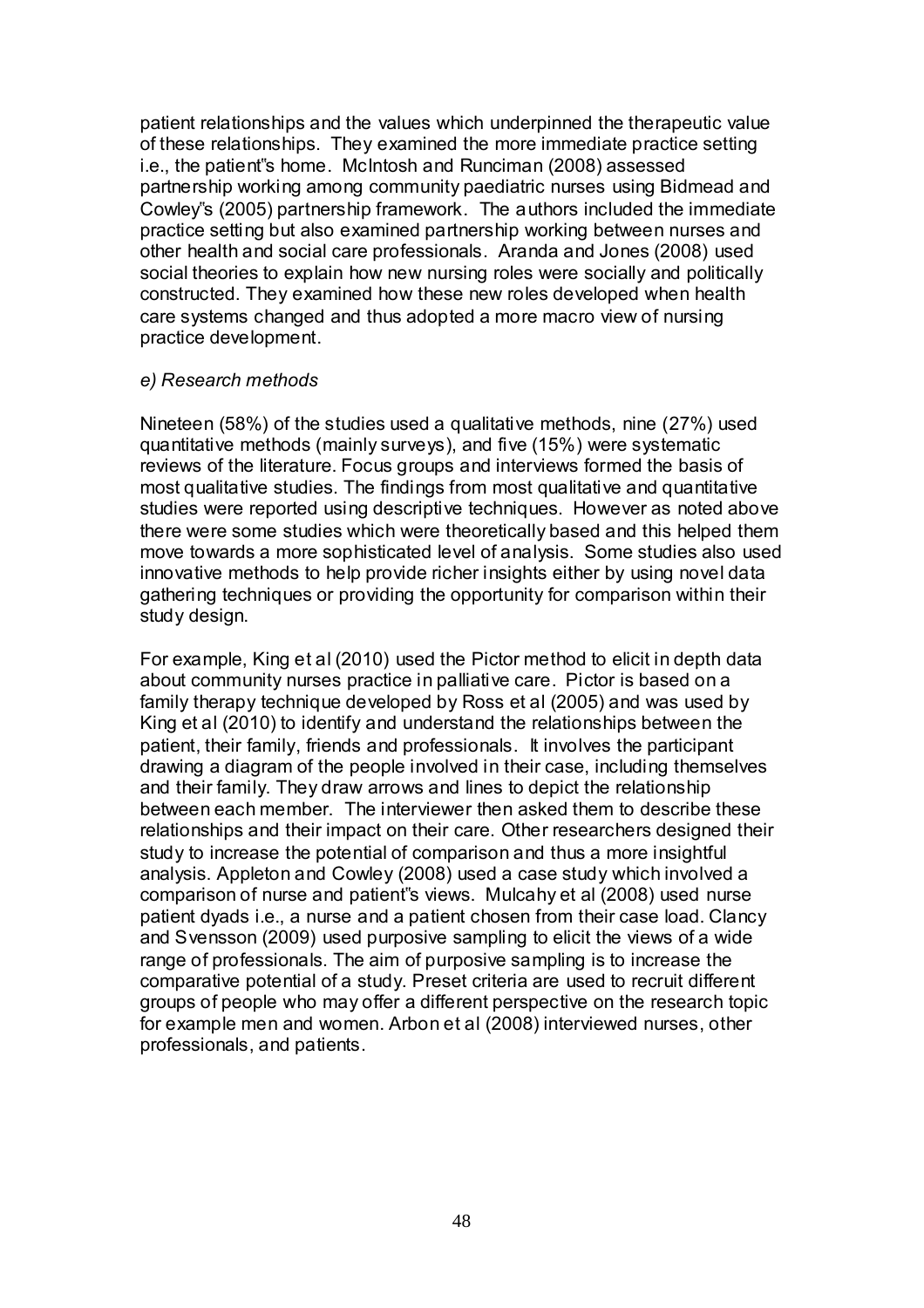### **Identified knowledge gaps and how the review informed the current evaluation.**

Our previous review (Kennedy et al 2009) highlighted the lack of consensus over the role of community nurses and considerable overlap between nursing disciplines. Much of the literature focused on diversity within nursing roles particularly those adopting a more public health approach, although some community nurse roles were more focussed e.g., advanced practitioners. New roles, such as the family health nurse in Scotland co-existed alongside existing roles. However, some research suggested these roles may be become more embedded into community services and more acceptable to other professionals over a longer period.

These findings were supported by more recent research. The tension caused by introducing new roles, or expanding existing roles, remained a dominant theme in the research literature. Many papers illustrated how the new roles were shaped by the reaction of other professionals including medical and nursing colleagues. Education and training were viewed as crucial in helping to define these roles. Some commentators question whether the new roles were desirable and argued these represented a threat to more traditional community nurse practices.

New systematic reviews have appeared in the academic literature which addresses the question of effectiveness including comparisons with other professionals such as doctors. While there is some evidence that community nurses have a beneficial impact on patients health, the evidence for the impact on patients health is either equivocal or patchy.

The aim of the current evaluation is to assess the impact of the new community health nurse in Scotland. Given the comparatively low uptake of the new role across Scotland it was not appropriate to use quantitative methods. Recently researchers have used qualitative techniques to define the core elements of community nurse practice and to assess the impact of these roles on patients. They have employed comparative designs which involve a range of key stakeholders in one study e.g., patients, nurses and other members of the care team. Some have used data gathering and analytical techniques which move beyond description. Others have used theory to help to interrogate their data.

Our study will contribute to this body of research. It uses a case study design which involves patients, nurses and other health professionals and compares nurses who have adopted the new role with those who have not. This will include observations of nurse patient interactions, interviews with nurses and patients, and focus groups with other nurses, doctors and professionals from other services. We will also use emotional touch points to help gather in depth data about the nurse patient experience (Dewar et al 2010). Finally we will use three prominent theories to help inform the interpretation of our data:

- a) The co-construction of therapeutic nurse patient relationships
- b) Partnership working.
- c) The social construction of nursing roles.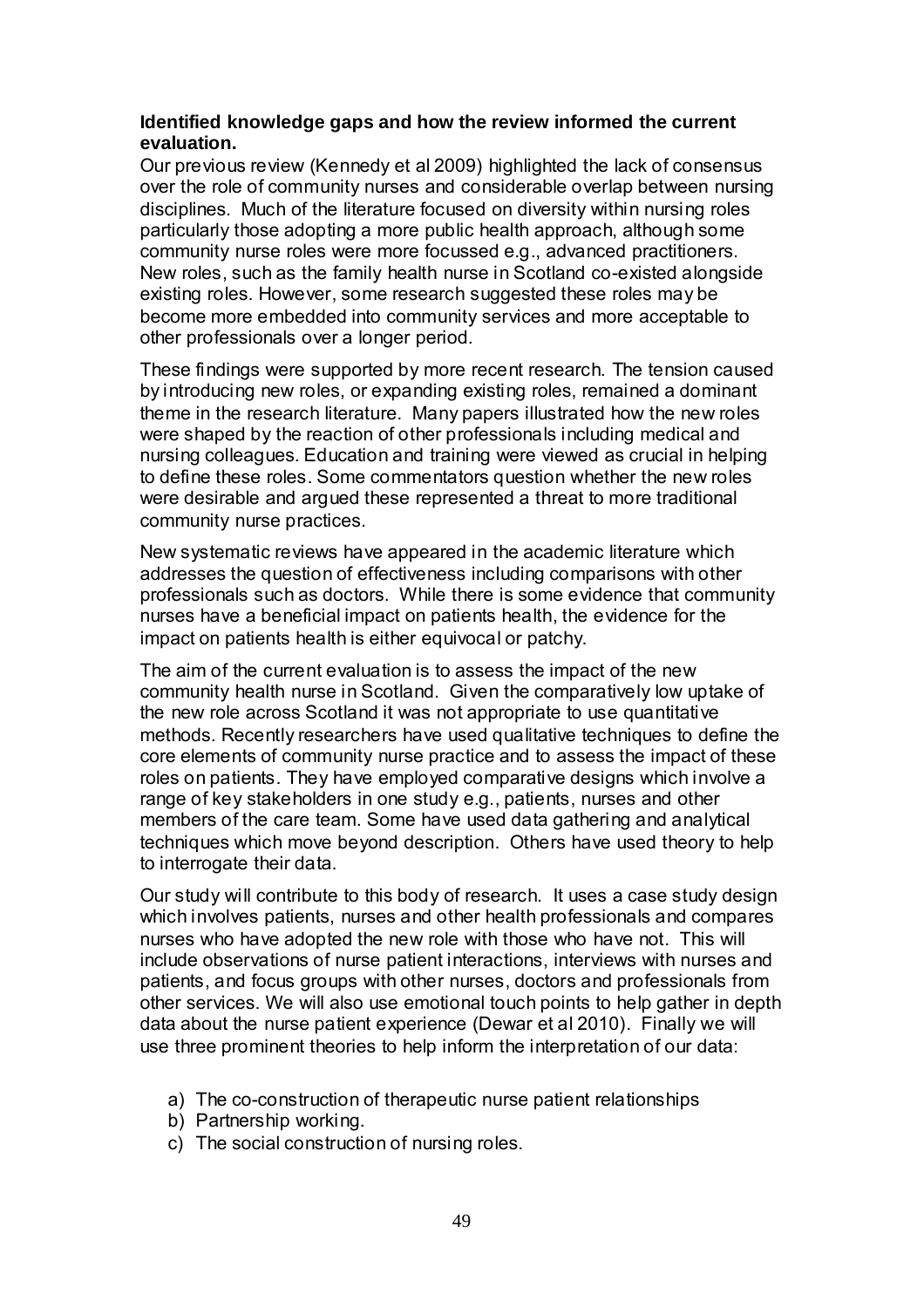## **Summary of Each Study**

#### **District Nurses**

**1** 

**Author:** Wilhelmsson S and Lindberg M (2009)

**Title and Source: Health Promotion:** Facilitators and barriers perceived by district nurses. International Journal of Nursing Practice 15, 156-163

**Nursing Group:** District Nurses

**Country:** Sweden

**Aim:** Examine the barriers and facilitators to health promotion

**Method:** Qualitative interviews with purposive sampling n=54

## **Key findings:**

District nurses think they should be encouraging health promotion but they feel stuck in chronic disease management (medical oriented tasks) and focus less on health promotion. They also lacked support from management (who were medics) for health promotion e.g., organisational priorities set by the health centre were wrong. The medical rather than the social model of care dominated. Heavy case loads may contribute to this. Nevertheless secondary prevention may prove a pragmatic answer to the dilemma.

## **2**

## **Author:** McGarry J (2008)

**Title and Source:** Defining roles, relationships, boundaries and participation between elderly people and nurses within the home: an ethnographic study. Health and Social Care in the Community, 17,1,83-91

**Nursing Group:** Community nurses (District Nurses)

**Country:** UK (England)

**Aim:** Examine the impact of the relationship between nurse and patient on care.

**Method:** Participant Observation of nurse patient interactions and follow-up interviews. Nurses =16 patients= 13.

## **Key findings:**

The relationship between nurse and patient is co-constructed and that location, the nature of relationships and the meaning of health an illness are particularly important. These relationships are founded on key values around issues of longevity, therapy, and family and as such these were personal rather than professionally shaped. Nurses also work across health and social care boundaries. The methods used were designed to "explain and capture the inherent complexity and or qualities of nursing in the home" rather than describe or quantify.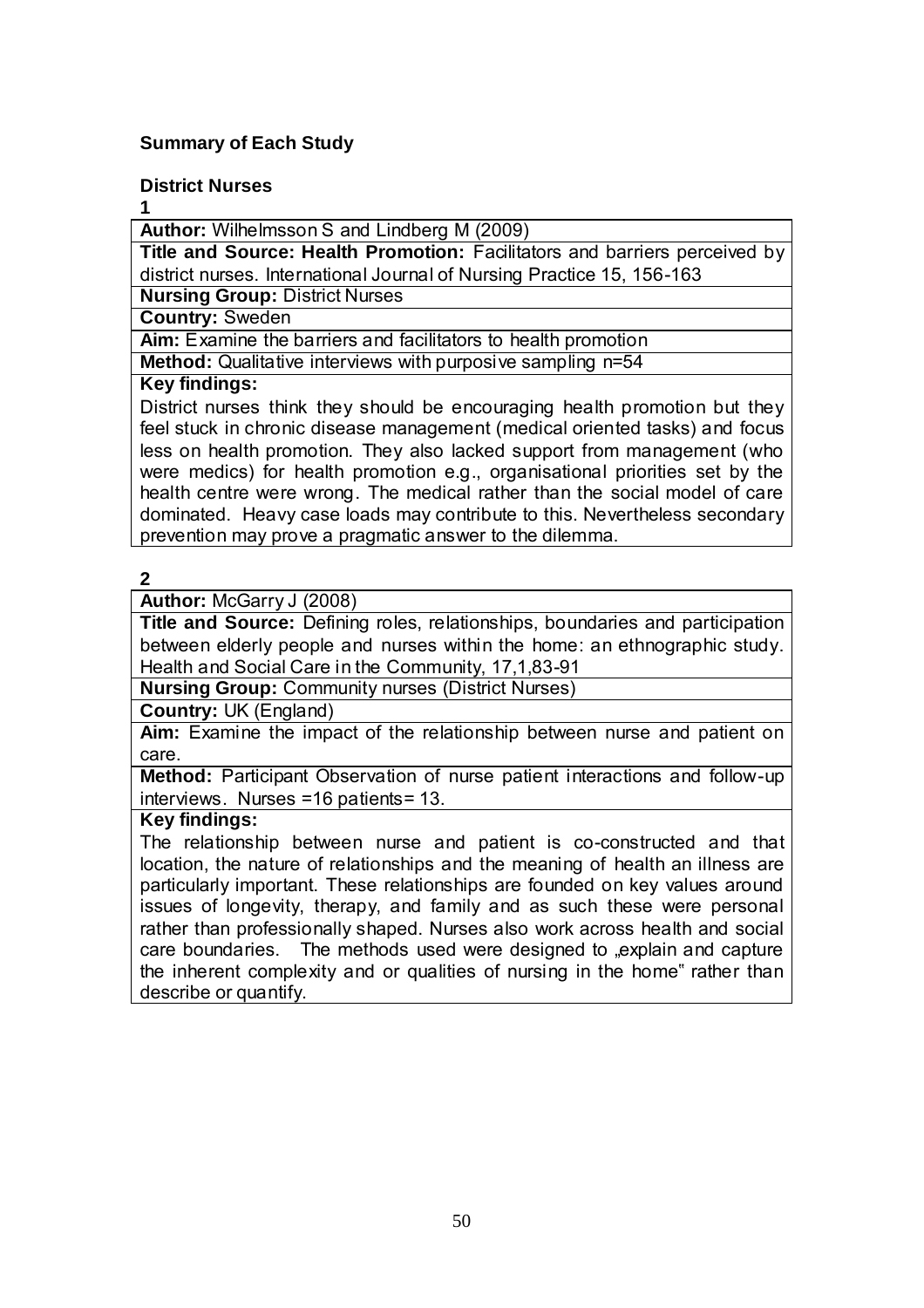**Author:** King et al (2010)

**Title and Source:** Community Palliative Care: Role Perception **Nursing Group:** District Nurses and Community Matrons

**Country:** UK (England)

**Aim:** Examine the relationship between community nursing and palliative care.

**Method:** Qualitative interviews based on the Pictor method n=15 nurses and n=7 key stakeholders (managers). Pictor is based on family therapy and highlights the people and relationships involved in a recent case".

## **Key findings:**

All thought nurses had valuable role to play in palliative care, principally around the coordination of care, providing information and emotional support and providing physical care. There were some doubts around their ability to manage cases due to the volume and complexity and that the role was around specific tasks. New expanded roles may trigger defensive responses from existing professionals. The Pictor method was useful in aiding reflection on the ways nurses worked with patients.

## **Health Visitors**

**4** 

**Author:** Appleton V and Cowley S (2008)

**Title and Source:** Health visiting assessment – unpacking critical attributes in health visitor needs assessment practice: A case study. International Journal of Nursing Studies 45, 232-245

**Nursing Group:** Health Visitors

**Country:** UK (England)

**Aim:** Describe the core attributes of health visiting assessment

**Method:** Case study of 15 health visitors. Each study involved HV and families and comprised of observations, and qualitative interviews.

#### **Key findings:**

The core attributes are: holistic assessment; multi-factorial and complex assessment; prioritisation; all clients can have unmet needs; influence of personal values and life experience; ongoing nature of assessment; difficult to articulate how they conducted an assessment. Combining observations and interviews were viewed as important in "unpacking the various elements of health visiting assessment". However no comparison groups in this study.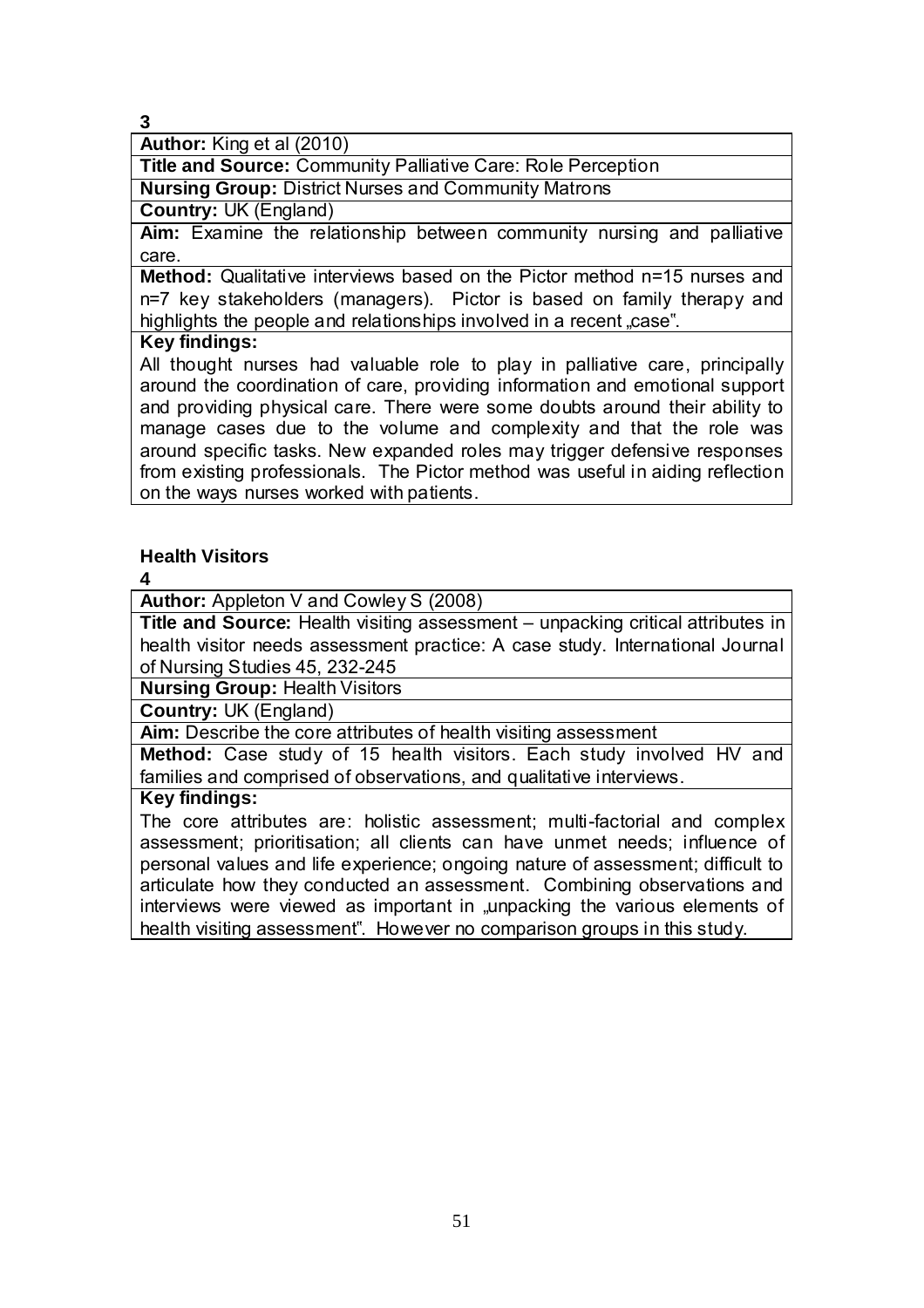**Author:** Hogg R and Hanley J (2008)

**Title and Source:** Community Development in Primary Care: opportunities and challenges. Community Practitioner 8,1,22-25

**Nursing Group:** Health Visitors

**Country:** UK (Scotland)

**Aim:** Explore HVs views on community development and barriers against and facilitators for.

**Method:** Semi-structured interviews with 16 nurses

#### **Key findings:**

Community development is about helping people mobilise their resources to collectively address problems. Most nurses thought they possessed the skills to help people do this. The course they completed did not help them to do this. Some other barriers included target driven systems, low organisational priority, and lack of systems thinking as core in health visiting practice.

#### **6**

**Author:** McIntosh J and Runciman P (2008)

**Title and Source:** Exploring the role of partnership in the home care of children with special health needs: Qualitative findings from two service evaluations. International Journal of Nursing Studies, 45,714-726.

**Nursing Group:** Community Paediatric Nurses.

**Country:** UK (Scotland)

**Aim:** Empirically conceptualise partnership

**Method:** In-depth interviews with 17 parents and 20 professionals including medical, nursing, social services, education and the voluntary sector.

**Key findings:**

Two types of partnership were explored. One between nurses and service users (parents) and the second between nurses and other agencies. Bidmead and Cowley (2005) model of partnership was used to analyse the data. Evidence for each existed: Nurses and professionals respected family routine and empathy for the child and parents. Nurses also demonstrated a deep understanding for different styles of adult learning, how to alleviate stress and parental vulnerability to their child"s health condition. There was also evidence of extensive partnership across social care boundaries. Partnership is multifaceted and is knowledge, skill and resource intensive.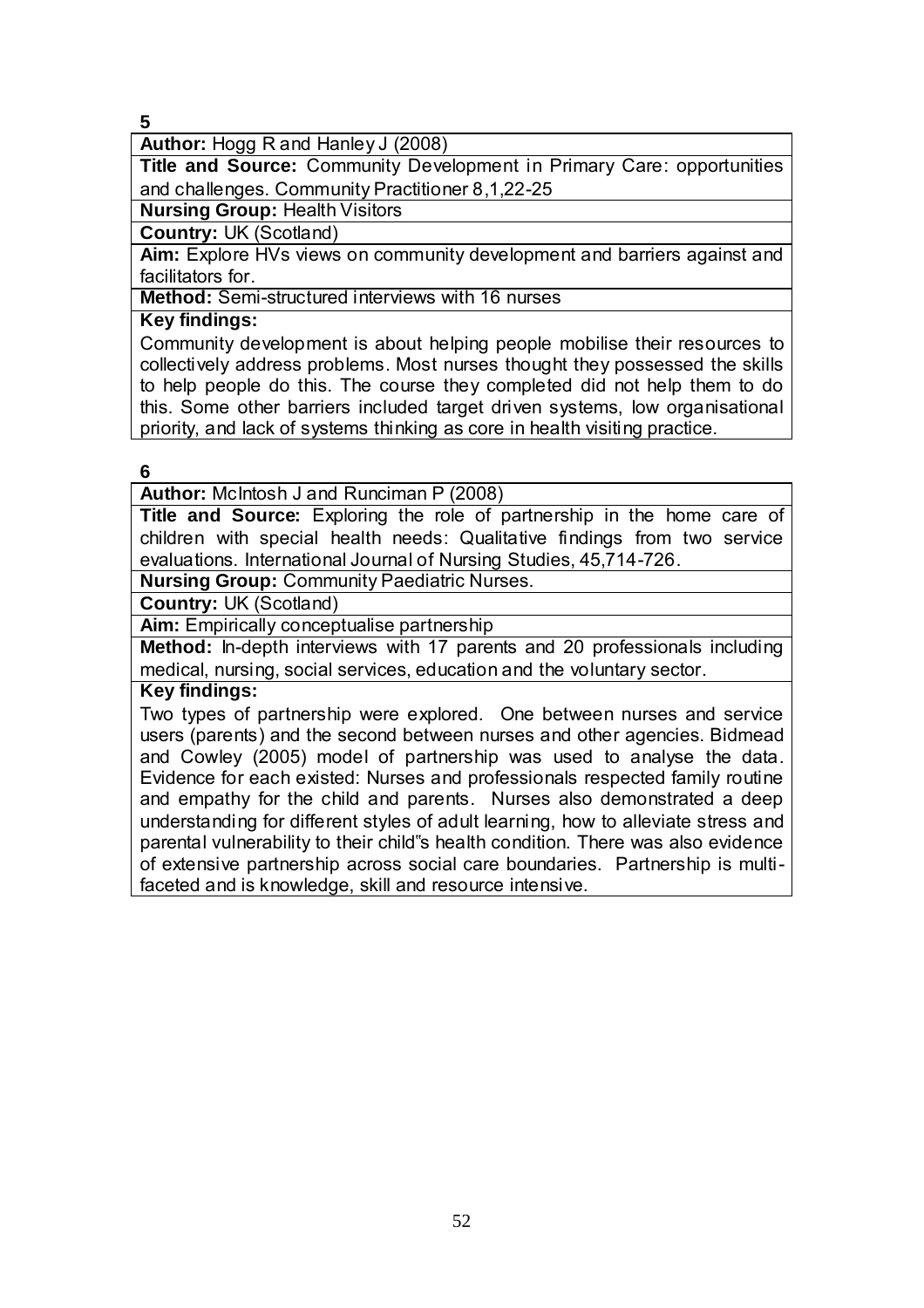## **Practice Nurses**

**7** 

**Author:** Halcomb et al (2008)

**Title and Source:** Cardiovascular disease management: time to advance the practice nurse role. Australian Health Review, 32, 1, 44-55

**Nursing Group: Practice Nurses** 

**Country:** Australia

**Aim:** Examine the barriers and facilitators to role development

**Method:** postal self-completion survey n= 284 and qualitative interviews n=10 **Key findings:** 

Barriers included legal implications (fear of litigation), lack of space, belief there is no need to change and negative attitudes from GP. Facilitators include collaboration with GP, training, opportunity to deliver care, high job satisfaction and positive consumer feedback. Interdisciplinary collaboration (un this instance between the GP and Practice Nurse was viewed as critical to the success of an expanded role.

#### **8**

**Author:** Senior E (2008)

**Title and Source:** How general practice nurses view their expanding role. Australian Journal of Advanced Nursing 26,1, 8-15

**Nursing Group:** Practice Nurses

**Country:** Australia

**Aim:** Explore the barriers and enablers to the expanded role of practice nurses

**Method:** In depth interviews with 22 registered and enrolled practice nurses **Key findings:**

86% were happy with the new role. GPs were seen as supportive and this was a crucial enabler. Nurses thought the new role improved care and enhanced job satisfaction.

## **9**

**Author:** Mills J and Fitzgerald M (2008)

**Title and Source**: The changing role of practice nurses in Australia: an action research study

**Nursing Group: Practice nurses** 

**Country:** Australia

Aim: Report on methods used to expand the role (e.g. well women clinics) and barriers and facilitators

**Method:** Action research

## **Key findings:**

GPs were not supportive and this mattered particularly around cervical screening. Team work was also seen as important.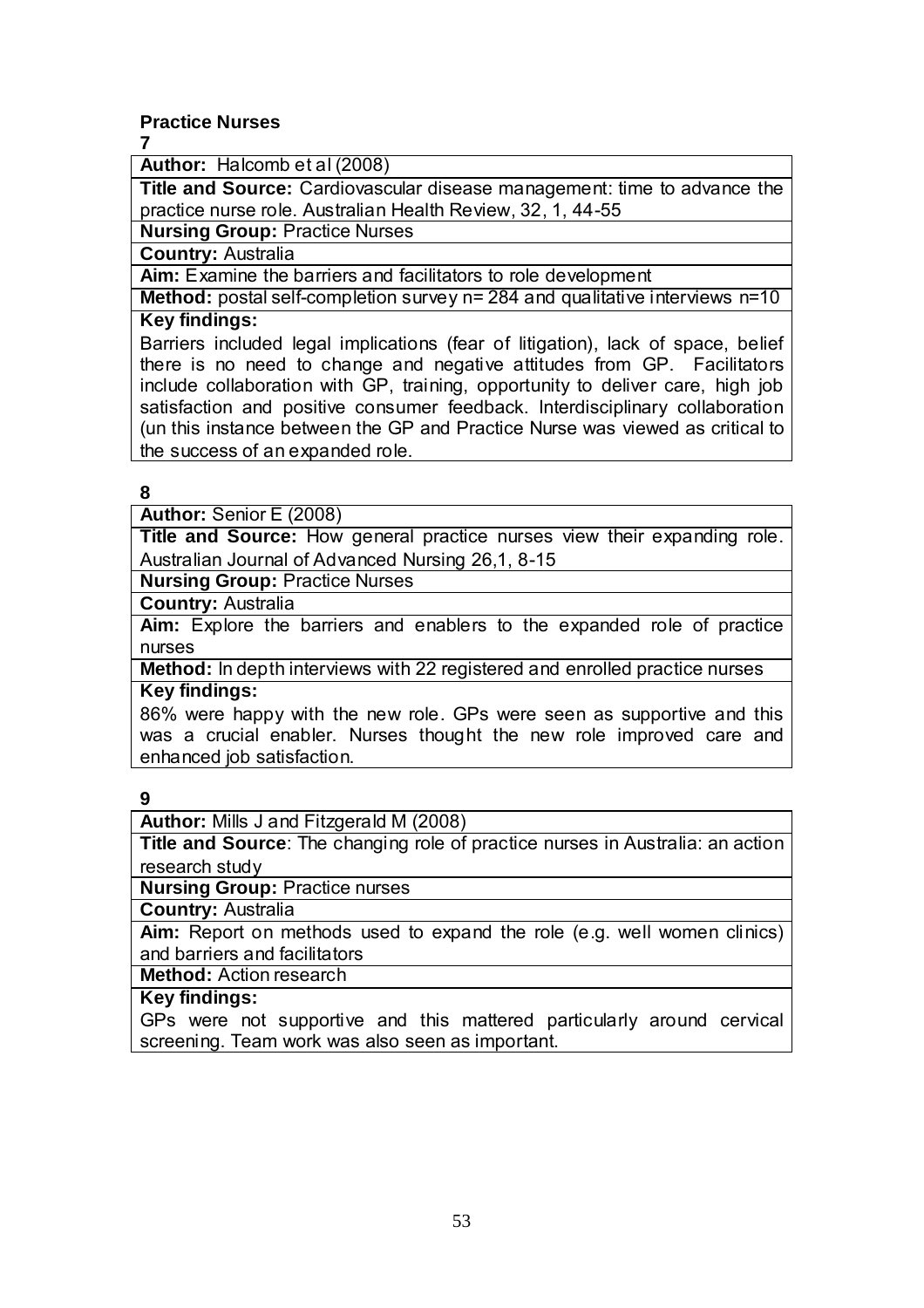**Author:** Jasiak S and Passmore E (2009)

**Title and Source:** Enhancing the roles of practice nurses: outcomes of cervical screening education and training in NSW. Australian Journal of Advanced Nursing 27, 2, 40-45.

**Nursing Group: Practice nurses** 

**Country:** Australia

**Aim:** Report their role and barriers to that role

**Method:** Self completed postal survey n=149

**Key findings:** Most (76%) had expanded their role in providing more clinical services, information and education of women"s health. The main barrier to role expansion was lack of support from GPs. 69% wanted more training and education. There is a lack of data on the impact on patients.

**11**

**Author:** Joyce C and Piterman (2009)

**Title and Source:** Farewell to the handmaiden? Profile of nurses in Australian general practice in 2007. Australian Journal of Advanced Nursing 27, 1, 48 - 58.

**Nursing Group:** Mixed group of nurses working in general practice (registered and enrolled practice nurses).

**Country:** Australia

Aim: Describe the working practices of practice nurses.

**Method:** Self completion cross-sectional survey n=104.

### **Key findings:**

All nurses undertook duties related to direct patient care, coordination of care and management of the clinical environment (e.g., 90% undertook practice management or admin tasks). 77% liaised with other health professionals: 66% liaised with social work or community services, 73% coordinated patient services. Thus indications of advanced roles. However not clear how much of a health promotion/prevention role they have. Therefore support required to develop their careers.

#### **12**

**Author:** O"Donnell A et al (2010)

**Title and Source:** Practice nurses" workload, career intentions and impact of professional isolation: a cross-sectional survey. BMC Nursing, 9, 2.

**Nursing Group: Practice nurses.** 

**Country:** UK (Scotland)

**Aim:** Describe practice nurses" role and support for it.

**Method:** Cross sectional survey n=329

#### **Key findings:**

Common activities were coronary heart disease management, cervical cytology, diabetes, chronic obstructive pulmonary disease. Most 52% felt isolated in their role, particularly if not part of a larger team e.g., small practices.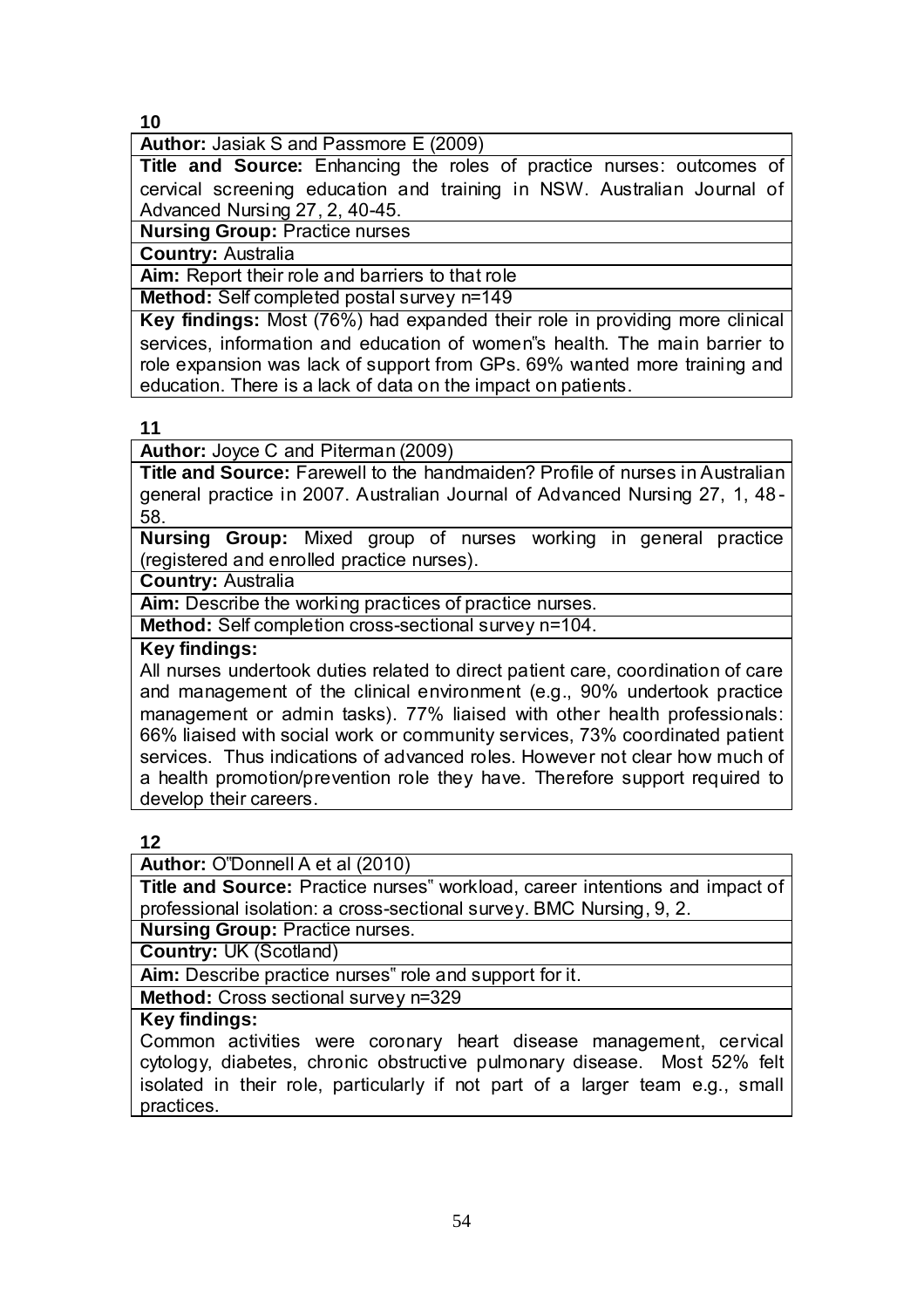## **Public Health Nurses**

**13**

**Author:** Meagher-Stewart D et al (2009)

**Title and Source:** Population Health Surveillance Practice of Public Health Nurses. Public Health Nursing, 26, 6,553-560.

**Nursing Group:** Public Health Nurses

**Country:** Canada

**Aim:** Examine the facilitators and barriers to public health surveillance

**Method:** Qualitative telephone interviews n=55.

#### **Key findings:**

Public health surveillance is defined as identifying changing risk profiles and health status patterns and forecasting future disease trends. Part of this is reporting suspicious cases. Most nurses were involved in screening and awareness of the social determinants of health. This made heightened awareness of gaps on service use or health inequalities. Surveillance networks played a key role in surveillance e.g. sharing information and expertise with other professionals, identifying gaps in services, helping inform the local community. This in turn may have helped towards a systems approach and ultimately better health outcomes. Thus more than using epidemiological data called "ecosocial epidemiology" and less individually based approach to practice.

**14**

**Author:** Markham T and Carney (2008)

**Title and Source:** Public Health Nurses and the delivery of quality nursing care in the community. Journal of Clinical Nursing 17, 1342-1350

**Nursing Group:** Public Health Nurses

**Country:** Ireland

**Aim:** Explore the factors which affect the quality of care

**Method:** Qualitative interviews with eight public health nurses

### **Key findings:**

Nurses provided "holistic care" i.e., meeting the needs of a diverse population. Effective communication was required to help plan and deliver care and thus poor communication was a barrier to good quality care. Large case loads affected the quality of care and added stress. Education and training were seen as important in helping nurses work more effectively. Resources such as technology and basic infrastructure were lacking.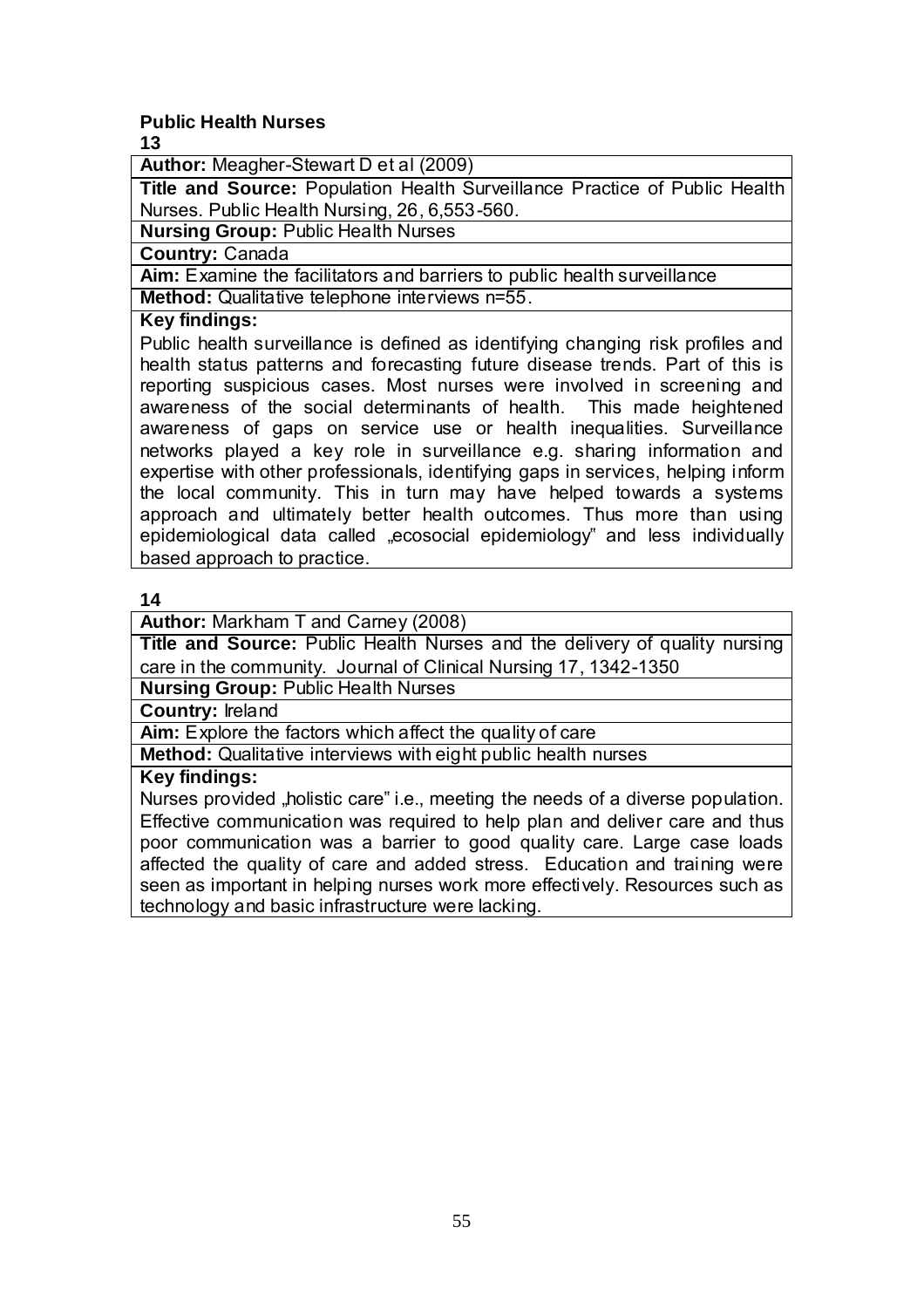**Author:** Mulcahy H et al (2008)

**Title and Source:** Participatory nurse/client relationships: perceptions of public health nurses and mothers of vulnerable families. Applied Nursing Research 21, 169-172.

**Nursing Group:** Public Health Nurses

#### **Country:** Ireland

**Aim:** To assess the level of mutual participation between public health nurses and vulnerable mothers (where there was cause for concern of harm to the child but no evidence of harm).

**Method:** Standard and open assessments in the form of an interview with 44 dyads to assess concordance on key aspects of care: needs, satisfaction and response.

**Key findings:** Findings indicate close levels of participation. They met regularly, and agreed on the required support, information and technology, and decisions. However the clients did not fully agree that the nurse met their needs.

#### **16**

**Author:** Philibin et al (2009)

**Title and Source:** The role of the public health nurse in a changing society. Journal of Advanced Nursing, 66, 4,743-752.

**Nursing Group:** Public Health Nurses

**Country:** Ireland

**Aim:** To clarify the role of the public health nurse.

**Method:** Qualitative interviews with 25 nurses

**Key findings:**

Four key findings emerged: the "jack of all trades" whereby they are seen as a catch all service. Their remit appears very wide in terms of the population they serve, and that nurses are also expected to be very specialist. Prevention takes second place to cure and this represents a tension in the role. In essence the role needs to be limited and better defined. If not overload may result. This comment was made in relation to the new Scottish Role (see discussion). Nevertheless Job satisfaction was high and team work may be a solution**.** 

**17**

**Author:** Clancy A and Svensson T (2009)

**Title and Source:** Perceptions of Public Health Nursing Practice by Municipal health Officials in Norway. Public Health Nursing 26, 5, 412-420.

**Nursing Group:** Public Health Nurses

**Country:** Norway

**Aim:** Assess views on public health nursing

**Method:** Qualitative interviews with 5 local politicians and 6 senior local authority administrators.

Key findings:

All were aware of public health nurses, but thought the focus of their work was to general. They thought PHNs should concentrate on working with families. There was also a lack of collaboration between PHNs and the local authority.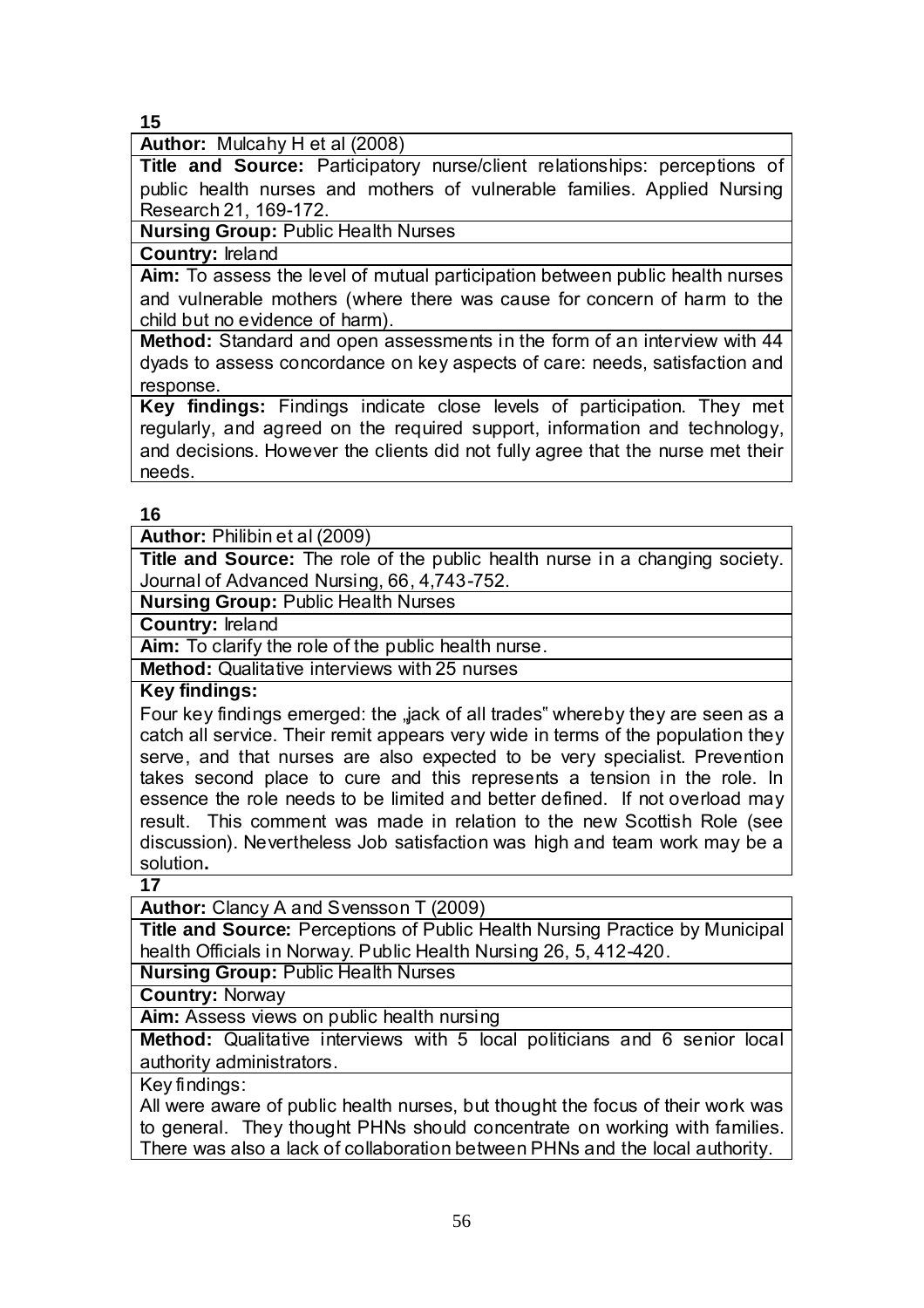**Author:** Kaiser K and Farris N (2009)

**Title and Source:** Public and Community Health Nursing Interventions with Vulnerable Primary Care Clients: A Pilot Study. Journal of Community Health Nursing. 26, 87-97**.**

#### **Nursing Group:** Public Community Health Nurses

**Country:** USA

**Aim:** Assess the effects of public community health nurse visits on vulnerable patients

Method: Quasi-experimental design on 80 patients (19-93 years) with unmet needs. The 80 were assigned randomly to the intervention or control Intervention = mutual goal setting. Vulnerable defined as: frail elderly, those with poor health literacy, those with unstable chronic conditions, and poor.

#### **Key findings:**

No significant effects on health behaviour of the 10 week intervention programme but less need identified among participants of that programme over time.

#### **19**

**Author:** Hill et al 2010

**Title and Source:** Barriers and Facilitators to the Incorporation of Environmental Health into Public Health Nursing Practice. Public Health Nursing 27, 2, 121-130.

**Nursing Group:** Public Health Nurses

**Country:** USA

**Aim:** describe the barriers and facilitators to environmental health among public health nurses.

**Method:** Cross–sectional self administered survey n=141. training

**Key findings:** Public health nurses are often asked about environmental health issues e.g. household exposure to risks. However many report lack of time (21%) or interest shown by patients (15%) as barriers to engagement on environmental health. Facilitators are education or resources.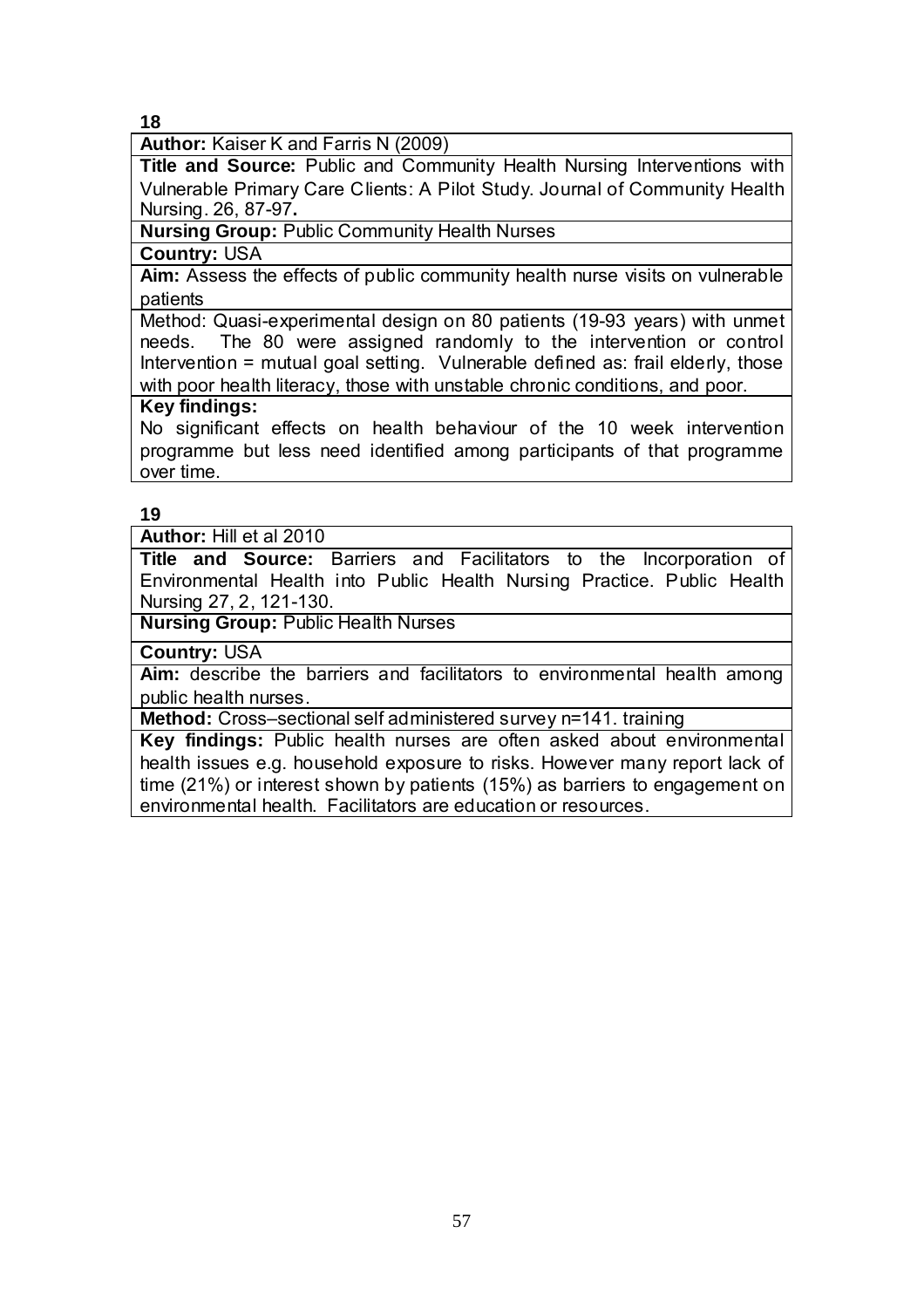#### **School Nurses 20**

**Author:** Smith F (2009)

**Title and Source:** School nursing in the UK: Where are we now? British Journal of School Nursing 4, 7.

**Nursing Group:** School Nurses

**Country:** UK (whole of the UK)

**Aim:** Comparison of the 2005 and 2009 survey of school nurses conducted across the UK.

**Method:** Comparative cross-sectional time series survey conducted by the RCN.

## **Key findings:**

Ratio of nurses to schools in 2005 = 1 nurse to 14 schools.  $71\%$  felt this was insufficient; 50% said their workload was too heavy; 90% were too busy to provide the service required; 75% wanted to change the balance of their role to include health promotion, pupil counselling and sexual health. Child protection conferences rose to 70% from 50% in 2005. In 2009 nurses were engaged in health promotion and sexual health, obesity and mental health. Lack of time still figures as a barrier to delivering nursing care (64%). Nurse school ratios remain the same although there are variations. There was a 14% decrease in access to training. 82% reported being valued by the school. 54% were satisfied with their job.

## **21**

**Author:** Krause-Parello C and Samms K (2009)

**Title and Source:** The US model: The role of school nurses in New Jersey. British Journal of School Nursing. 4, 6, 287-292.

**Nursing Group:** School Nurses

**Country:** USA

Aim: Explore the roles and responsibilities of school nurses.

**Method:** Interviews with 27 nurses

#### **Key findings:**

Roles are expanding because of the increase of children with chronic conditions e.g. asthma (most common), diabetes, seizures, hepatitis. Duties include administering medications (most common bronchodilators), nursing (first aid, urinary catheterisation, tube feeds, nebuliser), glucose testing) screening, and referrals. Nurse pupil ratio = 1:1300 thus not always possible to administer medications which is the school nurse"s responsibility (Policy). Health promotion consisted of counselling, information giving and workshops. School nurses collaborated with teachers, parents, guidance counsellors, and administrators. Few said they were valued by the school.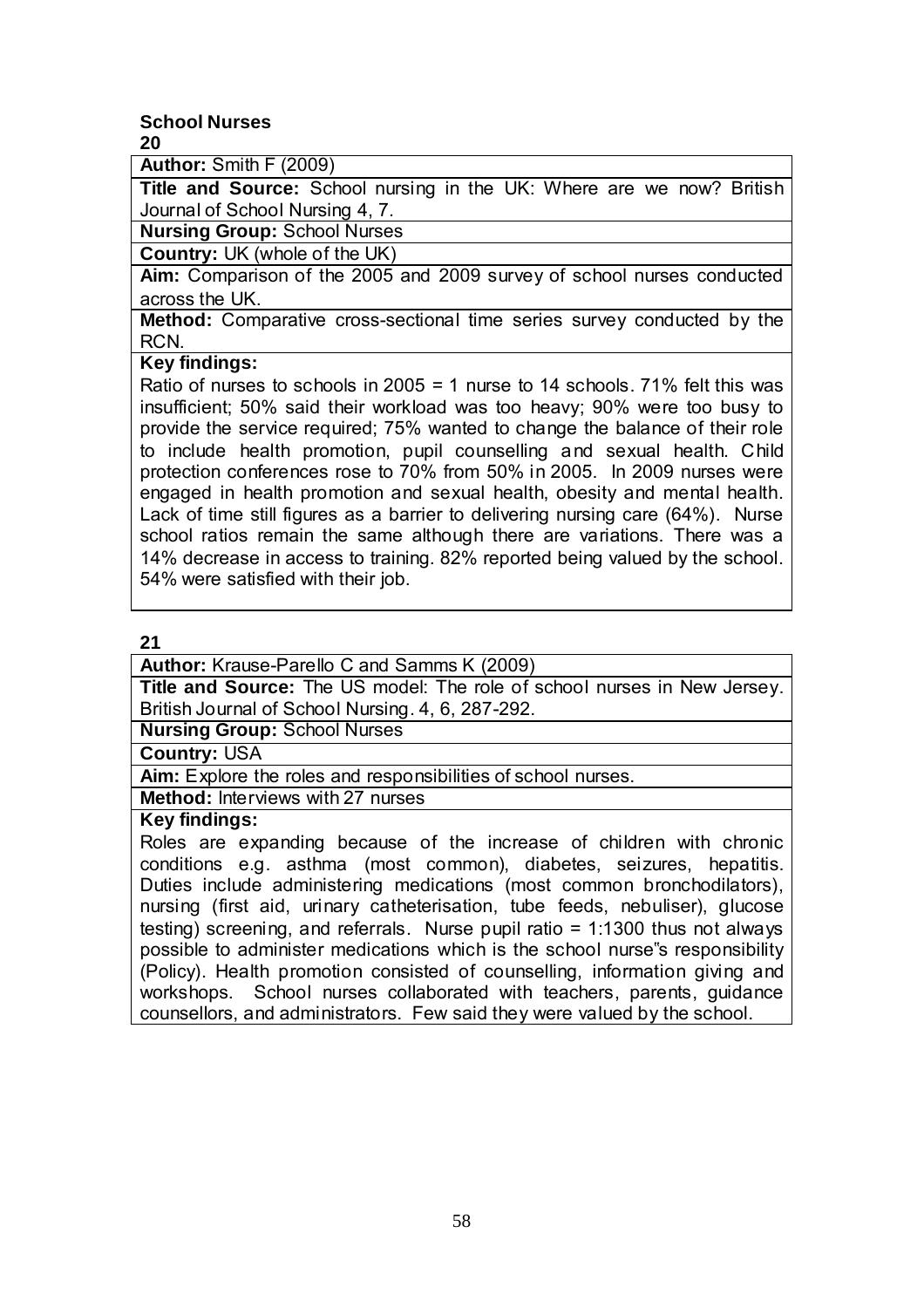### **Specialist Role Nurses including Advanced Practitioners 22**

**Author:** Aranda J and Jones A (2008)

**Title and Source:** Exploring new advanced practice roles in community nursing: a critique. Nursing Inquiry 15, 1, 3-10.

**Nursing Group:** Community nurses

**Country:** International

**Aim:** A critique of new community nursing roles based on existing evidence. **Method:** literature review of 112 papers.

#### **Key findings:**

The new advanced practitioner roles reflect the changing nature of heath care work and actively challenge and reshape boundaries, identities and social relations in health care. Thus practitioners develop a sense of self and agency. In a sense to nurses take or make these roles. How practitioners do this requires further exploration. Why do some adopt these roles whilst others do not? How nurses view themselves is important e.g., subject to oppression or spearheading change. The tension between caring and curing could be used to examine the change in nursing over time and different ways. Where do the new divisions of labour occur (between medics and nurses)?

#### **23**

**Author:** Bonsall K and Cheater F (2008)

**Title and Source:** What is the impact of advanced primary care nursing roles on patients, nurses and their colleagues? A literature review. International Journal of Nursing Studies 45, 1090-1102

**Nursing Group:** Advanced Primary Care Nursing (any nurse with an advanced nursing practice role in primary care – nurse clinician, nurse practitioner or advanced nurse practitioner)

**Country:** International

**Aim:** Assess the impact of advance primary care nursing roles on nurses and patients.

**Method:** Systematic review. Papers = 88.

#### **Key findings:**

Many nurses provide safe and effective care and patient satisfaction is high. These nurses deliver care which is comparable to doctors in terms of health status morbidity and mortality and patients" adherence is greater. There is little available evidence on cost effectiveness, efficiency or utility. The introduction of these roles has caused tension between nurses and also other health professionals. Maturation into the role is thought to improve effectiveness, but more studies are required to test this assumption.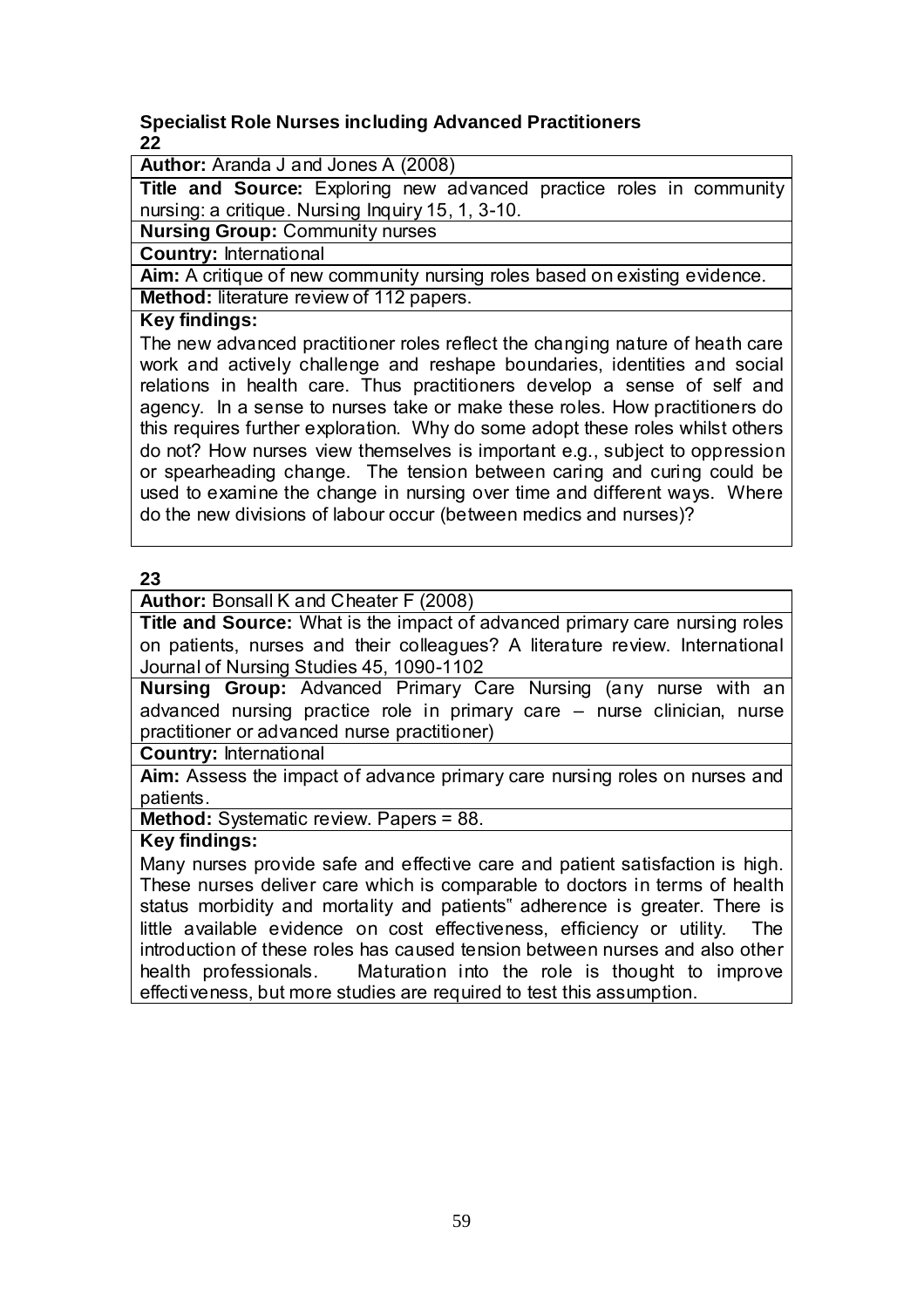**Author:** Murray J et al (2008)

**Title and Source:** Survey to investigate the role of the community stroke care coordinator. British Journal of Community Nursing. 13,1,31-36

**Nursing Group:** Community Stroke Co-ordinators (many of whom are nurses)

**Country:** UK

**Aim:** Describe how the Community Stroke Co-ordinator posts are implemented.

**Method:** Survey of 39 post holders

#### **Key findings:**

The roles and training are poorly defined. There was a wide variation in practice: receiving referrals from a wide range of sources, (community, other hospital wards, A&E, self -referrals). Various assessments were used. Workload was heavy and knowledge of the evidence base was low. Most common source of information was National Clinical Guidelines. There was limited access to key referral services such as transport, psychology and physical therapies. A more robust evidence base may help develop the post.

#### **25**

**Author:** Pontin D and Lewis M (2008)

**Title and Source:** Maintaining the continuity of care in community children"s nursing caseloads in a service for children with life-limiting, life-threatening or chronic health conditions: a qualitative analysis.

**Nursing Group:** Community Children"s Nurse

**Country:** UK (England)

**Aim:** Explore factors which influence nurses" case loads

**Method:** Qualitative interviews with six nurses

#### **Key findings:**

Nurses display values that are consistent with human centred nursing. Case loads were managed to ensure continuity of care. Care is socially constructed e.g., between the service user and nurse and between the heath care system and the nurse. Support from colleagues was important in helping them to function.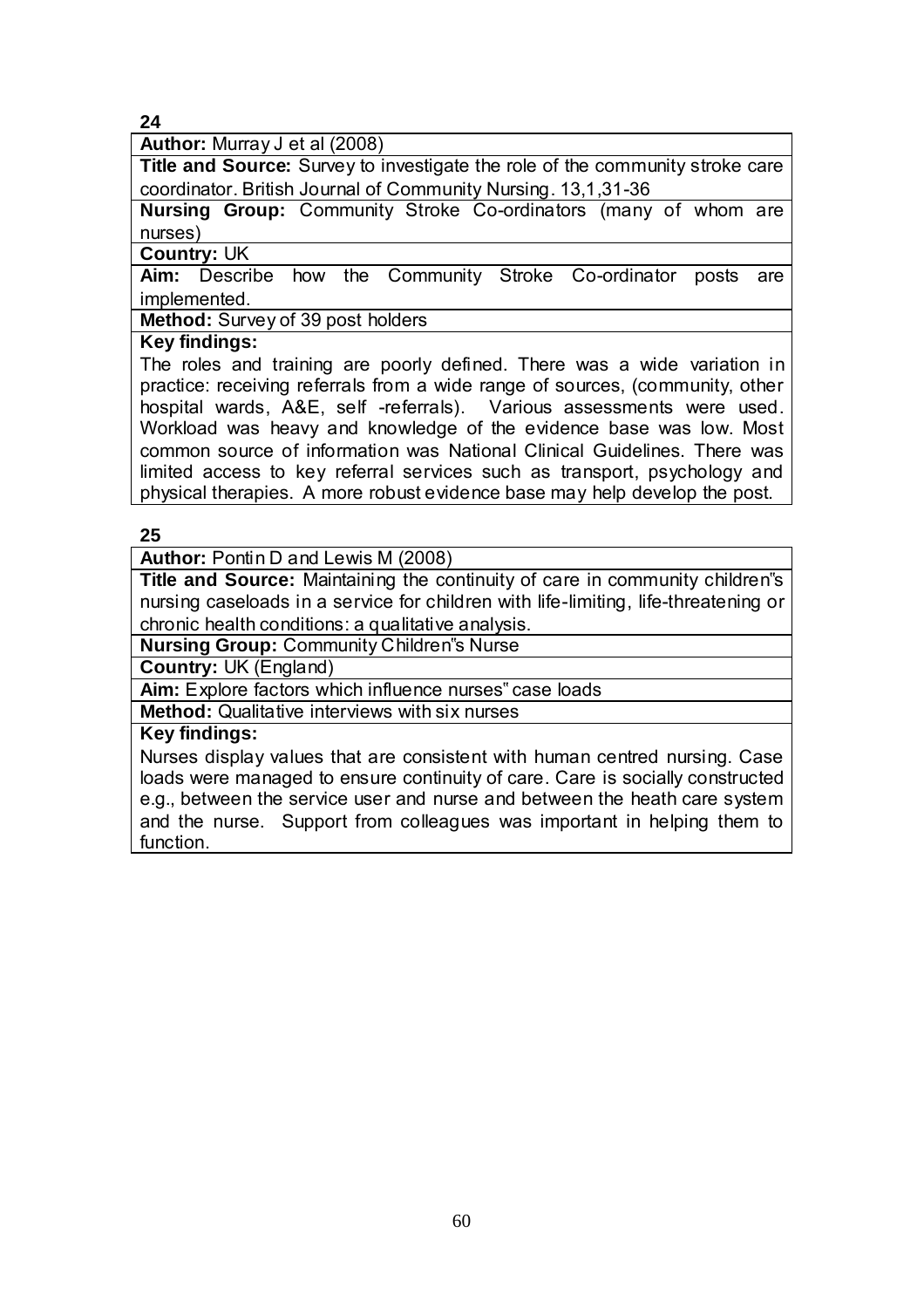#### **More than one community nurse group 26**

**Author:** Kennedy et al (2008)

**Title and Source:** Establishing the contribution of nursing in the community to the health of the people of Scotland: Integrative literature review. Journal of Advanced Nursing, 64, 5, 416-439

**Nursing Group:** Multiple community nursing groups (Review)

**Country:** International

**Aim:** Explore the evidence base for community nursing

**Method:** Systematic review. Papers included = 73

#### **Key findings:**

Little evidence which supports the effectiveness of different models of community nursing and in particular little evidence that these reduce health inequalities. The effectiveness of nursing depends on trusting relationships between nurses and patients. Nurses are ideally placed to conduct assessments and anticipate and prevent health problems.

#### **27**

**Author:** Fagerstrom L et al (2009)

**Title and Source:** An integrative research review of preventive home visits among older people – is an individual health resource perspective a vision or a reality? Scandinavian Journal of Caring Sciences, 23, 558-568.

**Nursing Group:** Multi-professionals but includes district nurses and "other" nurses.

**Country:** International

**Aim:** To assess the practice and effects of home visits

**Method:** *Systematic Review 18 papers.*

#### **Key findings:**

The aim of home visits is to help older people live independent and health lives. Visits usually involve screening, assessment, support and referrals to other services. These visits can reduce mortality, improve function and admissions to long-term care among very frail older people although the evidence is equivocal. The main focus of visits appears to be on narrow heath outcomes rather than more social dimensions of health e.g., social isolation.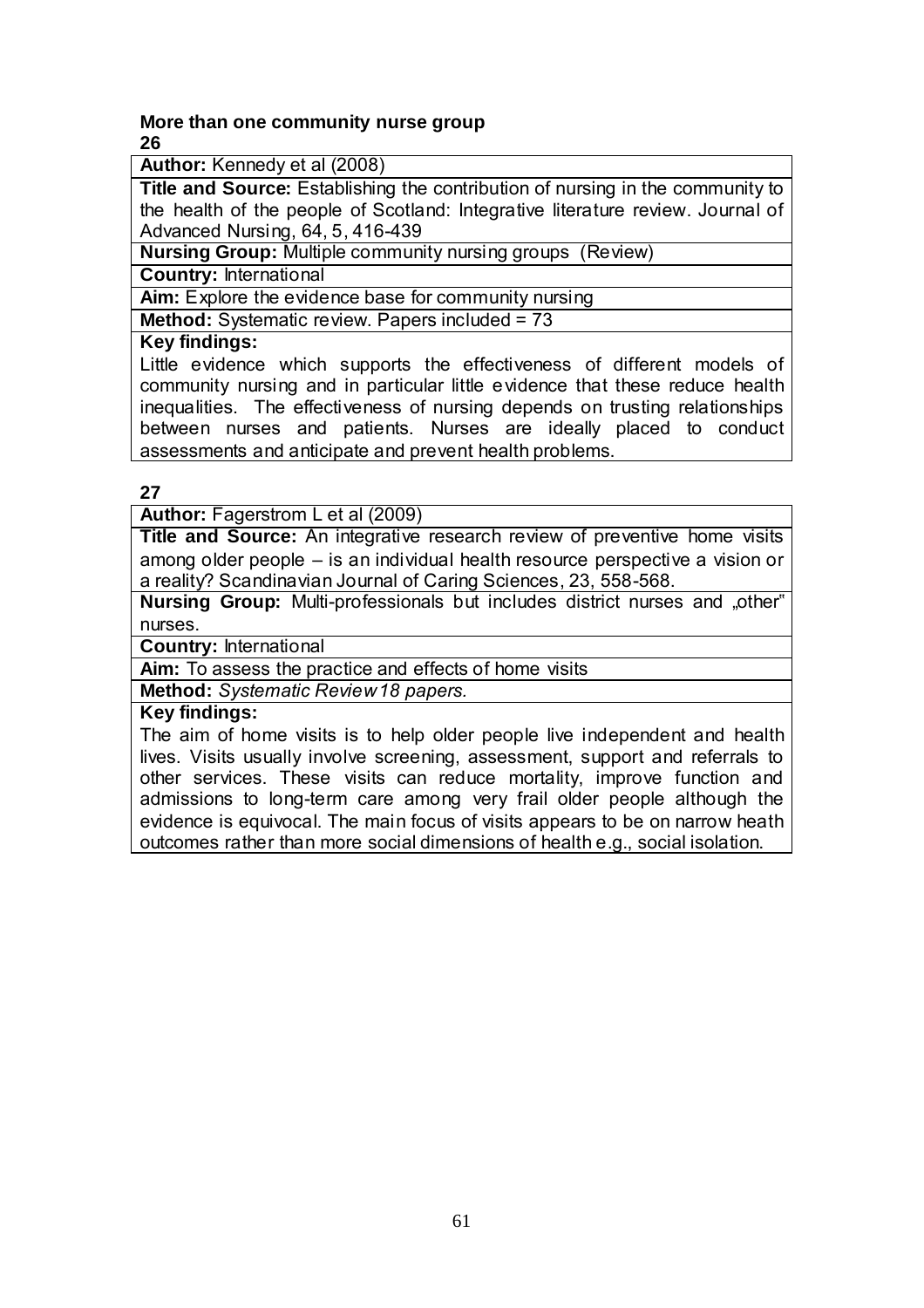**Author:** Kelcher et al (2009)

**Title and Source:** Systematic Review of the effectiveness of primary care nursing. International Journal of Nursing Practice 15, 16-24.

**Nursing Group:** Various working in general practice including nurse practitioner, practice nurse, health visitor, and community nurses.

**Country:** International

**Aim:** What is the impact of primary and community care nurses on patient health outcomes compared with primary care doctors?

**Method:** Systematic review 31 studies

**Key findings:** Nurses provide a diverse range of care such as chronic disease management, illness prevention, and health promotion. Satisfaction with nurse care is better than that given by doctors and a greater impact on quality of life was also evident. The impact on patients" knowledge was also greater. However there is no evidence that nurses have a better impact on mortality, health, hospitalization or readmission.

**29**

**Author:** Arbon P et al (2008)

**Title and Source:** Reporting a research project on the potential of aged care nurse practitioners in the Australian Capital Territory. Journal of Clinical Nursing, 18,255-262.

**Nursing Group:** Nurse practitioners in the community

**Country:** Australia

**Aim:** Investigate the impact of the nurse practitioners on hospital admissions, timely interventions and strengthen multi-disciplinary working.

**Method: Mixed methods including routine visit data, interviews with nurses, survey (n=43) and focus groups of professionals in the clinical support teams, survey of clients (n=32).** 

**Key findings:** The research did not answer the key questions directly. Instead it assessed the "potential" impacts of the posts and concluded that the nurse practitioners can play a role in assessment with view to early intervention. Can foster collaboration and access to timely care and brokering within the health service. The impact on patient health and hospital admissions was not assessed.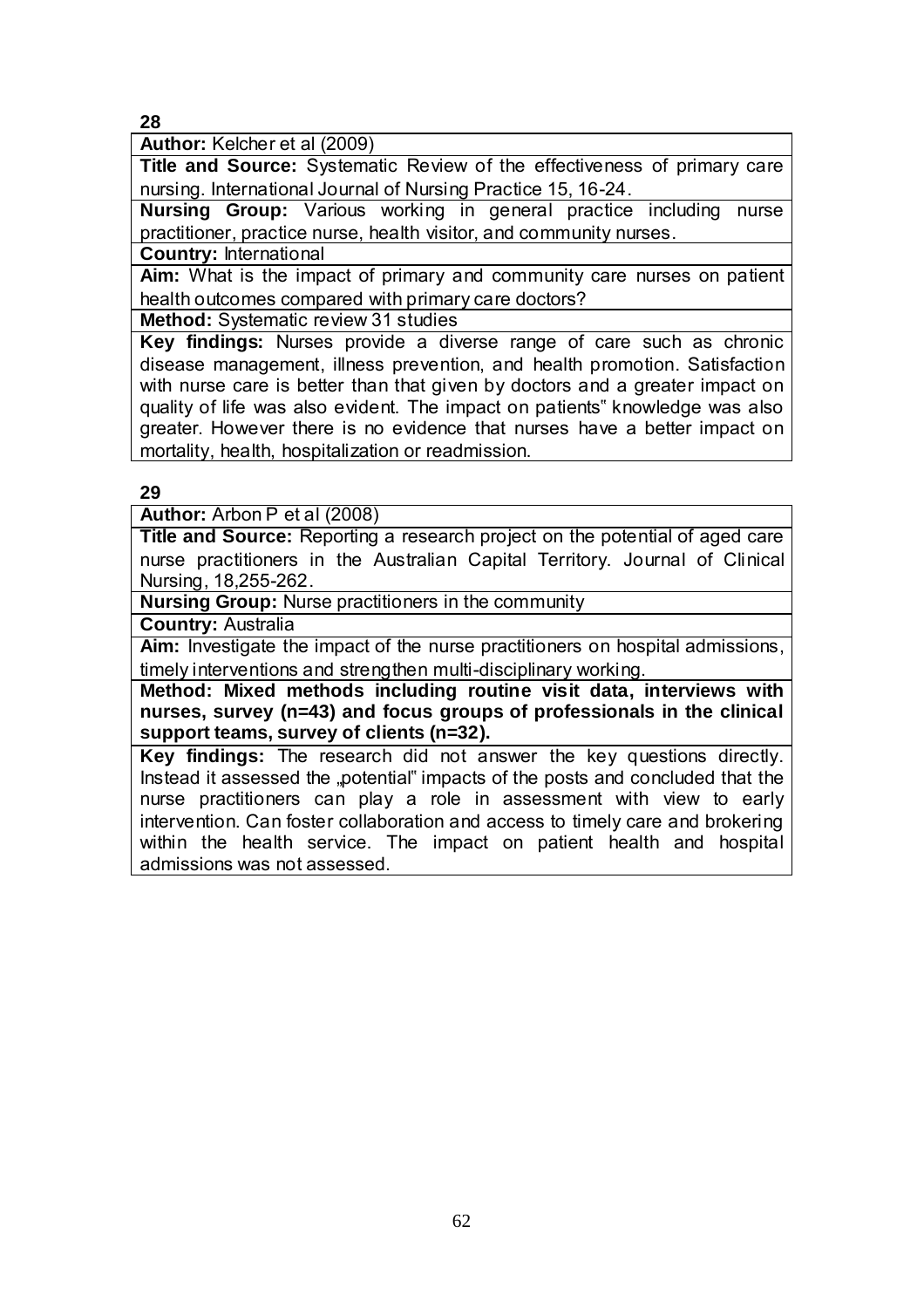**Author:** O"Neill M and Cowman S (2008)

**Title and Source:** Partners in care: investigating community nurses" understanding of an interdisciplinary team-based approach to primary care. Journal of Clinical Nursing 17, 3004-3011.

**Nursing Group:** Public health nurses, general nurses and practice nurses. **Country:** Ireland

**Aim:** Investigate community nurses" understanding of interdisciplinary teambased approach to primary care

**Method:** Focus groups with three groups: public health nurses (n=10), general nurses (n=10) and practice nurses (n=7).

## **Key findings:**

Nurses thought they contributed to team work and that this in turn lead to enhanced patient care and improved access to services but recognised there were challenges such as: the local availability of a full range of services and team members to suit the local population; resources to help people live at home; the need for supportive team work; poor educational preparation.

## **31**

**Author:** Poulton B (2009)

**Title and Source:** Barriers and facilitators to the achievement of communityfocused public health nursing practice: a UK perspective. Journal of Nursing Management 17, 74-83

**Nursing Group:** Community Health Nurses (District Nursing, community staff nurses, school nurses, health visitors, community mental health nurse, practice nurses, community learning disability nurse, midwives, occupational health nurses)

**Country:** UK (N. Ireland)

**Aim:** Examine the barriers and facilitators to public health practice

**Method:** Survey of a random sample of community health nurses n=409

## **Key findings:**

Most spent time with families but only 18% spent time on community activity and 9% had conducted a community assessment. Public health nurses (school, health visiting and occupational health) did more community based work. Main facilitator was education and the main barriers lack of managerial support and the need for elaborate routine data recording.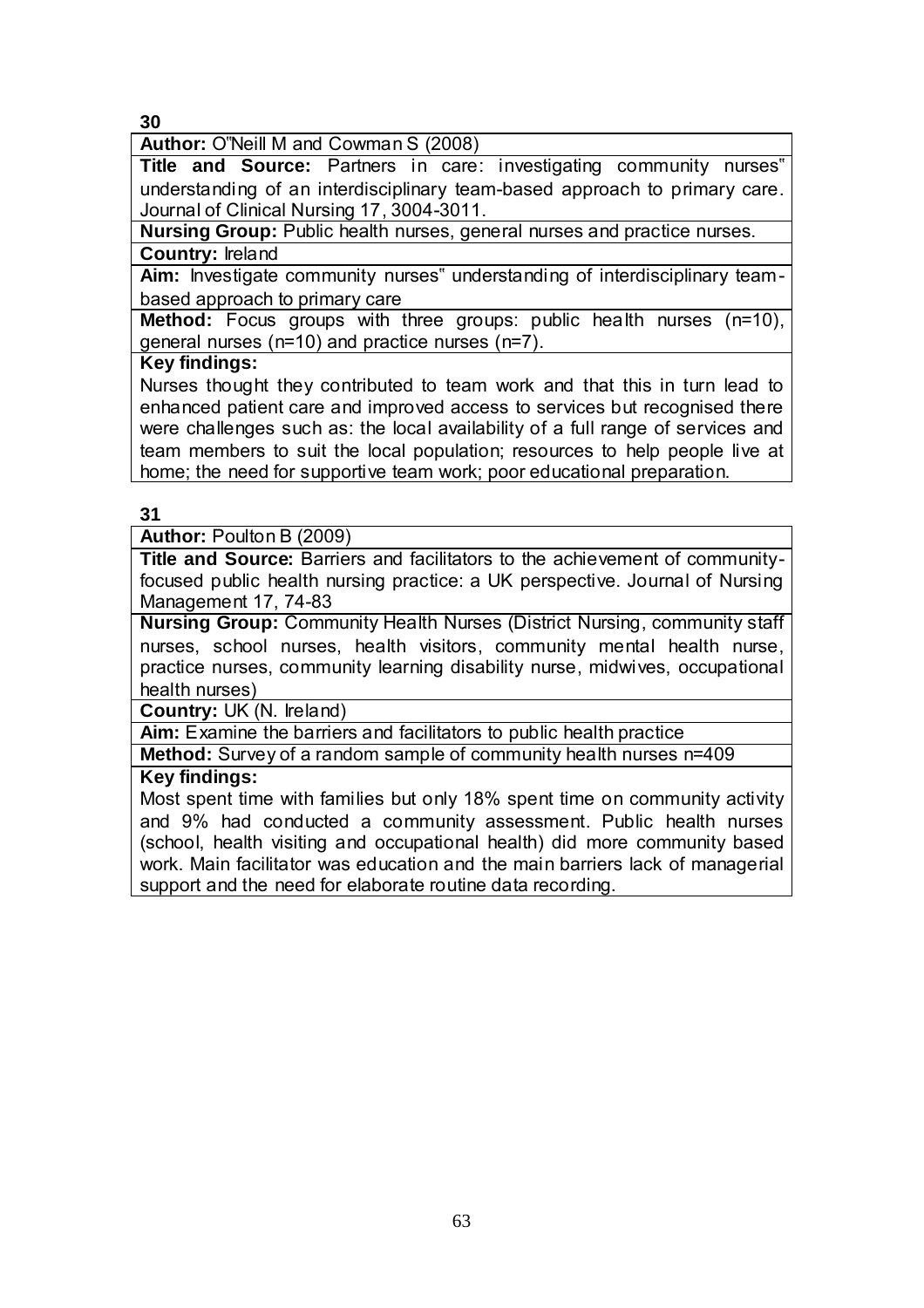**Author:** Yarwood J. (2008)

**Title and Source:** Nurses" views of Family Nursing in Community Contexts. Nursing Praxis in New Zealand, 24,2,41-51

**Nursing Group:** Mixed group of registered nurses working in the community (Public Health Nurses, Practice Nurses, District Nurses, Well Child Nurses, and Rural Health Nurses).

**Country:** New Zealand

**Aim:** Explore how community nurses interacted with families

**Method:** Four focus groups n=18 nurses.

#### **Key findings:**

Nurses experienced a great deal of satisfaction in working with families. The valued building relationships with families and other professionals. Family nurses saw themselves as good networkers which was necessary to address complex health problems such as violence, building family resilience and fostering collegiate support. Post registration was also valued in helping them develop relationships with the family. They tended to work beyond individuals and more with the family.

#### **33**

## **Author: Branson C and Badger (2008)**

**Title and Source:** Skill mix in general practice: patients", professionals" and managers" perspectives. Primary Care, 18,1, 35-39

**Nursing Group:** Multi-professionals including GP employed nurses, practice nurses, district nurses and health visitors.

**Country:** UK (England)

**Aim:** Contribute to an understanding of skill mix in primary care, but particularly the role of nurses.

**Method: Survey of one area in England (n=278 professionals n=241 patients)**

#### **Key findings:**

68% of patients and 84% of professionals thought nurses could take on more work from GPs. Practice nurses were viewed as important in developing the skill mix. District nurses and health visitors were less visible in the skill mix as viewed by GPs and patients. Over 50% of patients thought routine/repeat prescriptions could be carried out by nurses, but not complex drugs. GPs were less willing to delegate these tasks and others such as demand for immediate care, anti-coagulants, skin complaints, musculo-skeletal problems, mental health or respiratory problems. Over 75% of GPs had already delegated monitoring tasks for chronic conditions such as asthma, diabetes and heart disease. Patients are less willing to see nurses for "same day issues" or "heart problems" (which they viewed as life threatening). Continuity of care was seen as important to patients i.e., seeing the same doctor or nurse.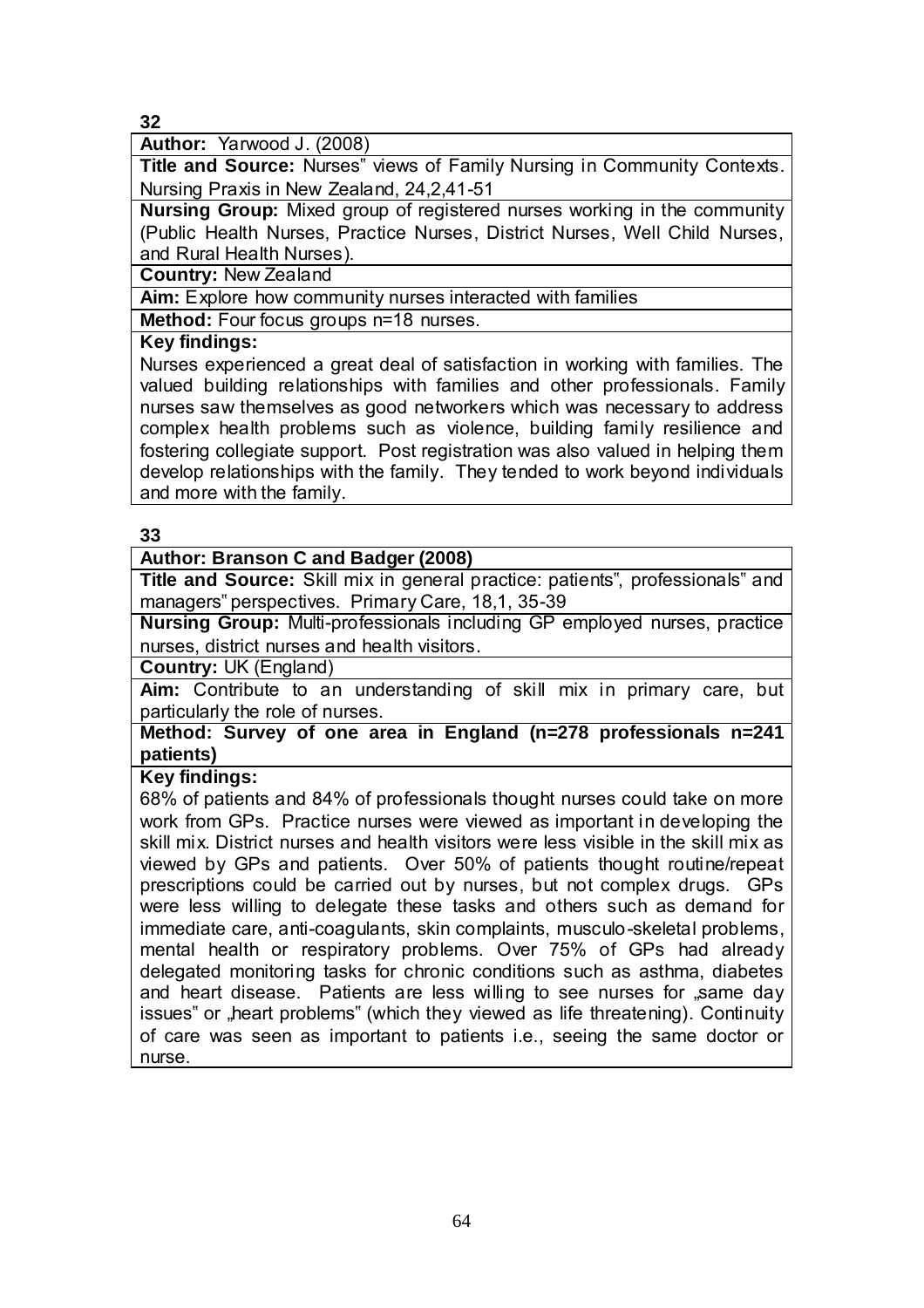# **REFERENCES**

#### **Papers included in the literature review**

Appleton V and Cowley S (2008) Health visiting assessment – unpacking critical attributes in health visitor needs assessment practice: A case study. International Journal of Nursing Studies 45, 232-245

Aranda J and Jones A (2008) Exploring new advanced practice roles in community nursing: a critique. Nursing Inquiry 15, 1, 3-10.

Arbon P et al (2008) Reporting a research project on the potential of aged care nurse practitioners in the Australian Capital Territory. Journal of Clinical Nursing, 18,255-262.

Bonsall K and Cheater F (2008) What is the impact of advanced primary care nursing roles on patients, nurses and their colleagues? A literature review. International Journal of Nursing Studies 45, 1090-1102

Branson C and Badger (2008) Skill mix in general practice: patients", professionals" and managers" perspectives. Primary Care, 18, 1, 35-39

Clancy A and Svensson T (2009) Perceptions of Public Health Nursing Practice by Municipal health Officials in Norway. Public Health Nursing 26, 5, 412-420.

Fagerstrom L et al (2009) An integrative research review of preventive home visits among older people – is an individual health resource perspective a vision or a reality? Scandinavian Journal of Caring Sciences, 23, 558-568.

Halcomb et al (2008) Cardiovascular disease management: time to advance the practice nurse role. Australian Health Review, 32, 1, 44-55

Hill et al 2010 Barriers and Facilitators to the Incorporation of Environmental Health into Public Health Nursing Practice. Public Health Nursing 27, 2, 121- 130.

Hogg R and Hanley J (2008) Community Development in Primary Care: opportunities and challenges. Community Practitioner 8, 1, 22-25

Jasiak S and Passmore E (2009) Enhancing the roles of practice nurses: outcomes of cervical screening education and training in NSW. Australian Journal of Advanced Nursing 27, 2, 40-45.

Joyce C and Piterman (2009) Farewell to the handmaiden? Profile of nurses in Australian general practice in 2007. Australian Journal of Advanced Nursing 27, 1, 48-58.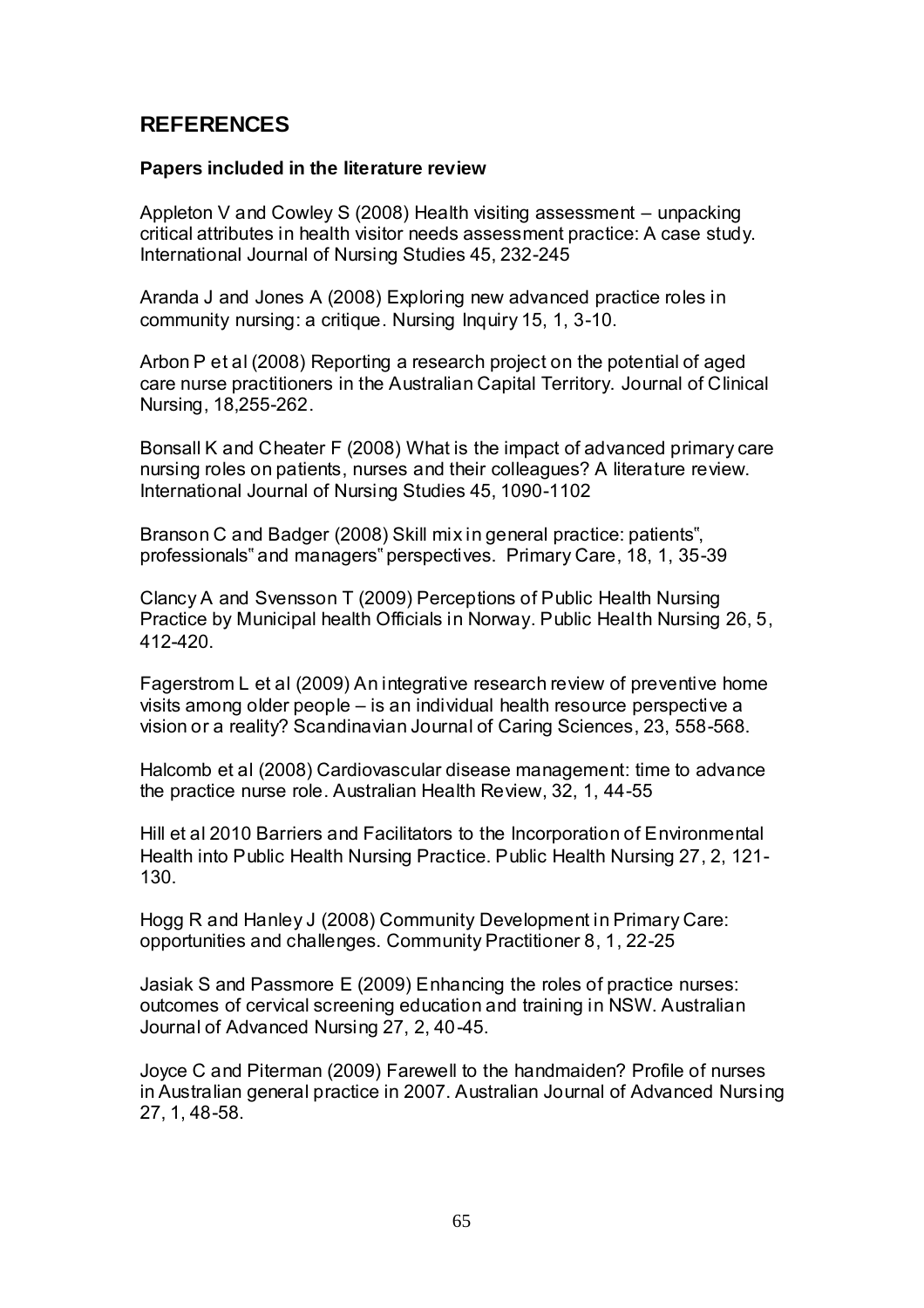Kaiser K and Farris N (2009) Public and Community Health Nursing Interventions with Vulnerable Primary Care Clients: A Pilot Study. Journal of Community Health Nursing. 26, 87-97**.** 

Kelcher et al (2009) Systematic Review of the effectiveness of primary care nursing. International Journal of Nursing Practice 15, 16-24.

King et al (2010) Community Palliative Care: Role Perception. British Journal of Community Nursing, 15, 2, 91-98.

Kennedy et al (2008) Establishing the contribution of nursing in the community to the health of the people of Scotland: Integrative literature review. Journal of Advanced Nursing, 64, 5, 416-439

Krause-Parello C and Samms K (2009) The US model: The role of school nurses in New Jersey. British Journal of School Nursing. 4, 6, 287-292.

Markham T and Carney (2008) Public Health Nurses and the delivery of quality nursing care in the community. Journal of Clinical Nursing 17, 1342- 1350

Mulcahy H et al (2008) Participatory nurse/client relationships: perceptions of public health nurses and mothers of vulnerable families. Applied Nursing Research 21, 169-172.

McGarry J (2008) Defining roles, relationships, boundaries and participation between elderly people and nurses within the home: an ethnographic study. Health and Social Care in the Community, 17, 1, 83-91

McIntosh J and Runciman P (2008) Exploring the role of partnership in the home care of children with special health needs: Qualitative findings from two service evaluations. International Journal of Nursing Studies, 45,714-726.

Meagher-Stewart D et al (2009) Population Health Surveillance Practice of Public Health Nurses. Public Health Nursing, 26, 6,553-560.

Mills J and Fitzgerald M (2008) The changing role of practice nurses in Australia: an action research study. Australian Journal of Advanced Nursing, 26, 1, 16-20

Murray J et al (2008) Survey to investigate the role of the community stroke care coordinator. British Journal of Community Nursing. 13, 1, 31-36

O"Donnell A et al (2010) Practice nurses" workload, career intentions and impact of professional isolation: a cross-sectional survey. BMC Nursing, 9, 2.

O"Neill M and Cowman S (2008) Partners in care: investigating community nurses" understanding of an interdisciplinary team-based approach to primary care. Journal of Clinical Nursing 17, 3004-3011.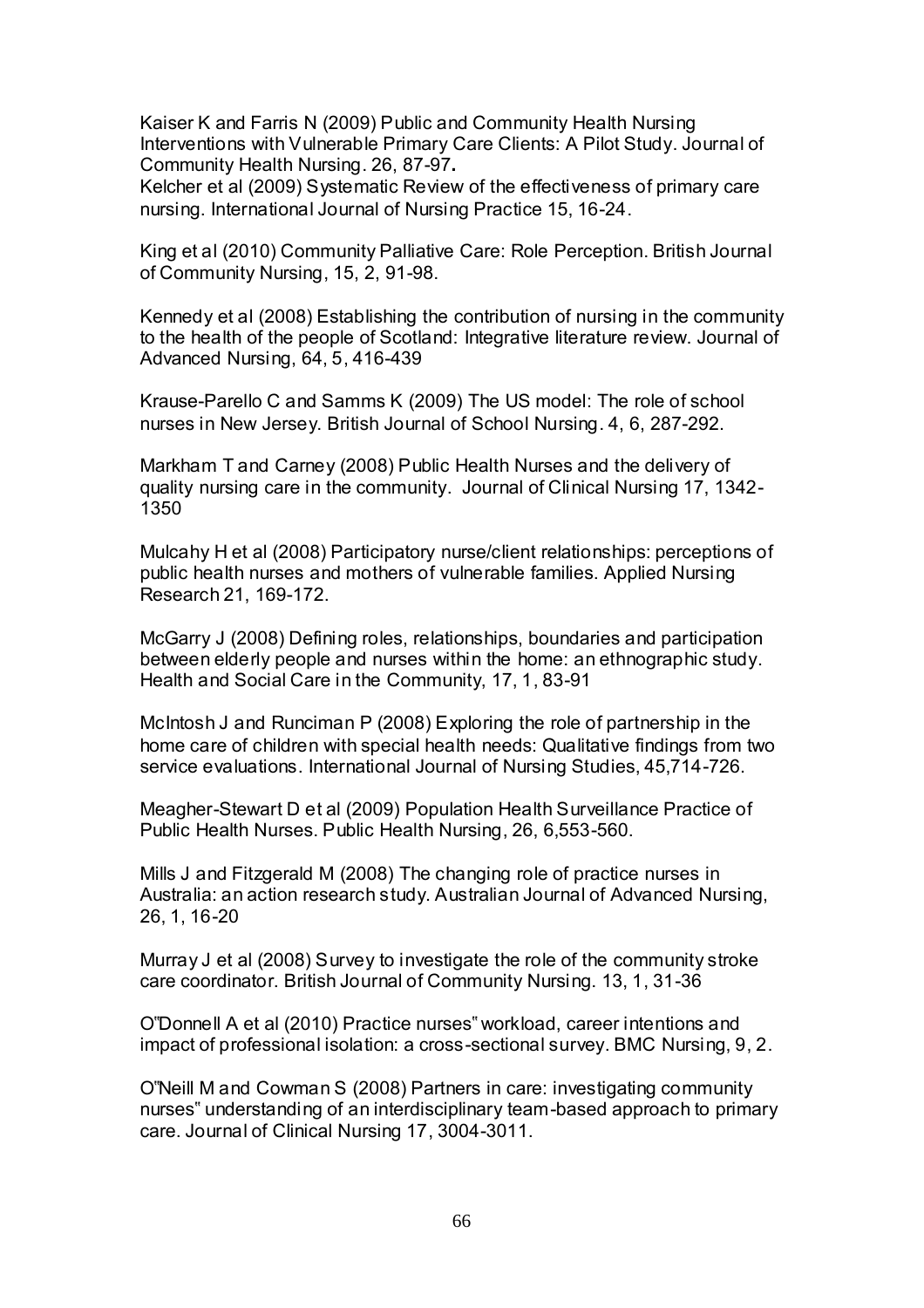Philibin et al (2009) The role of the public health nurse in a changing society. Journal of Advanced Nursing, 66, 4,743-752.

Pontin D and Lewis M (2008) Maintaining the continuity of care in community children"s nursing caseloads in a service for children with life-limiting, lifethreatening or chronic health conditions: a qualitative analysis. Journal of Clinical Nursing,18, 1199-1206.

Poulton B (2009) Barriers and facilitators to the achievement of communityfocused public health nursing practice: a UK perspective. Journal of Nursing Management 17, 74-83

Senior E (2008) How general practice nurses view their expanding role. Australian Journal of Advanced Nursing 26, 1, 8-15

Smith F (2009) School nursing in the UK: Where are we now? British Journal of School Nursing 4, 7.

Wilhelmsson S and Lindberg M (2009) Facilitators and barriers perceived by district nurses. International Journal of Nursing Practice 15, 156-163

Yarwood J. (2008) Nurses" views of Family Nursing in Community Contexts. Nursing Praxis in New Zealand, 24, 2, 41-51

#### **Citations in the text**

Bidmead C, Cowley S. (2005) A concept analysis of partnership working with clients. Community Practitioner 78, 6, 203-208

Bonsall K and Cheater F (2008) What is the impact of advanced primary care nursing roles on patients, nurses and their colleagues? A literature review. International Journal of Nursing Studies 45, 1090-1102

Greenway J, Dieppe P, Entwhistle V, Meulen R.  $(2008)$ , Facing the future": the government"s real agenda for health visitors. Community Practitioner, 81, 29-32.

Kennedy C, Elliott L, Rush R, Hogg R, Cameron S, Currie M, Hall S, Miller M, Plunkett C, Lauder W. (2009) Review of Nursing in the Community: Baseline Study:<http://www.scotland.gov.uk/Publications/2009/04/06105122/15>

Ross A, King N, Firth J. (2005) Interprofessional relationships and collaborative working: Encouraging Reflective Practice. Online Journal of issues in Nursing, 10, 3.

Sweeney K (2009) The future of district nursing: the Queen"s Nursing Institute debate. British Journal of Community Nursing, 14, 12, 538-543.

Senior E (2008) How general practice nurses view their expanding role. Australian Journal of Advanced Nursing 26, 1, 8-15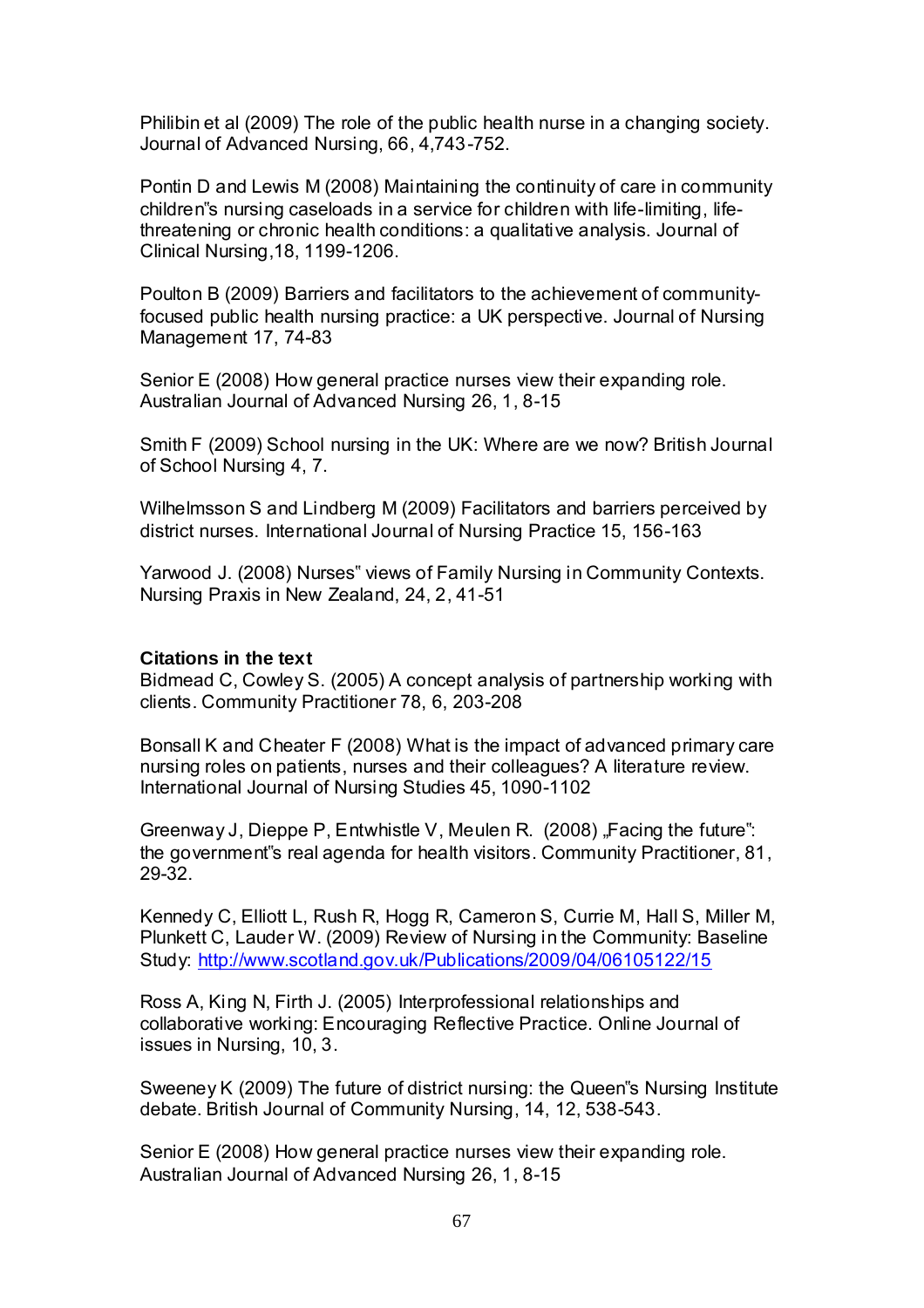#### **Search Strategies**

#### **CINAHL (EBSCO)**

- 1 Community Health Nursing (MH)<br>2 community health nurs\*
- 2 community health nurs\*<br>3 community nurs\*
- $3$  community nurs\*<br>4 health visit\*
- 4 health visit\*<br>5 district nurs
- 5 district nurs<sup>\*</sup><br>6 bublic health
- 6 public health nur\*<br>7 family health nurs
- 7 family health nurs\*<br>8 Schools Nursing (I
- 8 Schools, Nursing (MH)<br>9 school nurs\*
- 9 school nurs\*<br>10 practice nurs
- 10 practice nurs\*<br>11 S1 orS 2 orS
- 11 S1 orS 2 orS 3 orS 4 orS 5 orS 6 or S7 orS 8 or S9 or S10<br>12 Nursing Practice (MH)
- 12 Nursing Practice (MH)<br>13 Nursing Role (MH)
- 13 Nursing Role (MH)<br>14 Professional Practi
- 14 Professional Practice (MH)<br>15 practice development\*
- 15 practice development\*<br>16 deneric N3 role\*
- 16 generic N3 role<sup>\*</sup><br>17 Nursing Interver
- 17 Nursing Intervention (MH)<br>18 (Decision Making or Decis
- 18 (Decision Making or Decision Making, Clinical) (MH)<br>19 Patient Discharge (MH)
- 19 Patient Discharge (MH)<br>20 Patient Admission (MH)
- 20 "Patient Admission (MH)<br>21 S12 or S13 or S14 or S1
- 21 S12 or S13 or S14 or S15 or S16 or S17 or S18 or S19 or S20<br>22 S11 and S21
- 22 S11 and S21<br>23 S11 and S21
- 23 S11 and S21 Limiter Published Date from: 20080101-20100631
- 24 S11 and S21 Published Date from: 20080101-20100631; Research Article<br>25 (MH "cluster sample+") or TX life experiences or TX human science or TX di
- (MH "cluster sample+") or TX life experiences or TX human science or TX discourse\* analysis or TX narrative analysis or TX lived experience\* or TX field research or TX field studies or TX field study or TX giorgi\* or TX husserl\* or TX merleau ponty\* or TX van kaam\* or TX van manen\* or TX spiegelberg\* or TX colaizzi\* or TX heidegger\* or TX participant observ\* or TX data saturat\* or TX semiotics or TX heuristic or TX hermeneutic\* or TX etic or TX emic or TX focus group\* or TX purpos\* sampl\* or TX constant comparison or TX constant comparative or TX grounded research or TX grounded studies or TX grounded study or TX grounded theor\* or TX phenomenol\* or TX ethnon\* or TX qualitative or (MH "ethnological research") or (MH "ethnography") or (MH "phenomenology") or (MH "focus groups") or (MH "discourse analysis") or (MH "theoretical sample") or (MH "field studies") or (MH "constant comparative method") or (MH "thematic analysis") or (MH "content analysis") or (MH "observational method+") or (MH "purposive sample") or (MH "qualitative validity+") or (MH "grounded theory") or (MH "ethnonursing research") or (MH "phenomenological research") or (MH "ethnographic research") or (MH "qualitative studies")
- 26 S23 and S25<br>27 S24 or S26
- S24 or S26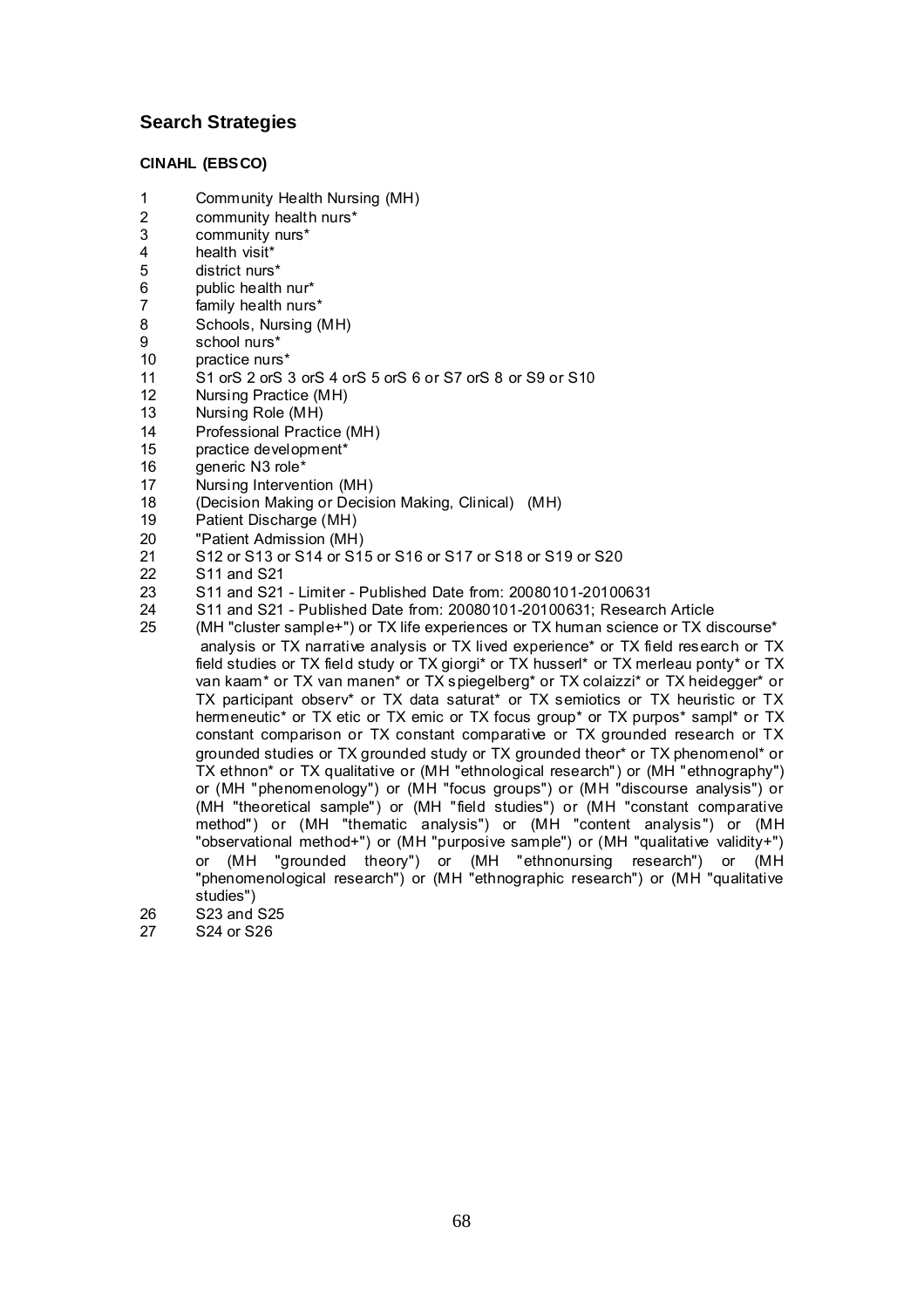#### **Medline (EBSCO)**

- 1 Community Health Nursing (MH)<br>2 community health nurs\*
- 2 community health nurs\*<br>3 community nurs\*
- 3 community nurs\*<br>4 Public Health Nu
- 4 Public Health Nursing (MH)<br>5 public health nurs\*
- 5 public health nurs\*<br>6 health visit\*
- 6 health visit\*<br>7 district nurs
- 7 district nurs\*<br>8 family health
- 8 family health nurs\*<br>9 Schools, Nursing (I
- 9 Schools, Nursing (MH)<br>10 school nurs\*
- 10 school nurs\*<br>11 practice nurs
- 11 practice nurs\*<br>12 S1 or S2 or S3
- 12 S1 or S2 or S3 or S4 or S5 or S6 or S7 or S8 or S9 or S10 or S11<br>13 Professional Practice (MH)
- 13 Professional Practice (MH)<br>14 Dursing practice
- 14 nursing practice<br>15 practice develop
- 15 practice development\*<br>16 oeneric N3 role\*
- 16 generic N3 role\*<br>17 Nurse's Role (M
- 17 Nurse's Role (MH)<br>18 S13 or S14 or S15
- 18 S13 or S14 or S15 or S16 or S17<br>19 S12 and S18
- 19 S12 and S18<br>20 S12 and S18
- S<sub>12</sub> and S<sub>18</sub>
- 21 S12 and S18 –Limiter Date of Publication from: 20080101-20100631; Clinical Queries: Qualitative - High Specificity

#### **ASSIA (CSA)**

- 1. Community nursing (DE)
- 2. Health visiting" or "health visitor client relationships" or "health (DE)
- 3. Public health nursing" or "public health nurses (DE)
- 4. #1 or #2 or #3
- 5. Limit 4 to publication year = 2008-2010

#### **PsycInfo (EBSCO)**

- 1 Nurses or Nursing (DE)<br>2 community health nurs\*
- 2 community health nurs\*<br>3 Community Services (D
- 3 Community Services (DE)<br>4 Primary Health Care (DE
- 4 Primary Health Care (DE<br>5 Public Health Service Nu
- 5 Public Health Service Nurse (DE)
- 6 public health nurs\* (KW)
- 7 health visit\* (KW)
- 8 district nurs\* (KW)
- 9 school nurs\* (KW)
- 10 practice nurs\* (KW)
- 11 S1 or S2 or S3 or S4 or S5 or S6 or S7 or S8 or S9 or S10<br>12 orofessional practice\* (KW)
- 12 professional practice\* (KW)<br>13 nursing practice\* (KW)
- 13 nursing practice\* (KW)<br>14 practice development\*
- practice development\* (KW)
- 15 generic N3 role\*
- 16 nurse\* role\* (KW)
- 17 S12 or S13 or S14 or S15 or S16
- 18 S11 and S17<br>19 S11 and S17
- 19 S11 and S17 Limiters Publication Year from: 2008-2010
- 20 S11 and S17 Limiters Publication Year from: 2008-2010; Methodology empirical study, field study, interview, -focus Group, literature review, - Systematic Review, -Qualitative Study, -Quantitative Study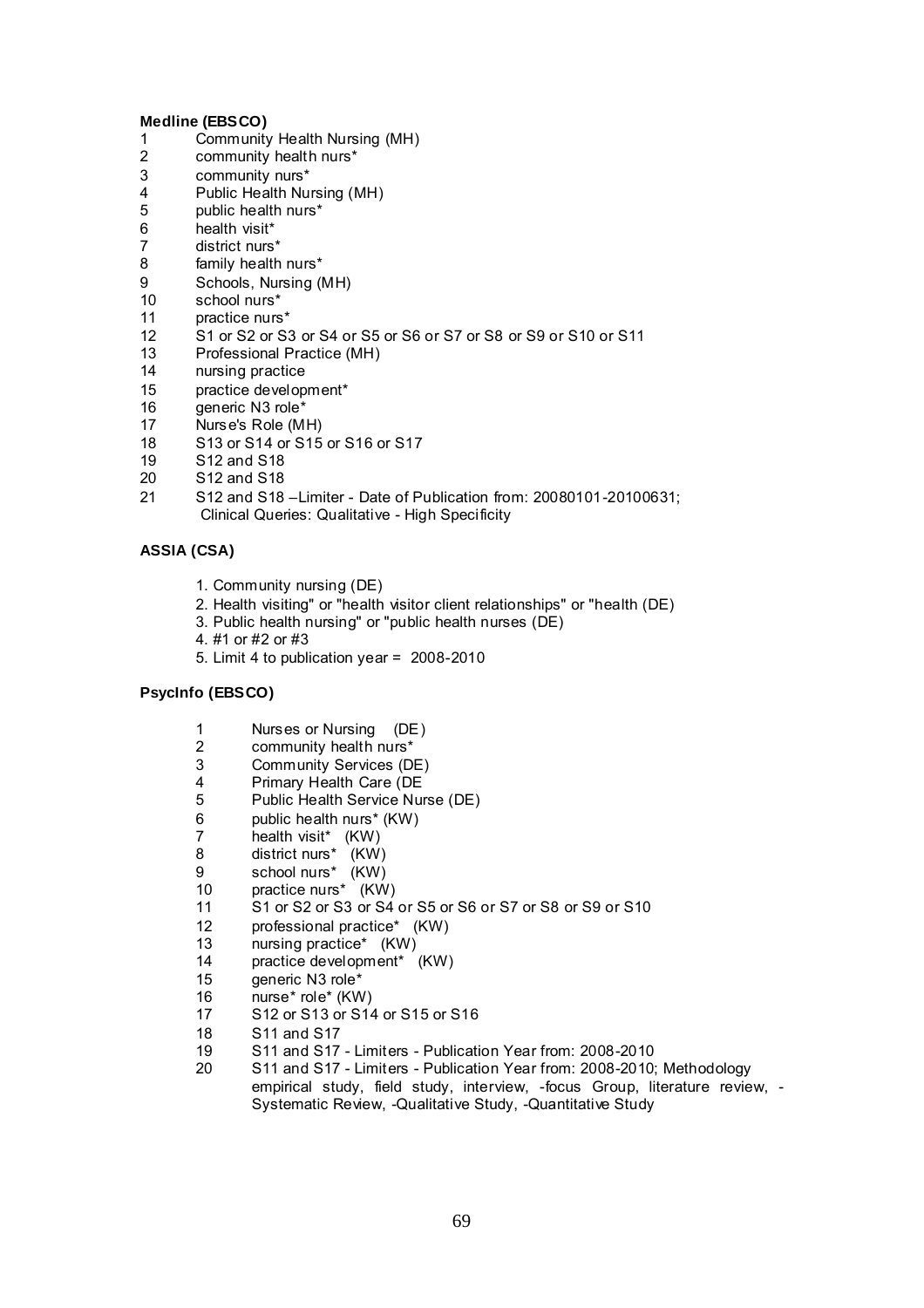# **ANNEX D TOPIC GUIDE FOR FOCUS GROUPS AND INTERVIEWS**



# **Indicative Topic Guide for Focus Groups and Individual Interviews**

## **Community Health Nurse role in Scotland**

The aim of the focus groups and interviews is to allow participants to express their views and experiences of the Community Health Nurse Role by allowing a space in which they can feel comfortable in raising issues which are of importance to them. The following areas, therefore, should be viewed as indicative and not exhaustive.

Areas to be explored:

- General perceptions of the CHN role including its introduction at policy and local level
- Effect on those undertaking the transition education including knowledge, skills, professional development and professional relationships
- Effect on the nursing team including team structure and professional relationships
- Impact on inter professional working  $\bullet$
- Effect on patients and carers experiences and outcomes  $\bullet$
- Perception and experience of structural support
- View on the future how things might to go.